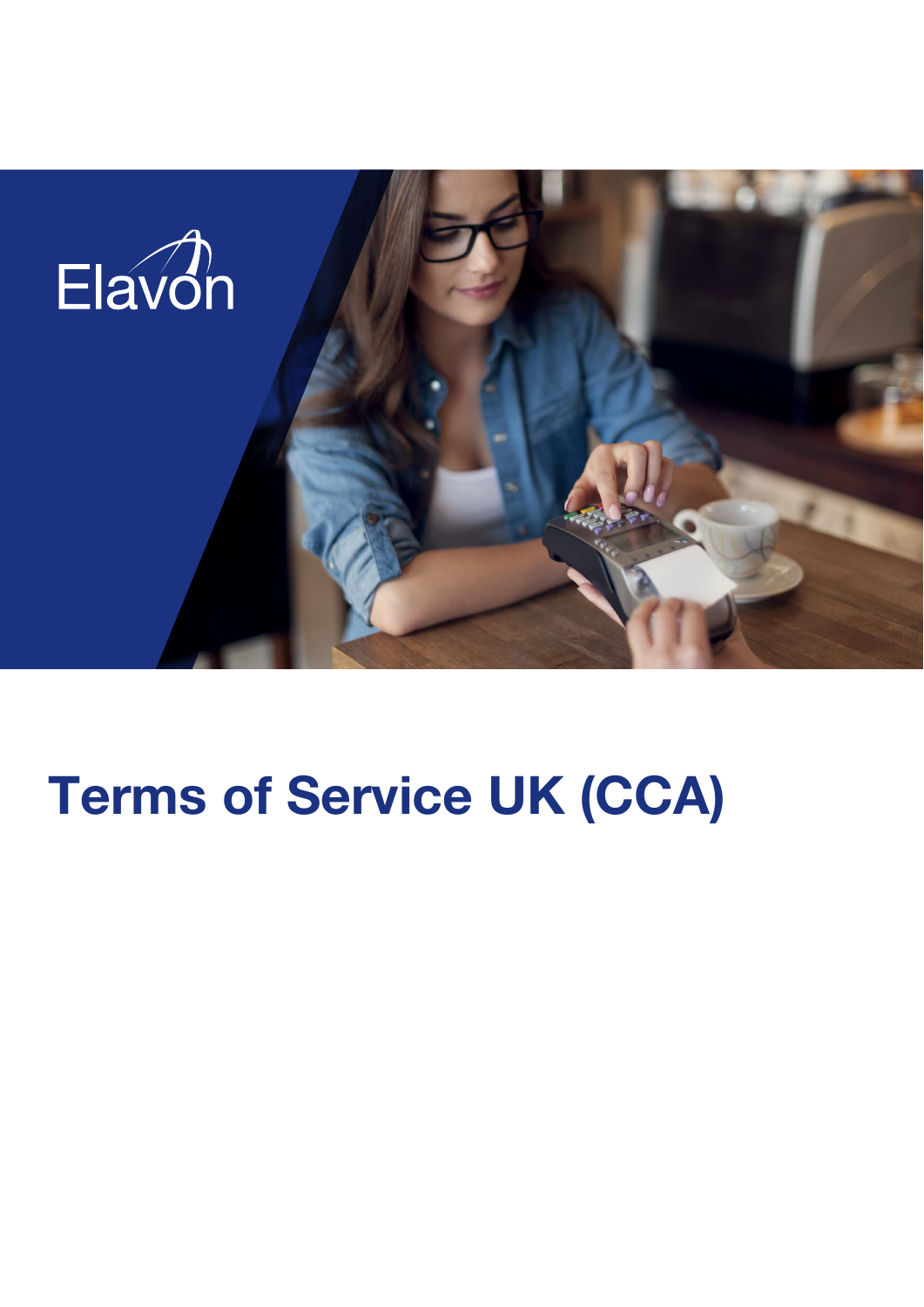

## 1. DEFINITIONS AND RULES OF INTERPRETATION

- (a) Unless otherwise stated, the definitions set out inthe glossary at the end of these TOS apply to the Agreement.
- (b) Singular terms shall include the plural, and vice versa, unless the context otherwise requires.
- (c) "Including" shall not be construed as exclusive or limiting, and shall generally mean "including but not limited to".
- (d) Any reference to a section shall be to the relevant section of these TOS, and a part or paragraph shall be to the relevant part or paragraph of the relevant schedule unless otherwise stated.
- (e) References to a Person include a reference to that Person's successors or assignees.
- (f) Inthe event of a conflict betweenthe documents comprising theAgreement(excluding anySecurity Document), the following order of priority will apply, only to the extent of such conflict: (i) these TOS; (ii) the Application; (iii) any other Agreement you have entered into with Elavon for similar or related services; (iv) any agreement entered into pursuant to section 6(a) (ii); (v) the Operating Guide; and (vi) any other guides or manuals provided to Customer from time to time; provided, however, in the event of a conflict between the Agreement and the Card Scheme Rules, the Card Scheme Rules will prevail and the Agreement will be interpreted to give as full effect as is possible to both the Card Scheme Rules and the Agreement.
- (g) In this Agreement, references to any enactment shall be deemed to include references to such enactment as amended, re-enacted or extended and any subordinate legislation made from time to time under it.

#### 2. THE AGREEMENT, RULES AND LAWS

You shall comply with the following at all times:

- (a) the provisions of the Agreement;
- (b) the Card Scheme Rules;
- (c) all Laws; and
- (d) your obligations relating to the sale and/or supply of goods and/or services by you to your customers.

## 3. CARD ACCEPTANCE

Under this Agreement, unless otherwise agreed with Elavon, you shall:

- (a) only accept valid and current Cards as payment for any of the full range of goods and/or services that you have sold and supplied;
- (b) accept Transactions only in accordance with the terms and conditions of the Agreement;
- (c) not impose any financial limit in respect of Transactions, or otherwise establish minimum or maximum Transaction amounts;
- (d) not use your personal/business Cards to conduct a Transaction in circumstances where you are acting as both Customer and Cardholder;
- (e) not accept Transactions in respect of which an employee, director or other member of your business is the Cardholder;
- (f) only accept Transactions in the currency (or currencies) stated in the Application;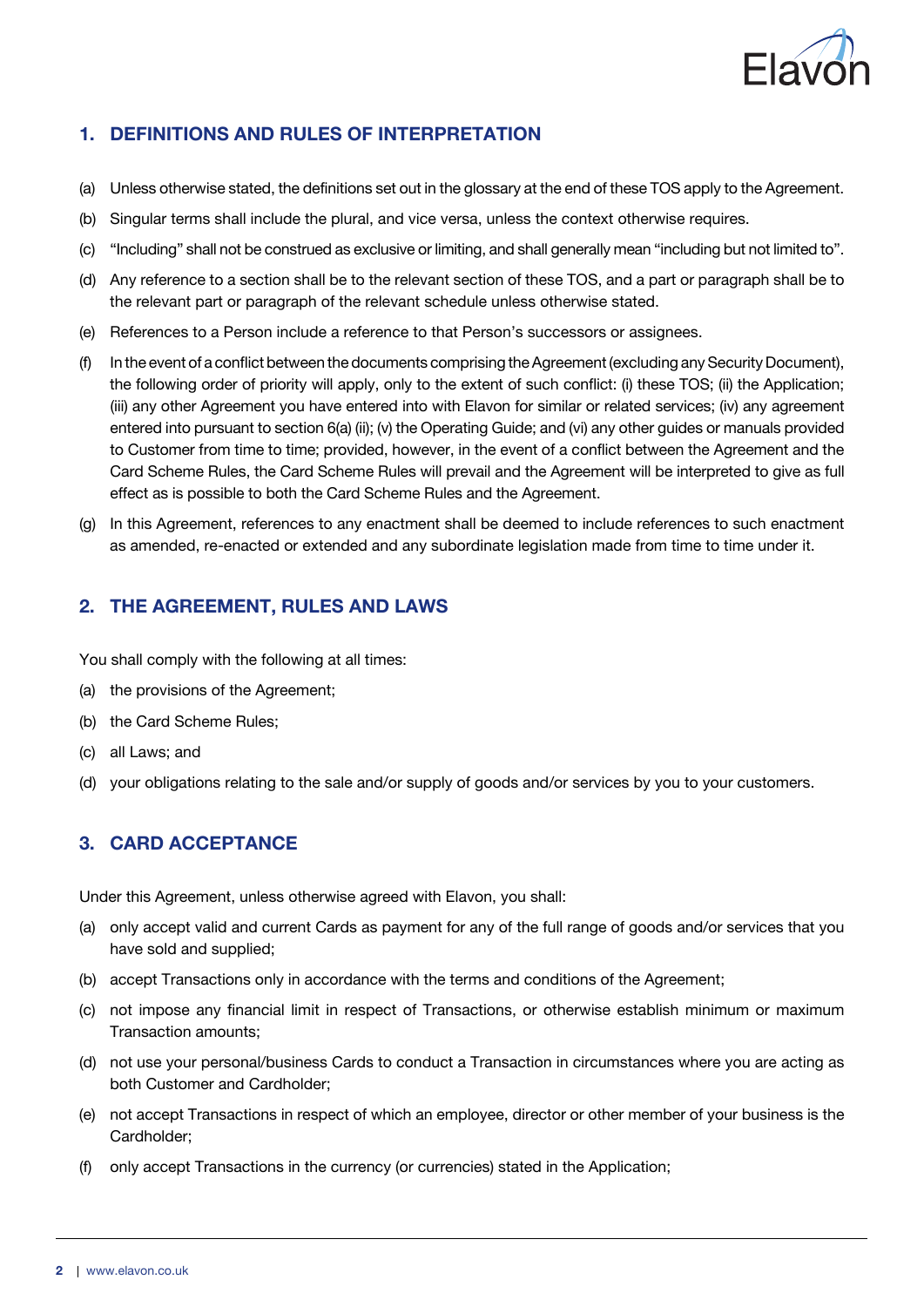

- (g) subject to sections 3(h) and 3(i), when dealing with your customers, treat purchases by Card in the same way as cash purchases, including offering the goods and/or services you sell at the same price regardless of the form of payment;
- (h) where permitted by the Card Schemes or by the Laws, be entitled to offer a reduction to a customer for using a Card, provided that you clearly inform the Cardholder at your business location, before accepting the Transaction of the amount or method of calculation of any such reduction; and
- (i) where permitted by the Card Schemes or by the Laws, be entitled to surcharge a customer for using a Card, provided that (i) any such surcharge bears a reasonable relationship to your cost of accepting the Card and (ii) you clearly inform the Cardholder at your business location, before accepting the Transaction, of the amount or method of calculation of such surcharge. All requirements of Laws, any Competent Authority or the Card Schemes regarding disclosure of such a surcharge must be complied with by you.

## 4. YOUR BANK ACCOUNT

#### (a) Establishment and authority. You shall:

- (i) open and throughout the Term of the Agreement maintain Your Bank Account(s); and
- (ii) maintain sufficient funds in Your Bank Account(s) on a monthly basis, to cover our Merchant Service Charges, any Chargebacks, all Fees and Adjustments and any other sums due and payable to us under or in connection with this Agreement.

#### (b) Changes to Your Bank Account.

- (i) You must:
	- (aa) subject to section 4(b) (i) (bb), provide thirty (30) days written notice to us before you change Your Bank Account, including the financial institution or the location of the branch at which Your Bank Account is maintained, and you shall not implement such changes without our prior written consent (such consent not to be unreasonably withheld or delayed);
	- (bb) notify us in writing immediately if any changes to Your Bank Account details are imposed on you, giving us full details of such changes and the reasons behind them.
- (ii) Elavon will have no liability to you whatsoever for any loss caused by any delay in payments into Your Bank Account pursuant to section 4(d), due to and/or during any change set out in section 4(b) (i).

#### (c) Direct Debit Mandate.

- (i) Unless we agree otherwise, you shall maintain with your bank an instruction authorising us to directly debit from Your Bank Account all sums that become due and payable by you to us under or in connection with this Agreement at the time we specify ("Direct Debit Mandate") and we may debit Your Bank Account in accordance with the Direct Debit Mandate.
- (ii) Subject to section 4(b) (i) (bb), you must always obtain our prior written consent to modify, limit or revoke any Direct Debit Mandate relating to Your Bank Account regardless of where it is held. In the event that you revoke any Direct Debit Mandate at any time during the Agreement, Elavon reserves the right to charge you for such revocation
- (iii) The Direct Debit Mandate shall remain in effect throughout the term of the Agreement and after termination of the Agreement until the later of (i) three hundred and ninety (390) days following the effective date of termination of the Agreement, or (ii) until all your Obligations have been fulfilled.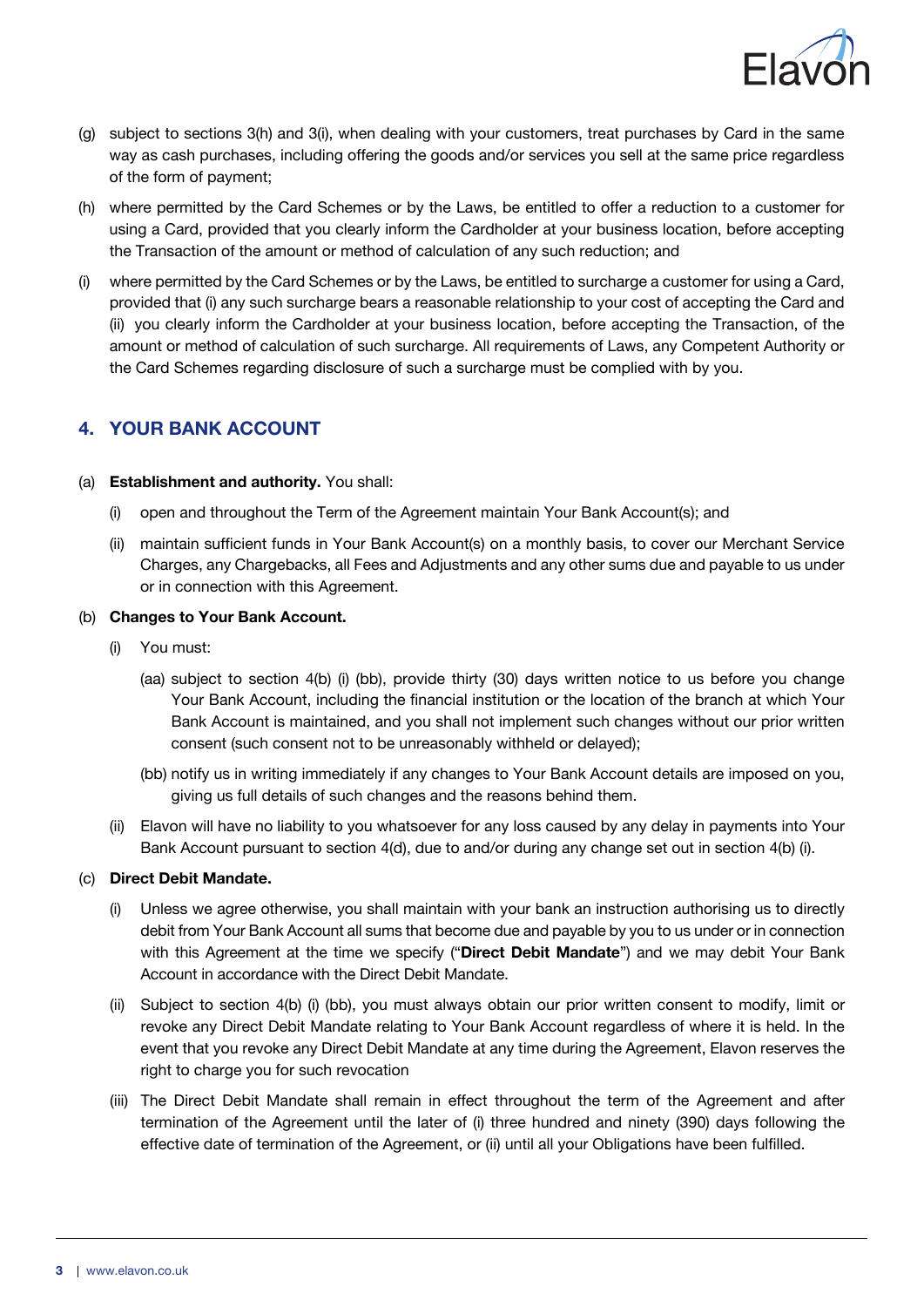

#### (d) Payments into Your Bank Account

- (i) Subject always to the Laws, Card Scheme Rules, any direction of a Competent Authority or any deduction made by a Card Scheme and sections 14 and 15, Elavon shall pay you for all Sales Transactions accepted by you in accordance with this Agreement by transferring the Settlement Funds into Your Bank Account.
- (ii) Payments into Your Bank Account, subject always to 4(d) (i) will be made in accordance with the funding frequency details set out in the Application (subject always to Elavon's right to increase the funding frequency period by the number of delay days, also set out in the Application).
- (e) Provisional credit. All payments into Your Bank Account pursuant to section 4(d) are subject to (i) audit and adjustment by Elavon for inaccuracies or errors, (ii) Chargebacks, (iii) all other Fees and Adjustments; and (iv) any conditional credit Elavon may elect to grant for individual or groups of Transactions.
- (f) **Acquiring limits.** Elavon may limit the volume of Transactions it will acquire from you. Such limit may be changed by Elavon from time to time, upon reasonable notice to you. If you exceed the established limit, Elavon may suspend the acquiring of Transactions, and either return all Transactions exceeding the agreed volume to you or retain the sums it would otherwise pay into Your Bank Account pursuant to section 4(d) in accordance with the provisions of section 14.
- (g) Card Scheme Fees. If Card Scheme Fees or any similar fees are adjusted and/or introduced by the Card Schemes or an Issuer for any reason, Elavon reserves the right to pass on any such adjustment or new fee to you pursuant to section 27(g). Card Scheme Fees and rules applicable to MasterCard® Transactions, are available on MasterCard's public internet site at www.mastercard.com. In addition, information regarding Transaction related card scheme fees are available via the Reporting Tool.
- (h) Customer statements. Elavon will provide you with monthly statements showing the value of all Sales Transactions acquired by Elavon as well as any: Merchant Service Charges; Refunds; Chargebacks; charges in the Schedule of Fees; Interchange Fees; as well as Fees and Adjustments.

#### 5. OUR FEES

- (a) You shall pay Elavon the Merchant Service Charges, all other charges set out in Schedule of Fees and any other Fees and Adjustments (plus any VAT applicable) payable by you in accordance with the provisions of this Agreement.
- (b) We may from time to time vary the fees and charges set out at section 5(a) above and/or introduce new additional charges in accordance with section 27(g).
- (c) At any time throughout the lifetime of this Agreement, you can request that Elavon provides you with an offer of the Merchant Service Charge on an Interchange Plus Plus basis.
- (d) If you are an Interchange Plus Plus Customer any changes in Card Scheme Fees or any other costs charged by the Card Schemes to Elavon will be automatically passed on to you, however such changes do not constitute an amendment to the Agreement. We will endeavour to provide 2 (two) months' notice of any material change in Card Scheme Fees or Card Scheme Fines where reasonably practicable. If you are not an Interchange Plus Plus Customer, changes in Card Scheme Fees and costs charged by the Card Schemes, mentioned in the first sentence of this section 5(d) will not be automatically passed on to you and any changes to the Agreement will be dealt with in accordance with section 27 (g) below.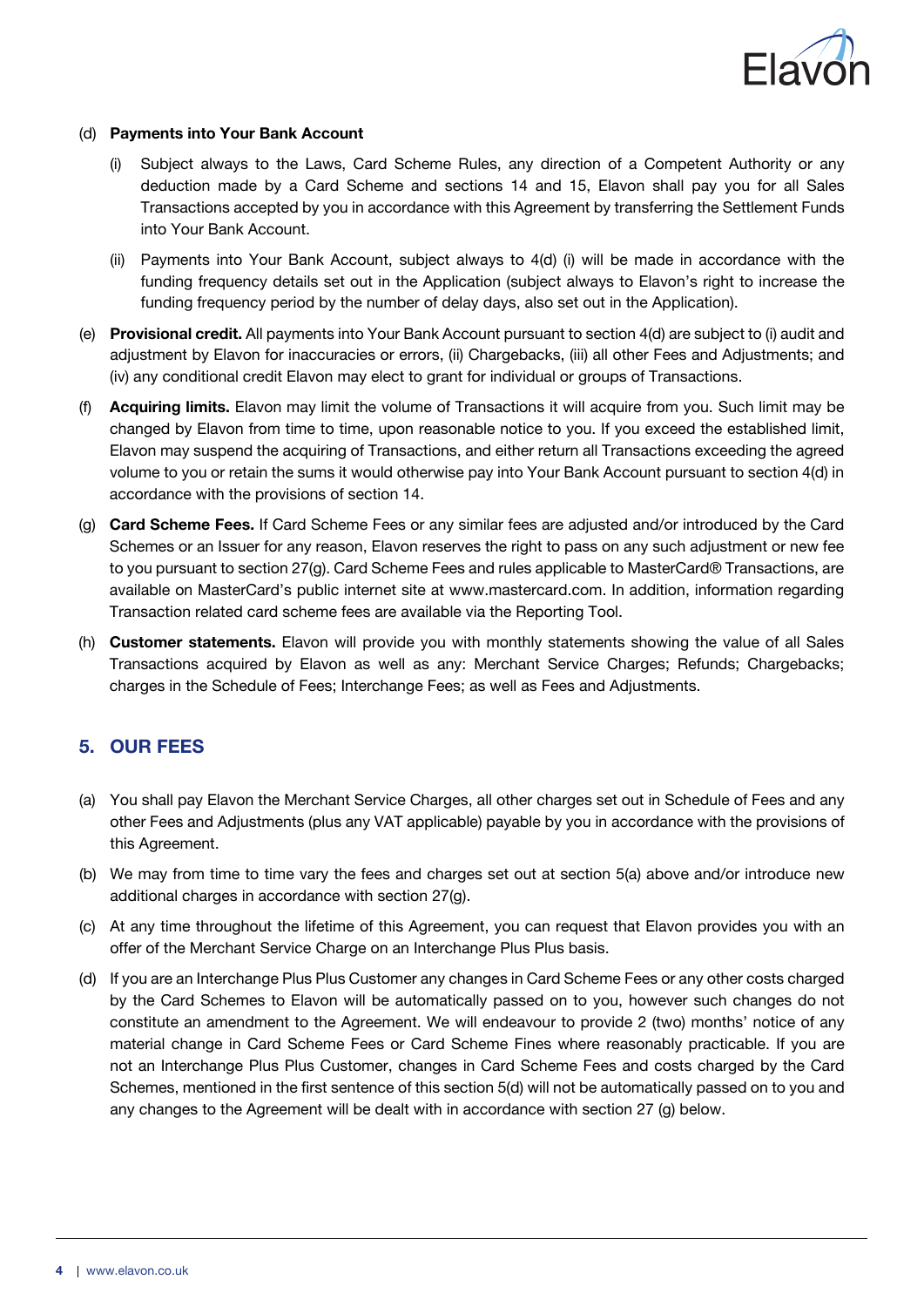

## 6. TERMINALS AND OTHER GOODS

#### (a) Use.

- (i) Unless alternative forms of accepting Transactions are provided for by the Card Scheme Rules or the Laws, you shall use a Terminal for accepting Transactions regardless of the amount involved and not withstanding any Authorised Floor Limit.
- (ii) For the purposes of section  $6(a)$  (i), those Terminals shall either be:
	- (aa) provided to you by Elavon pursuant to a separate hire agreement, in which case you must comply with the terms of any such hire agreement;
	- (bb) Third Party Terminals, subject to (i) the prior written consent of Elavon and (ii) the terms of this Agreement; or
	- (cc) Card Readers purchased in accordance with section 6(d).
- (iii) You shall comply with the provisions set out in Schedule 1 in respect of Third Party Terminals and Card Readers.
- (iv) The placement of a Terminal on your locations shall be agreed between the parties. Elavon reserves the right to withhold or withdraw its agreement or consent to the placement of the Terminals including Third Party Terminals, in the event of the locations being, or becoming, unsatisfactory for that purpose.

#### (b) Third Party Terminals.

- (i) Pursuant to section 6(a) (ii) (bb), you may utilise at your own expense Third Party Terminals, provided such Third Party Terminals are in all respects compliant with the requirements of the Card Schemes including, for the protection of Cardholder information. You agree that the onus of showing such compliance shall rest with you.
- (ii) If we have agreed that you may use a Third Party Terminal, you shall either effect the outright purchase of any such Third Party Terminal or shall ensure its continued and uninterrupted availability by way of leasing or hiring or similar such arrangement. If your Third Party Terminals are leased, you shall be obliged to honour the terms and conditions of your leasing contract. However, you may not use a Third Party Terminal until Elavon has tested and approved its location and relevant systems. In accordance with paragraph 1(c) of Schedule 1 and section 21(h), where you employ a Third Party Terminal, you will assume full responsibility and liability for any failure of the Third Party Terminal to comply with the Laws, the Agreement and the Card Scheme Rules.
- (iii) You will operate and keep the Third Party Terminals in good working order and repair, replace or upgrade them as Elavon or the Card Schemes may require from time to time.

#### (c) Chip and PIN Technology.

- (i) You are responsible for ensuring that your Terminals, and your use of those Terminals are Chip and PIN Compliant.
- (ii) You shall have sole and exclusive liability for fraudulent Transactions that occur but which could have been prevented had you been Chip and PIN Compliant. Without limiting the foregoing, subject to the terms of the Agreement, liability for all failed or fraudulent Transactions carried out using C&P Cards will still rest with you, in any case, where you accept a C&P Card Transaction:
	- (aa) using a Terminal or Third Party Terminal that does not incorporate Chip and PIN Technology;
	- (bb) using a Terminal, Card Reader or Third Party Terminal which incorporates Chip and PIN Technology but does not use the Chip and PIN functionality to accept the C&P Card Transaction;
	- (cc) without using a PIN Pad.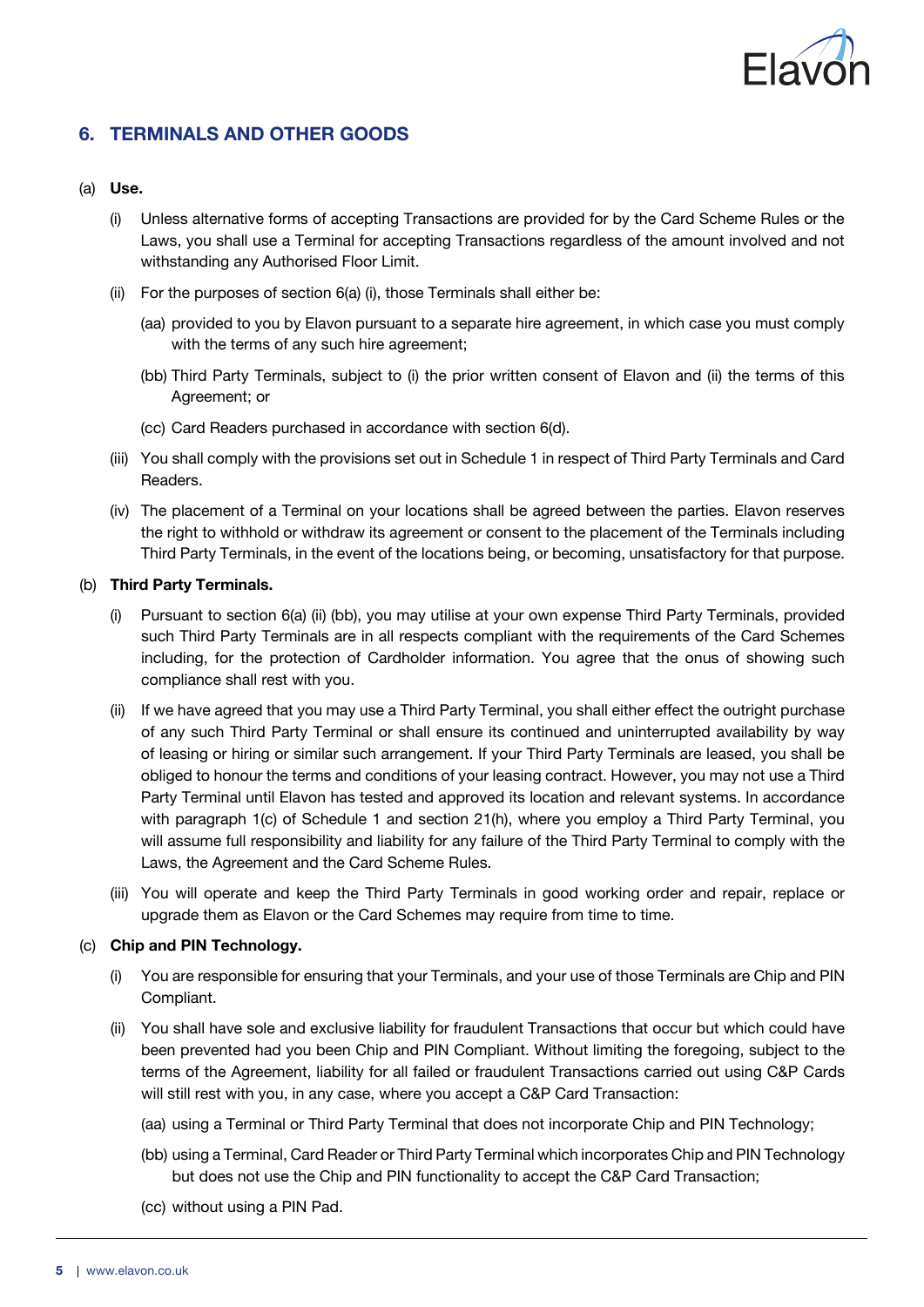

#### (d) Goods.

In consideration of the Fees Elavon shall provide the Goods set out in the Application to the Customer on the terms set out in Schedule 1.

## 7. AUTHORISATION AND SCA

- (a) Authorised Floor Limit. Unless otherwise agreed by Elavon in writing, the Authorised Floor Limit for Sales Transactions shall be zero. You must not split the value of sales made to a Cardholder at any one time over more than one Transaction to avoid obtaining Authorisation.
- (b) Authorisation Code Required. You must obtain an Authorisation Code before completing any Sales Transaction whether electronically through use of a Terminal or verbally by telephoning for an Authorisation Code in accordance with the Operating Guide.
- (c) Effect of Authorisation Code. An Authorisation Code does not:
	- (i) guarantee Customer payment for a Sales Transaction;
	- (ii) guarantee that a Sales Transaction will not be disputed later by the Cardholder or Issuer as any Sales Transaction is subject to Chargeback;
	- (iii) protect Customer in the event of a Chargeback regarding unauthorised Sales Transactions or disputes involving the quality of goods and/or services;
	- (iv) prevent us from recovering a Chargeback or other amount with respect to a Sales Transaction where permitted under the terms of this Agreement; even in each case, where "Code 10" procedures as provided in section 7(o), have been carried out).
- (d) Cancellation of Authorisation. If you or the Cardholder decide not to proceed immediately with a Sales Transaction, you must cancel the corresponding Authorisation Request.
- (e) No Authorisation. If you do not make an Authorisation Request where required under this section, or if Authorisation is refused, you must not complete the Sales Transaction. Where the original Authorisation is refused, you must not resubmit a Sales Transaction for Authorisation. Should you do so, and you rely on any subsequent Authorisation, you will be liable (and will indemnify us) in respect of any Chargeback, Fees and Adjustments or other losses in relation to such Sales Transaction.
- (f) Zero value Authorisations. Authorisation Requests in order to validate a Card (usually for an amount between £0.01 and £1.00) are not permitted. You must process such requests as an Account Status Inquiry should you wish to validate a Card with no subsequent settlement, in accordance with the Card Scheme Rules.
- (g) Cardholder authority.YoumustobtainauthorityforeachTransactiontobedebitedtotheCardholder'saccount. Such authority shall be deemed given (unless the Card is reported lost, stolen or compromised):
	- (i) for a Transaction that is Card Present only when: (aa) with respect to PIN Transactions, the Cardholder enters the PIN correctly into the Terminal, and promptly effects a successful PIN verification, or (bb) you procure the Cardholder signature on the Transaction Receipt produced by the Terminal. The signed Transaction Receipt or printed Transaction record (following successful PIN verification) produced by the Terminal which shall constitute the Transaction Receipt, will in each case be evidence of the Cardholder's authorisation to debit the amount of the Transaction from the Cardholder's account.
	- (ii) for MO Transactions, by obtaining the signed written authority of the Cardholder and for TO Transactions, by retaining documentary evidence of the Cardholder's authority to debit his/her account for the Transaction amount.
	- (iii) for Internet Transactions, by obtaining the CVV2/CVC2 number from the Card.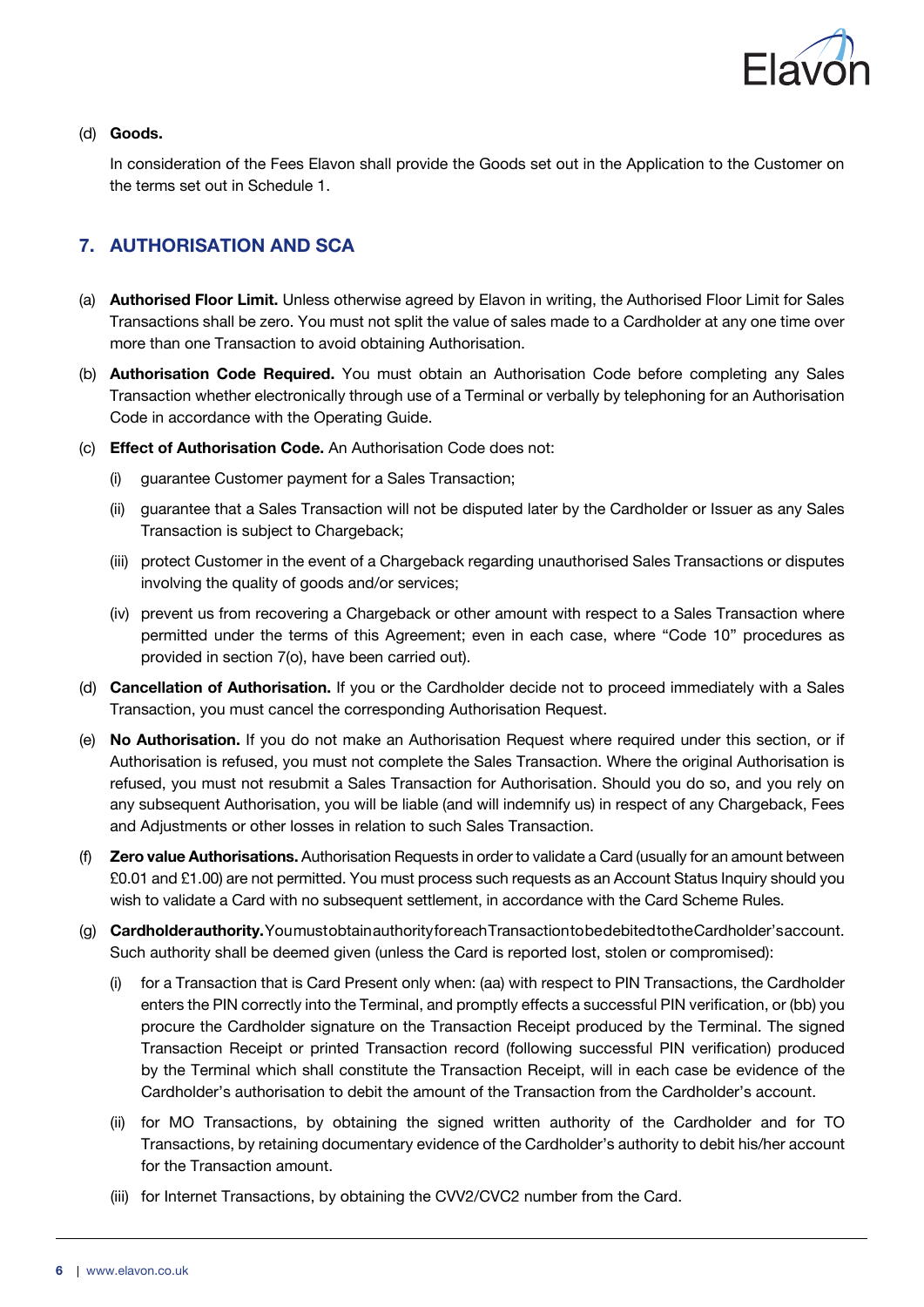

- (h) Application of SCA. SCA applies to all Sales Transactions, subject to section 7(k) and section 7(l) below. Unless otherwise agreed by Elavon in writing, you must:
	- (i) electronically request the application of SCA before completing any Sales Transaction, through the use of a Terminal or through the Service and Software (in the case of Internet Transactions);
	- (ii) enable and cooperate in the application of SCA to all Sales Transactions;
	- (iii) follow any instructions with regard to SCA received from an Issuer or Elavon, including instructions provided electronically through a Terminal or through the Service and Software (in the case of Internet Transactions). If an Issuer and Elavon give you incompatible instructions regarding the application of SCA to a Sales Transaction, you must give priority to the instructions of the Issuer.
- (i) SCA Decisions. You must not:
	- (i) apply SCA on your own initiative if an Issuer or Elavon have not instructed you to do so;
	- (ii) split the value of sales made to a Cardholder at any one time over more than one Transaction or otherwise misrepresent the circumstances of a particular Transaction to avoid applying SCA.
- (j) No SCA. If you do not request, enable or cooperate in the application of SCA where required under this section, or if SCA is unsuccessful, you must not complete the Sales Transaction. Should you do so, you will be liable (and will indemnify us) in respect of any Chargeback, Fees and Adjustments or other losses in relation to such Sales Transaction.
- (k) SCA Exemptions. An Issuer or Elavon may decide not to apply SCA to certain Sales Transactions to the extent allowed by Laws or Card Scheme Rules, such as in the case of the following Sales Transactions:
	- (i) contactless Sales Transactions and Internet Transactions below thresholds specified in SCA RTS;
	- (ii) Sales Transactions at unattended Terminals for purposes specified in SCA RTS.
	- (iii) In such case you will be notified electronically through a Terminal or through the Service and Software (in the case of Internet Transactions).
- (I) SCA Regulatory Technical Standards Scope. SCA does not apply to Sales Transactions that are outside the scope of SCA RTS, including:
	- (i) MO/TO Transactions;
	- (ii) Sales Transactions initiated by you.
- (m) Personalised Security Credentials. A Cardholder's Personalised Security Credentials are confidential. You may not at any point during payment request or require a Cardholder to disclose his/her Personalised Security Credentials, capture or modify Personalised Security Credentials, capture or modify Authentication codes generated with the use of Personalised Security Credentials, or obscure or modify any information communicated through a Terminal or through the Service and Software by an Issuer or Elavon to a Cardholder in connection with the use of Personalised Security Credentials. During the Transaction process, if use of Personalised Security Credentials requires a Terminal, you must provide a reasonably secure area for Cardholders to use their Personalised Security Credentials through a Terminal.
- (n) Effect of SCA. The application of SCA does not:
	- (i) guarantee Customer payment for a Sales Transaction;
	- (ii) quarantee that a Sales Transaction will not be disputed later by the Cardholder or Issuer as any Sales Transaction is subject to Chargeback;
	- (iii) protect Customer in the event of a Chargeback regarding unauthorised Sales Transactions or disputes involving the quality of goods and/or services;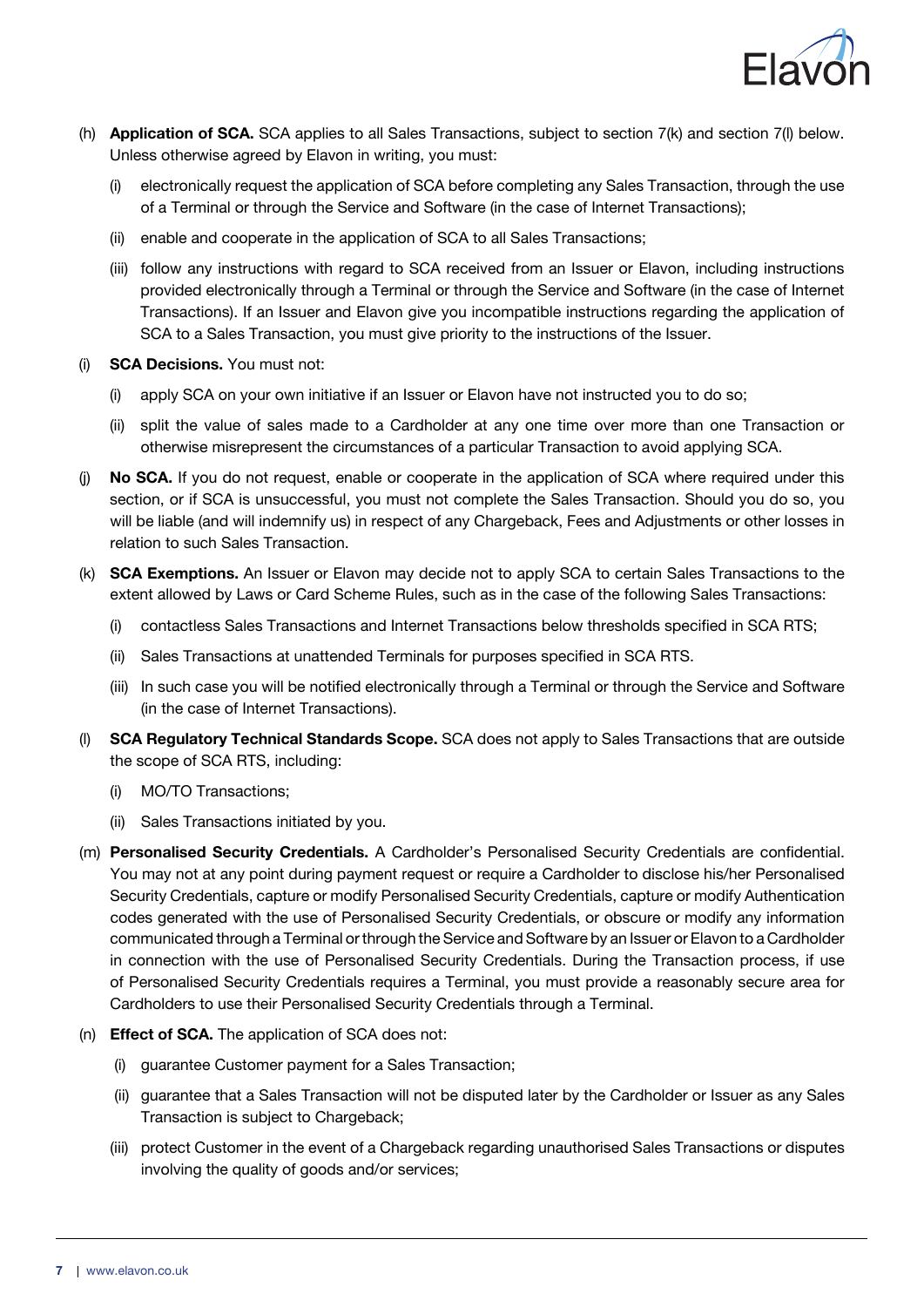

(iv) prevent us from recovering a Chargeback or other amount with respect to a Sales Transaction where permitted under the terms of this Agreement;

(Even in each case, where "Code 10" procedures as provided in section 7(o) have been carried out).

- (o) "Code 10". You must carry out a "Code 10" procedure (as applicable) in accordance with the Operating Guide.
- (p) Card Recovery. You will use reasonable means to recover any Card in circumstances set out in the Operating Guide (i) if you are advised by Elavon or instructed to do so by a Terminal, a Compatible Device, the Issuer, or a voice authorisation centre to retain it; (ii) if you have reasonable grounds to believe the Card is lost, stolen, counterfeit, fraudulent, or otherwise invalid, or its use is not authorised by the Cardholder; (iii) with respect to Visa branded and MasterCard® branded Cards, if the four digits printed below the embossed account number do not match the first four digits of the embossed account number; or (iv) with respect to MasterCard® branded Cards only, the Card does not have the "Twin Globes" hologram on the lower right-hand corner of the Card face.
- (q) No agency. You must not suggest that you are acting on our behalf at any time, unless you are holding back or recovering a Card at our request.
- (r) Disputes with Cardholders. Any dispute between you and a Cardholder relating to a Transaction will be settled between you and the Cardholder. Elavon shall bear no responsibility for such disputes.

#### 8. TRANSACTIONS

- (a) Transactions that are Card Present and Card Not Present. You must use a Transaction Receipt to document each Transaction. A Transaction Receipt may be generated either electronically or manually and must include the following details:
	- (i) Card account number (and except where the only way to record a Card account number is in handwriting or by making an imprint or copy of the Card), such number being truncated so that all but the last four (4) digits of the Card account number on a Transaction Receipt are distinguished or suppressed. Truncated digits should be replaced with a fill character such as "x," "\*," or "#," and not with blank spaces or numeric characters);
	- (ii) Customer name and location;
	- (iii) Transaction amount (including applicable taxes) indicated in the Transaction currency such as GBP or  $E$ ;
	- (iv) Transaction date;
	- (v) Authorisation Code;
	- (vi) Transaction type (e.g. purchase, credit);
	- (vii) for Card Present Transactions that are not PIN Transactions only, space for the Cardholder's signature;
	- (viii) for Card Present Transactions only, indication of who shall receive each copy of the Transaction Receipt (e.g., Merchant Copy, Elavon Copy, Cardholder Copy). The Cardholder copy of a Transaction Receipt must in particular, bear the wording "retain this copy for statement verification" or similar wording, which must as a minimum, appear in the language of the Transaction country;
	- (ix) for Card Present Transactions only, the terms and conditions of the sale, if restricted;
	- (x) for Card Present Transactions only, Merchant city and country;
	- (xi) in relation to the purchase of gambling services only and in addition to the above requirements at section 8(a)(i-x), the following:

(aa) Terminal number;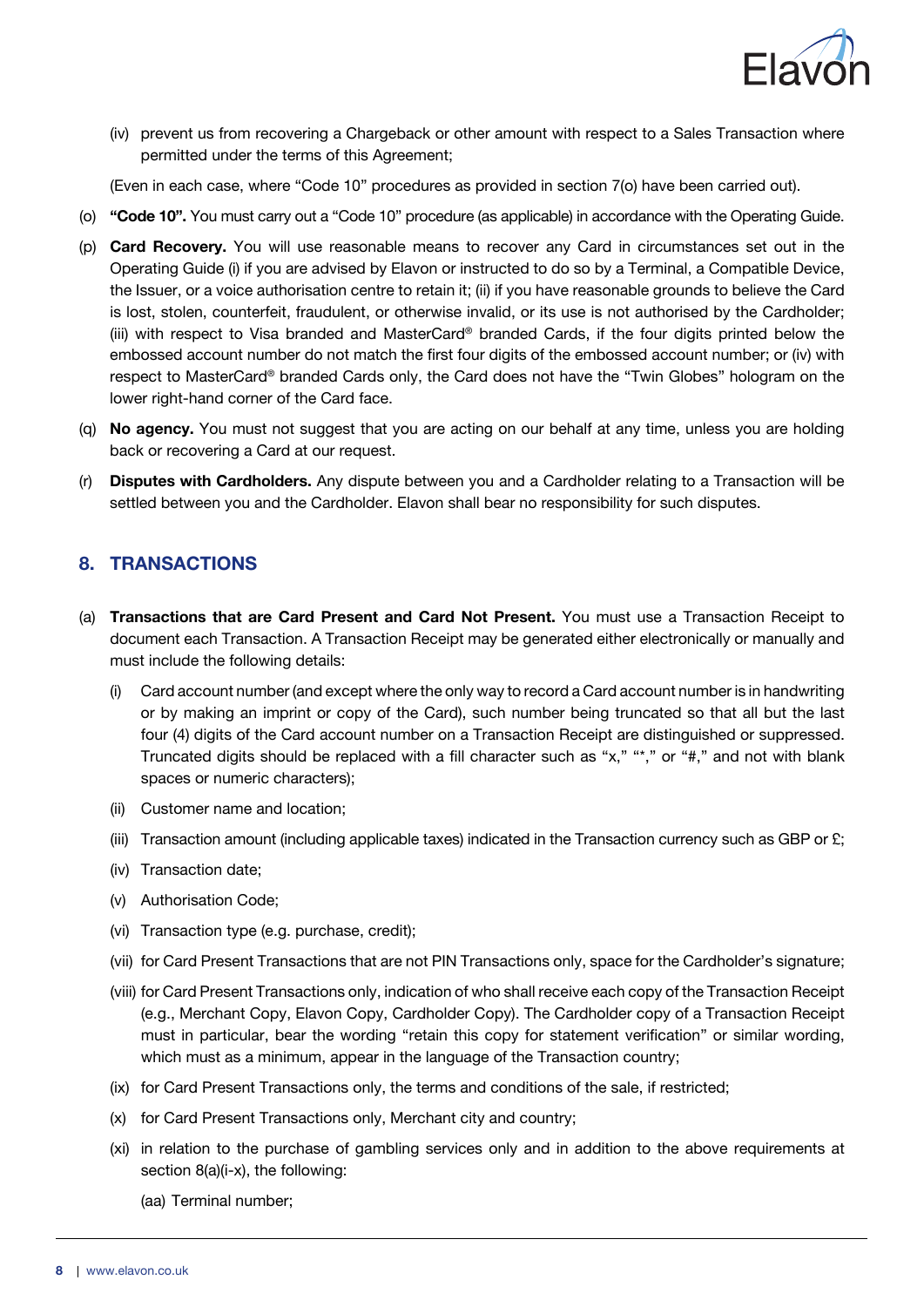

- (bb) date of play; and
- (cc) net amount of winnings or losses.
- (xii) in relation to MO/TO Transactions only and in addition to the above requirements at section 8(a) (i)-(x), insofar as applicable, the following:
	- (aa) Cardholder address
- (xiii) in relation to Internet Transactions only and in addition to the above requirements at section 8(a) (i)-(x), insofar as applicable, the following:

(aa) Customer's URL address

- (b) Warranties for Transactions. When presenting any Transaction to Elavon, you warrant and represent that:
	- (i) the Transaction is represented by a Transaction Receipt conforming with the requirements of the Agreement and the Card Scheme Rules;
	- (ii) the Transaction was entered into in accordance with the Laws and the Card Scheme Rules;
	- (iii) all statements of fact contained in the Transaction Receipt are true, accurate and complete;
	- (iv) the use of the Card by the Cardholder has been authorised and authenticated by the Cardholder, including where applicable by means of SCA, in a manner appropriate to that Card, as prescribed from time to time;
	- (v) except in relation to, sections  $8(k)$ ,  $8(l)$ , or  $8(m)$  below, no other Transaction Receipt has been or will be issued in respect of the same goods and/or services;
	- (vi) the Transaction is bona fide;
	- (vii) you have provided (or will provide, in accordance with section  $8(f)$  (ii) or  $8(n)$ ) the goods and/or services to the Cardholder pursuant to the Sales Transaction;
	- (viii) you have not broken any obligations you may have to the Cardholder. If you have broken any of your obligations to the Cardholder, you will have also breached this Agreement; and
	- (ix) except where permitted in writing by Elavon and subject to the Card Scheme Rules and the Laws, no Transaction involves the use of a Card for any purpose other than the purchase, Refund or return of goods and/or services from you. No Transaction involves a Cardholder obtaining cash from you unless allowed by the Agreement and the Card Scheme Rules.
- (c) Invalid Transaction Receipts. A Transaction Receipt shall be invalid if it is not issued in accordance with the Agreement, Laws and Card Scheme Rules, including:
	- the related Transaction is for any reason illegal or incomplete, or, has the result of making a Refund or credit with respect to gaming or gambling winnings, unspent gaming or gambling chips, or any other value useable for gaming or gambling;
	- (ii) where required, the signature on it is incompatible with that on the Card;
	- (iii) the copy of it that is presented to Elavon is incompatible with the copy provided to the Cardholder;
	- (iv) the Card has expired or has not yet become valid at the time of the Transaction;
	- (v) another such receipt has been issued for the same goods and/or services which are the subject of the Transaction; (except in relation to sections 8(k), 8(l), or 8(m) below).
- (d) Delivery of Transaction Receipts. For a Transaction that is Card Present, you will deliver a complete and legible copy of the Transaction Receipt (in either electronic (e.g. e-mail, text message (SMS) or fax) or paper (e.g., handwritten or Terminal-generated) format) to the Cardholder at the time of the Transaction. For a Transaction that is Card Not Present, this shall be done promptly but in any event, no later than seven (7) days following completion of the Transaction.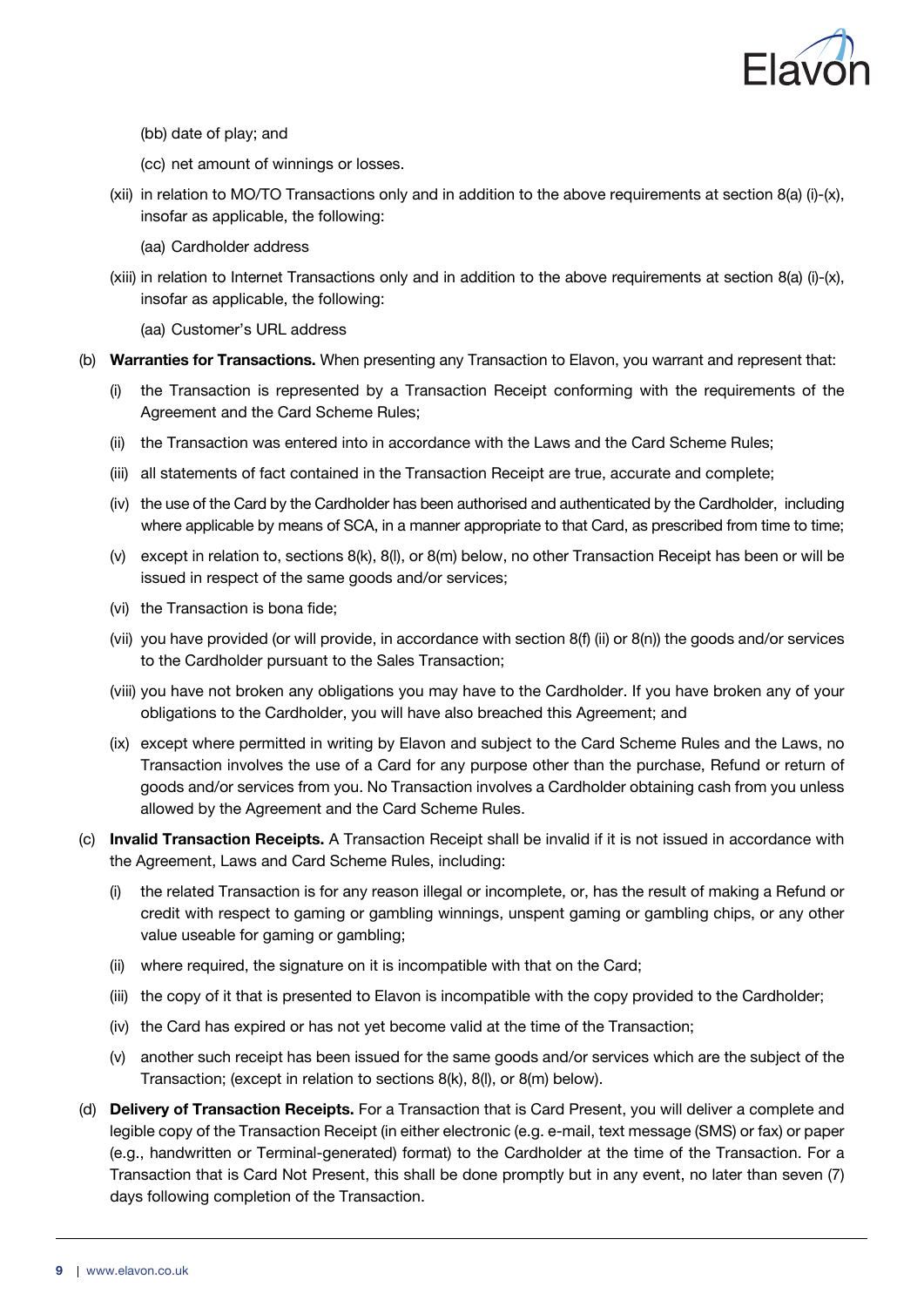

- (e) Retention of Transaction Receipts. You will retain in an accessible place and produce on demand the "Customer Copy" of the Transaction Receipt for at least thirteen (13) months following the date of completion of the Transaction or following the delivery of the goods or services (whichever the longer), or such longer period as the Card Scheme Rules or the Laws may require. Without prejudice to section 18(b), all such receipts (regardless of electronic or paper format) must at all times be kept in a secure manner in accordance with the PCI DSS.
- (f) Presentment of Transactions to Elavon. Unless otherwise agreed with Elavon in writing:
	- (i) you shall, subject to sections  $8(f)$  (ii) and  $26(f)$  (ii), present all Transactions to Elavon within three (3) Business Days of the date of such Transaction , and in all events, within thirty (30) Business Days from such date for a MasterCard® Transaction and twenty-one (21) Business Days from such date for a Visa Transaction;
	- (ii) MO/TO and Internet Transactions must not be presented until the relevant goods ordered by the Cardholder have been dispatched or arrangements made for services to be provided. Notwithstanding the foregoing: (aa) Visa MO/TO and Internet Transactions for goods may be presented before the dispatch of the goods or performance of the services, provided that within seven (7) days of presentment a written acknowledgement quoting the dispatch date is sent by you to the Cardholder, such dispatch date not to be later than twenty-eight (28) days from the date of receipt of the order, (bb) MasterCard® Card MO/TO and Internet Transactions, must not be presented until after the goods are dispatched or the services are performed unless, at the time of the Sales Transaction, the Cardholder agrees to a properly disclosed delayed delivery of the goods or services.

#### (g) Mail Order and Telephone Order (MO/TO) Transactions.

- (i) You may not accept MO/TO Transactions without Elavon's prior written consent to do so. For the avoidance of doubt, consent will be deemed to have been given by Elavon where you have included your anticipated MO/TO Transactions within your Application and that Application has been accepted by Elavon.
- (ii) If Elavon provides the consent set out in section 8(g) (i), for each MO/TO Transaction, you must retain in an accessible place and produce on demand documentary proof of dispatch of goods or supply of services rendered, for not less than two (2) years from the Transaction date.
- (iii) If you do accept MO/TO Transactions without the consent set out in section 8(g)(i), then without prejudice to Elavon's other rights and remedies under the Agreement or at Law, you may have to pay a surcharge on each such MO/TO Transaction.

#### (h) Internet Transactions.

- (i) You may not accept or present to Elavon Internet Transactions and/or Internet DCC Transactions without Elavon's prior written consent to do so. For the avoidance of doubt, consent will be deemed to have been given by Elavon where you have included your anticipated Internet Transactions within your Application and that Application has been accepted by Elavon.
- (ii) If Elavon provides the consent set out in section  $8(h)$  (i), you must comply with the provisions set out in Schedule 2 in respect of Internet Transactions.
- (i) DCC Transactions. You may not accept DCC Transactions without Elavon's prior written consent to do so. For the avoidance of doubt, consent will be deemed to have been given by Elavon where your Schedule of Fees sets out our fees in relation to DCC Transactions. If Elavon provides the above consent, you must comply with the provisions set out in Schedule 3 in respect of DCC Transactions.
- (i) Electronic Gift Cards. You may not accept EGCs without Elavon's prior written consent to do so. For the avoidance of doubt, consent will be deemed to have been given by Elavon where your Schedule of Fees sets out our fees in relation to EGCs. If Elavon provides the above consent, you must comply with the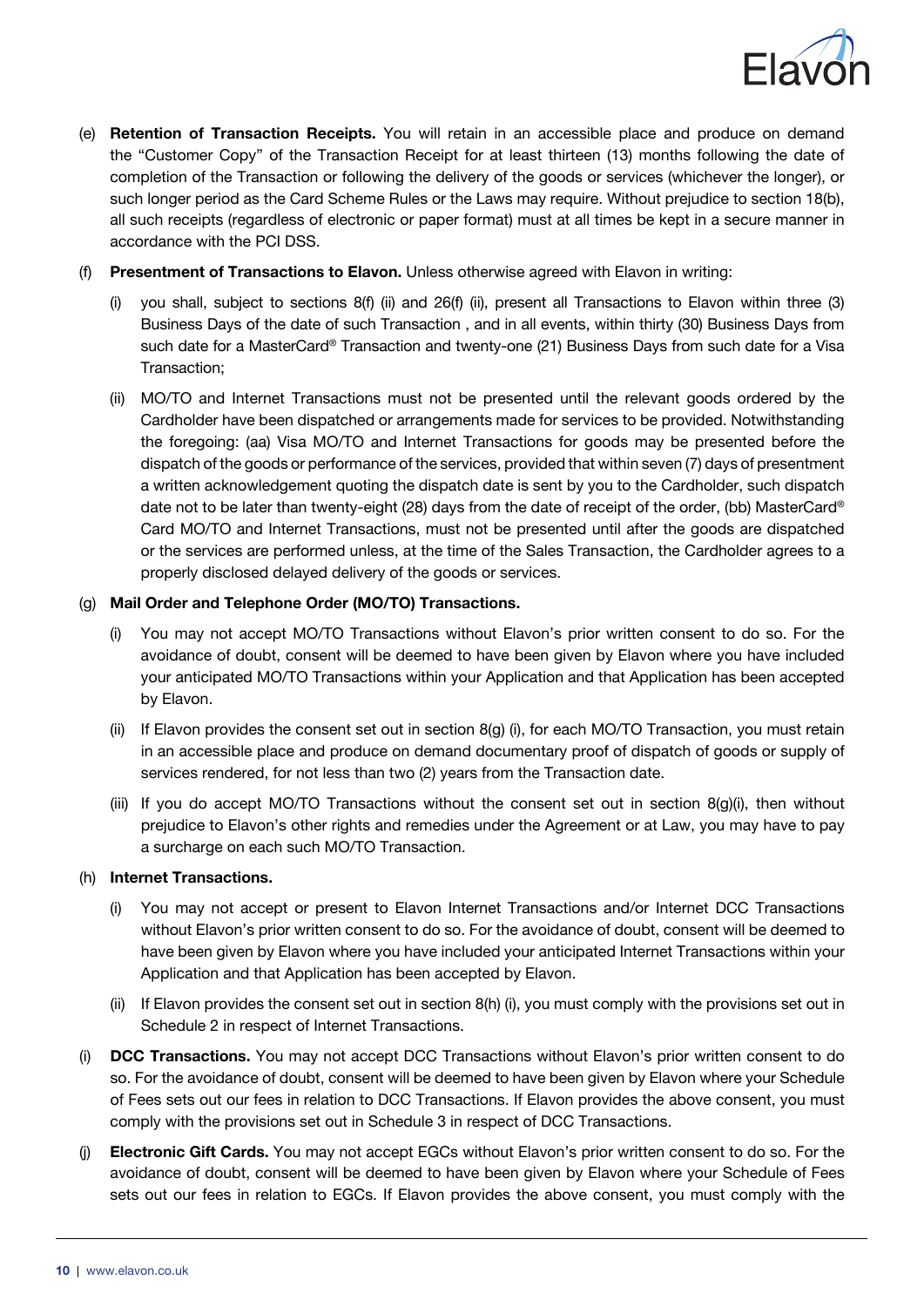

provisions set out in Schedule 4 in respect of EGCs.

- (k) **Recurring Sales Transactions.** You may not accept Recurring Sales Transactions without Elavon's prior written consent to do so. For the avoidance of doubt, consent will be deemed to have been given by Elavon where you have confirmed that you accept Recurring Sales Transactions within your Application and that Application has been accepted by Elavon. If Elavon provides written consent you must:
	- (i) obtain a Recurring Sales Transaction Authority from the Cardholder;
	- (ii) obtain Authorisation at the first debit;
	- (iii) notify the Cardholder (aa) that his Recurring Sales Transaction Authority is subject to cancellation by the Cardholder at any time and (bb) of any change to the Sales Transaction details set out in the Recurring Sales Transaction Authority at least fourteen (14) days prior to the subsequent debit;
	- (iv) not complete any Recurring Sales Transaction after receiving: (aa) a cancellation notice from the Cardholder; (bb) a notice from Elavon that authority to accept Recurring Sales Transactions has been revoked; or (cc) a response that the Card is not to be honoured;
	- (v) retain the Recurring Sales Transaction Authority for a period of 18 months after the final payment that is made pursuant to it, and produce the Recurring Sales Transaction Authority to us on demand;
	- (vi) comply with any applicable Card Scheme Rules requiring registration of Recurring Sales Transactions or other applicable Transaction security requirements; and
	- (vii) acknowledge and accept that a Cardholder has the right to revoke a Recurring Sales Transaction at any time up to the end of the Business Day preceding the day agreed for debiting funds.
- (l) Multiple Transaction Receipts. You will accept payment for goods and/or services in a single Sales Transaction Receipt unless: (aa) partial payment is entered on the Sales Transaction Receipt and the balance of the Sales Transaction amount is paid in cash or by cheque at the time of the Sales Transaction; or (bb) a Sales Transaction Receipt represents an advance deposit for a Sales Transaction completed in accordance with the Agreement and the Card Scheme Rules.
- (m) **Deposits.** You may not accept any Card payment representing a deposit or partial payment for goods and/ or services to be delivered in the future without Elavon's prior written consent to do so. For the avoidance of doubt, consent will be deemed to have been given by Elavon where you have completed the 'deposits' section within your Application and that Application has been accepted by Elavon. If Elavon provides written consent, you must execute one Sales Transaction Receipt when accepting the deposit Sales Transaction and a second Sales Transaction Receipt upon accepting the balance of the Sales Transaction. You will note the words "deposit" or "balance" on the applicable Sales Transaction Receipt. You will not present the Sales Transactions labelled or otherwise attributable to the "balance" until the goods have been delivered to Cardholder or services fully performed.
- (n) Future Delivery. You may not present any Sales Transactions to Elavon (whether by electronic means or otherwise) that relate to the sale of goods and/or services for future delivery unless you have obtained the prior written consent of Elavon to do so. For the avoidance of doubt, consent will be deemed to have been given by Elavon where you have completed the 'upfront payments' section within your Application and that Application has been accepted by Elavon. If Elavon provides written consent, you must maintain sufficient working capital to provide for the delivery of goods and/or services at the agreed future date; such working capital shall be independent of any credit or proceeds resulting from future delivery Sales Transactions.
- (o) Purchase with Cashback. You may not provide Purchase with Cashback without the prior written consent of Elavon to do so. For the avoidance of doubt, consent will be deemed to have been given by Elavon where you have completed the 'cashback' section within your Application and that Application has been accepted by Elavon. If Elavon provides such consent, you must comply with the provisions set out in Schedule 5 in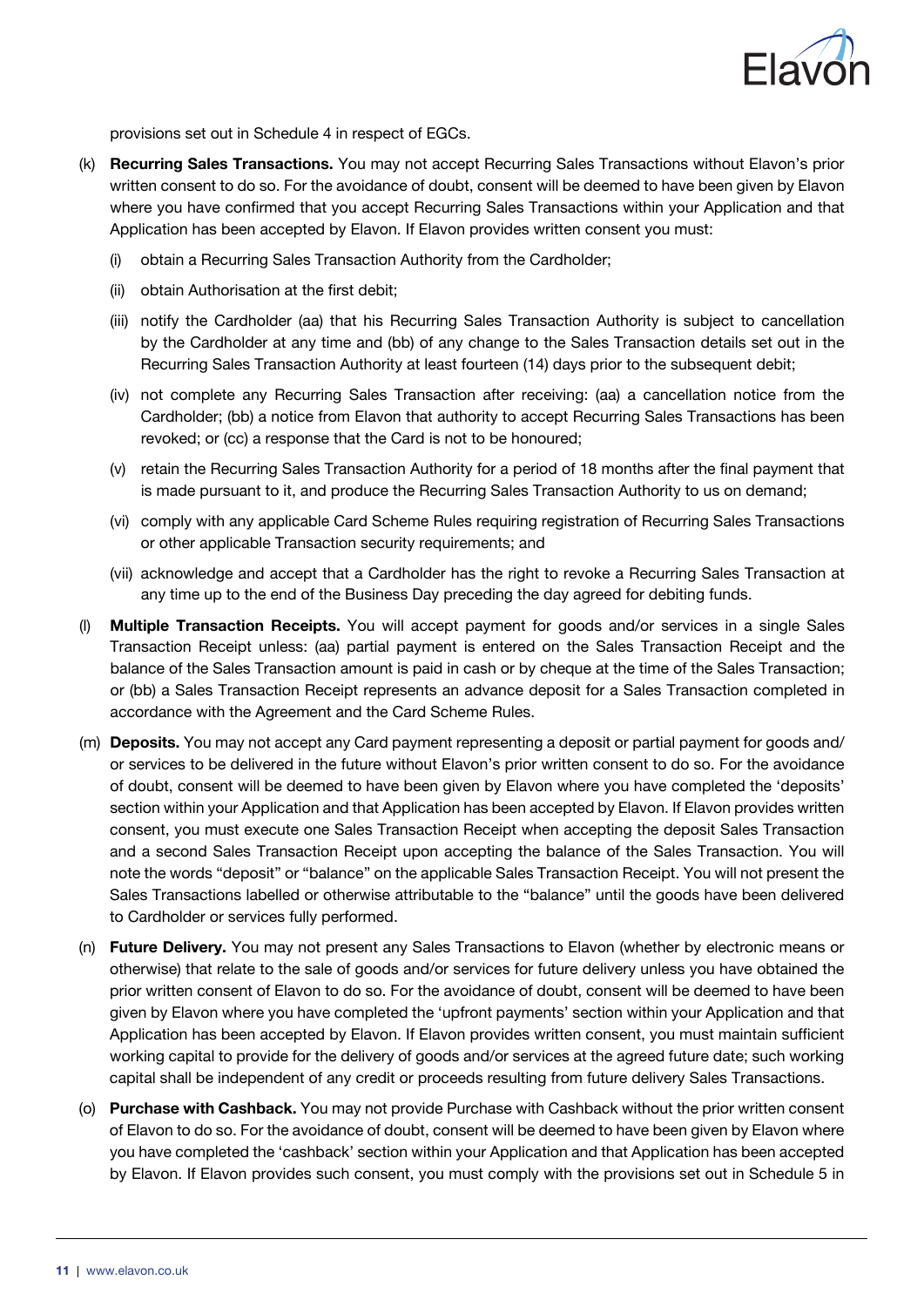

respect of Purchase with Cashback.

- (p) Other Transactions. You must obtain Elavon's prior written consent for other Transaction types including. pre-Authorisations (assured reservations); foreign exchange (Bureau de Change) Transactions; and contactless Card Transactions.
- (q) Prohibited Transactions. You will not present to Elavon, directly or indirectly, any Transaction not originating from a Transaction directly between you and a Cardholder, or any Transaction you know or should know to be illegal, fraudulent or not authorised by the Cardholder. You will not present any Transaction (i) representing the refinancing or transfer of an existing obligation of a Cardholder, or (ii) that arises from the dishonour of a Cardholder's personal cheque. In all events, you must give reasonable assistance to Elavon in the prevention and detection of financial crime at your locations.

#### (r) Multi-Currency Conversion

- (i) If you submit Transactions for which you have offered to the Cardholder the goods and/or services in a currency (Transaction Currency) that differs from your chosen settlement currency (Settlement Currency) (Multi-Currency Conversion), then, in addition to the other processing fees payable for a Transaction, Elavon shall apply a conversion rate calculated daily by Elavon for each Multi-Currency Conversion. The conversion rate will be shown in the Reporting Tool.
- (ii) For the avoidance of doubt, if the Transaction Currency and Settlement Currency are the same, no Multi-Currency Conversion shall be required and no conversion rate shall be applied to such Transaction.

#### 9. REFUNDS

- (a) You must maintain and properly disclose to the Cardholder, at the time of the Sales Transaction and in accordance with the Card Scheme Rules and the Laws, a fair policy for the return of goods or cancellation of services, including any limitation you have on accepting returned goods or the cancellation of services. Although the giving of a Refund remains at your discretion subject to the Laws, you must offer Refunds in each location where you accept Sales Transactions.
- (b) In order to evidence a Refund, you will issue a Refund Receipt, giving a copy to the Cardholder.
- (c) In no event will you present a Refund that exceeds the amount of the original Sales Transaction. You will only make a Refund to the same Card or the same Cardholder's account which was used for the original Sales Transaction. You must not make a Refund with cash where the original Sales Transaction was made using a Card, unless required by the Laws, nor accept cash or other compensation for making a Refund to a Card.
- (d) The amount of each Refund represents a debt immediately due and payable by you to us irrespective of whether we make demand upon you for the value of any Refund. Elavon may debit Your Bank Account for the total amount of each Refund submitted to Elavon (less it's Merchant Service Charges). If the value of Refunds is more than the value of Sales Transactions, the difference will be due from you to Elavon and we will debit the difference from Your Bank Account.
- (e) Unless otherwise agreed, in no event will Elavon be obliged to process returns, refunds, or adjustments related to transactions not originally acquired by Elavon.
- (f) Elavon may, in its sole discretion, refuse to accept any Refund. If we do refuse to accept a Refund, we will notify you (unless prohibited by the Laws) of the refusal and, if possible, the reasons for such a refusal.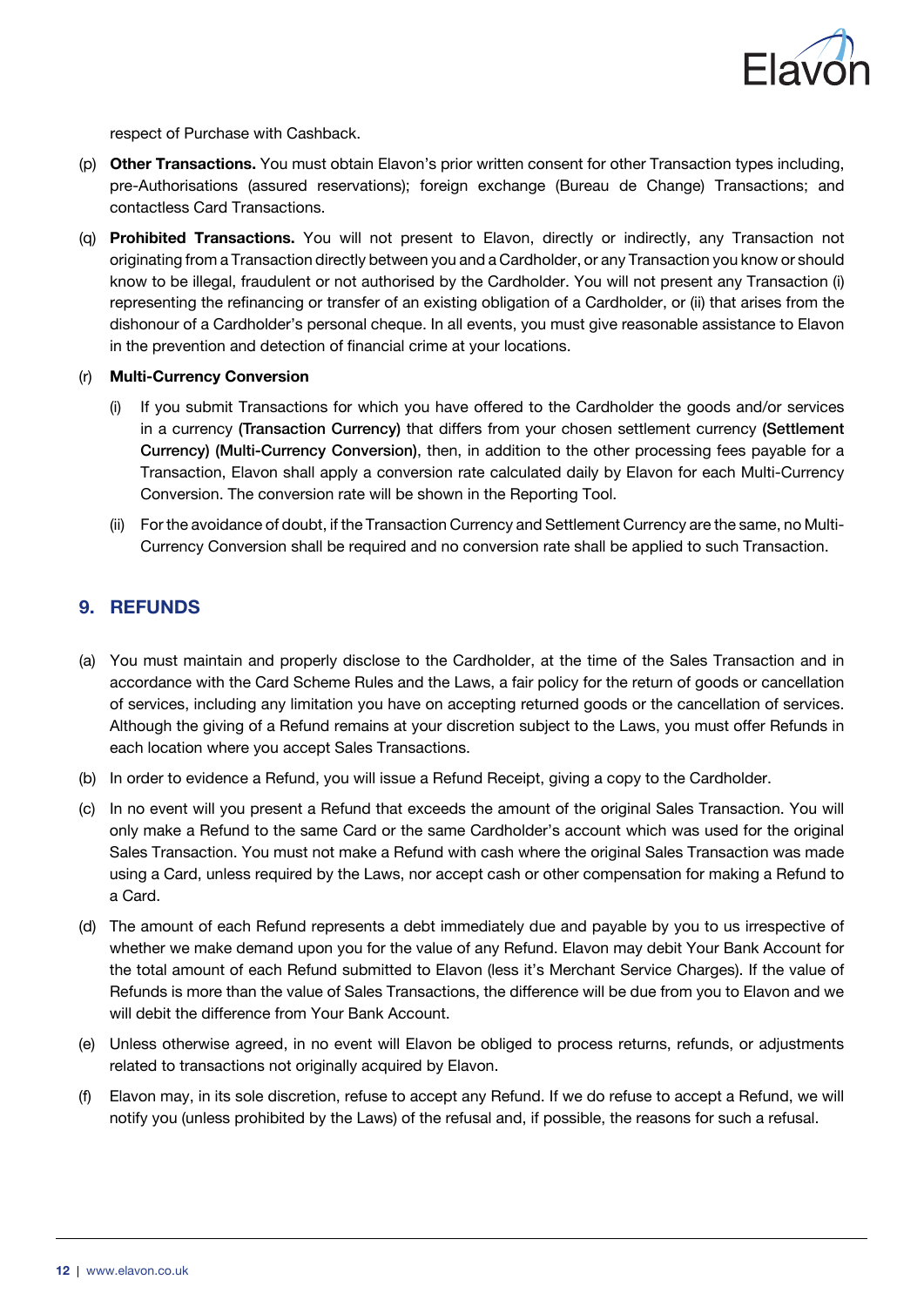

#### 10. REPORTING TOOL

Where you elect in your Application to have access to the Reporting Tool and Elavon agrees to your registered user ("Authorised User") having such access, you are bound by and must comply with and procure your Authorised User(s) are bound by and comply with the terms displayed via the Reporting Tool.

#### 11. RETRIEVAL REQUESTS

You agree to provide all reasonable assistance to resolve any disputes arising from your receipt of Merchant Services.

You must respond to a Retrieval Request with a legible copy of the Sales Transaction Receipt within the timeframe specified on the Retrieval Request. Failure to do so means you will automatically be responsible for any Chargeback relating to the Sales Transaction, and such Chargebacks cannot be reversed. You acknowledge that response to a Retrieval Request does not guarantee that a Chargeback will always be reversed.

#### 12. CHARGEBACKS

- (a) You shall be fully liable to Elavon for the amount of any and all Transactions returned to Elavon for whatever reason including, Chargebacks (together with any Chargeback Costs) or other disputes regarding the validity of a Transaction, even where (aa) all the requirements of Transactions set out in these TOS have been complied with, and/or (bb) you are under no legal liability in respect of the supply of the goods or services concerned.
- (b) Where a Chargeback is raised (aa) if we have not yet paid you for that Sales Transaction, we will not be required to do so; or (bb) if we have already paid you for that Sales Transaction, you must pay the value of that Sales Transaction back to us. This is also the case where you send details about a transaction to us which are not a Sales Transaction but which have been acquired by us as a Sales Transaction.
- (c) The amount of each Chargeback represents a debt immediately due and payable by you to us irrespective of whether we make demand upon you for the value of any Chargebacks.
- (d) We shall notify you, to the extent permitted by the Laws, as soon as reasonably practicable of any Chargebacks which have occurred or been incurred.
- (e) Where section 12(b) applies, we will be under no obligation to deal with the Cardholder ourselves or to try to obtain payment from them or the Issuer.
- (f) If you wish to dispute a Chargeback, you must prove to our reasonable satisfaction (or that of the relevant Issuer or Card Scheme) that the Sales Transaction was authorised by the Cardholder (as set out in section (g)), including the application of SCA where relevant, and provide us with any additional evidence that we (or the relevant Issuer or Card Scheme) require. We shall not be obliged to investigate or challenge the validity of a Chargeback.
- (g) A Chargeback can occur for any reason set out in the Card Scheme Rules.
- (h) You acknowledge and agree that we shall continue to be entitled to recover Chargebacks from you (and where relevant from any Person who has provided us with a Guarantee or security relating to your obligations under this Agreement) in relation to all Chargebacks that occur in relation to Sales Transactions acquired during the term of this Agreement, notwithstanding the termination of this Agreement for whatever reason.
- (i) You will not resubmit or reprocess any Sales Transaction that has been the subject of a Chargeback.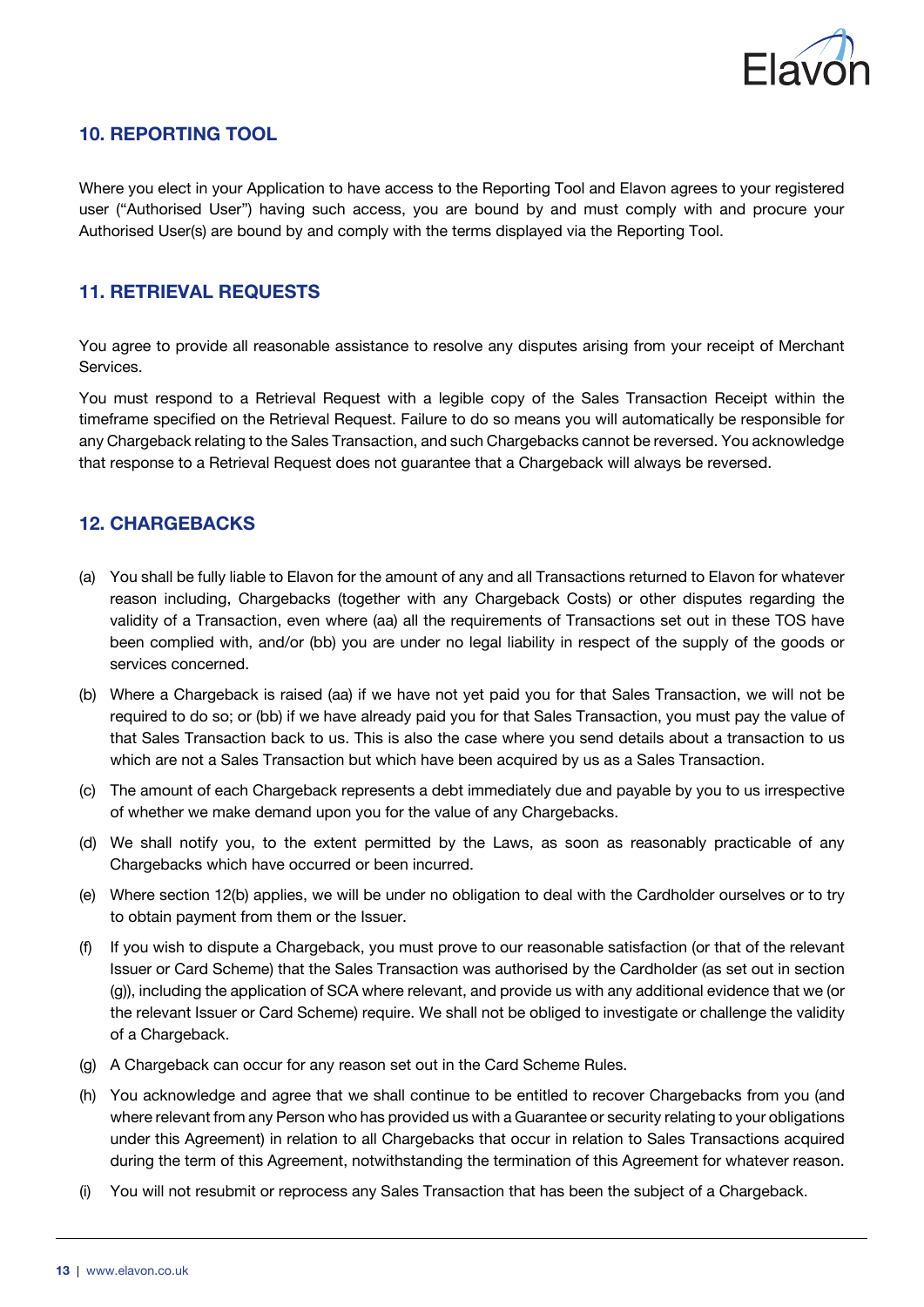

#### 13. EXCESSIVE CHARGEBACK AND EXCESSIVE FRAUD MERCHANTS

- (a) Without prejudice to section 26(c), in the event that we are notified that you are an Excessive Chargeback Merchant or an Excessive Fraud Merchant, we shall take such action as we may deem necessary including:
	- (i) making a request (with which you will comply) for further information from you in respect of the Chargebacks or incidents of fraud in question, including the reasons for them and the measures you are taking to reduce them;
	- (ii) issuing you with instructions (with which you will comply) on how to reduce the level of your Chargebacks or fraud incidents;
	- (iii) immediate suspension of your right to accept Cards or retention of funds in accordance with the provisions of section 14.
- (b) You accept liability for any Card Scheme Fines as a result of you being deemed an Excessive Chargeback Merchant or an Excessive Fraud Merchant as notified by Elavon to you.

#### 14. DELAYED PAYMENTS AND RESERVES

- (a) In the circumstances set out below in section 14(b), and in addition to our rights under section 12, we may:
	- (i) delay any payment that we would otherwise be obligated to pay you pursuant to the Agreement; and/ or
	- (ii) require you to pay funds to us, in an amount determined by us, to hold as a reserve against a liability you may incur; and/or
	- (iii) debit Your Bank Account in any amount; and/or
	- (iv) otherwise retain any amounts we owe to you.
- (b) The rights set out at section 14(a) above, may be exercised by us where:
	- (i) we become aware or reasonably believe that you are in breach of or are likely to be in breach of your obligations under the Agreement;
	- (ii) anything happens to you, or anything comes to the attention of Elavon in relation to you, which could reasonably be expected to result in an adverse change or deterioration in Customer's financial position, in particular, including but not limited to (i) you becoming the subject on an Insolvency Event, or (ii) where we reasonably believe you may be the subject of an Insolvency Event, or (iii) you fail to notify us of an Insolvency Event; (iii) the Customer's business model changes, exposing Elavon to a significantly higher financial risk (e.g. offering services that differ from the Customer's original business model) but excluding business models to which Elavon has consented to in writing;
	- (iv) vou fail to maintain your Direct Debit Mandate:
	- (v) you fail to provide the information we request pursuant to section  $20(g)$ ;
	- (vi) you fail to provide any Security Document to Elavon following notification pursuant to section 16 and/ or any Security Document is terminated or withdrawn (without our prior consent), or any term of such Security Document is breached by you or by the Person providing such security;
	- (vii) one party terminates this Agreement;
	- (viii) we become aware of, or reasonably suspect fraud, or other criminal activity, on your part or on the part of one of your employees, agents or sub-contractors;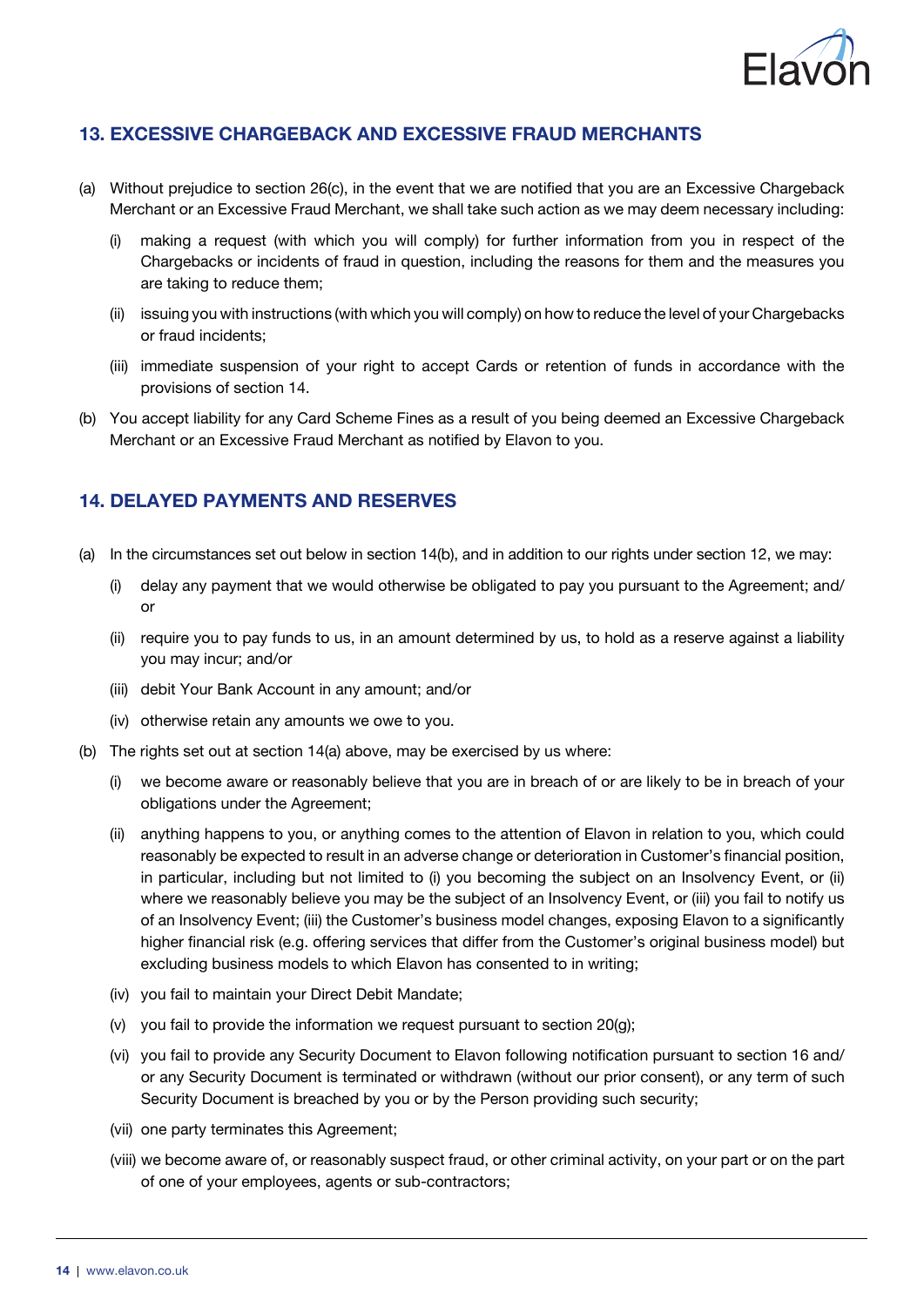

- (ix) we become aware of, or reasonably suspect, that you are an Excessive Chargeback Merchant or an Excessive Fraud Merchant;
- (x) you breach any acquiring limit in respect of Transactions imposed by Elavon in accordance with section 4(f);
- (xi) any sanction is imposed upon and/or announced to Elavon by a Card Scheme in relation to the actions or omissions of the Customer; or
- (xii) the value of Refunds is more than the value of Sales Transactions.
- (c) Elavon may, without notice to you, apply any funds retained in accordance with section 14(a) against any Obligations. Also, Elavon may utilise any funds retained in accordance with section 14(a) in order to exercise its rights under the Agreement, including (i) withdrawing any amounts that it might otherwise withdraw from Your Bank Account or (ii) exercising its rights of set-off to collect any Merchant Service Charges, Chargebacks, all other Fees and Adjustments, or other amounts due to Elavon under the Agreement.
- (d) Elavon's rights set out at section 14(a) above shall continue until:
	- (i) we are satisfied that you will not or cannot have any Obligations or, if you do, you will pay us promptly (which may or may not be after termination of the Agreement), following which we will pay the relevant amount to you; or
	- (ii) the Agreement has been terminated and you have fulfilled all your Obligations (such time being "Complete Performance", which in no event shall be deemed to have occurred earlier than three hundred and ninety (390) days following the effective date of termination of the Agreement or three hundred and ninety (390) days following the delivery date of goods or performance of services subject of a Transaction). At the time of Complete Performance, any amounts then retained in accordance with section 14(a) will be transferred to you, subject to the Agreement, the Laws, and the Card Scheme Rules.

#### 15. SET-OFF

- (a) You irrevocably authorise Elavon to set-off by whatever means any outstanding liabilities (including the Obligations) owed by you (in whole or in part) to Elavon from time to time, without notice and both before and after demand (whether such liabilities are present, future, actual, contingent or potential) from: (i) any payments due pursuant to section 4(d) and/or amounts we would otherwise be obliged to pay to you under this Agreement; or (ii) funds held by Elavon pursuant to any other agreement between you and Elavon. We shall inform you, as soon as reasonably practicable, upon exercising our rights under this section 15(a).
- (b) In an Insolvency Event, you must maintain Your Bank Account as required by Elavon and we shall have the right, subject to the Laws, to offset against amounts held in Your Bank Account, any and all Obligations you may have to Elavon whether or not relating to Transactions initiated or created before or after the commencement of the Insolvency Event.
- (c) Elavon shall also be entitled to exercise its rights of set-off as described in sections 15(a) and 15(b) in relation to any of your Affiliates as if reference to you in section 15(a) and section 15(b) was a reference to such Affiliate of yours.
- (d) Any exercise by Elavon of its rights under this section 15 shall be without prejudice and in addition to any other rights and remedies available to it under the Agreement or otherwise.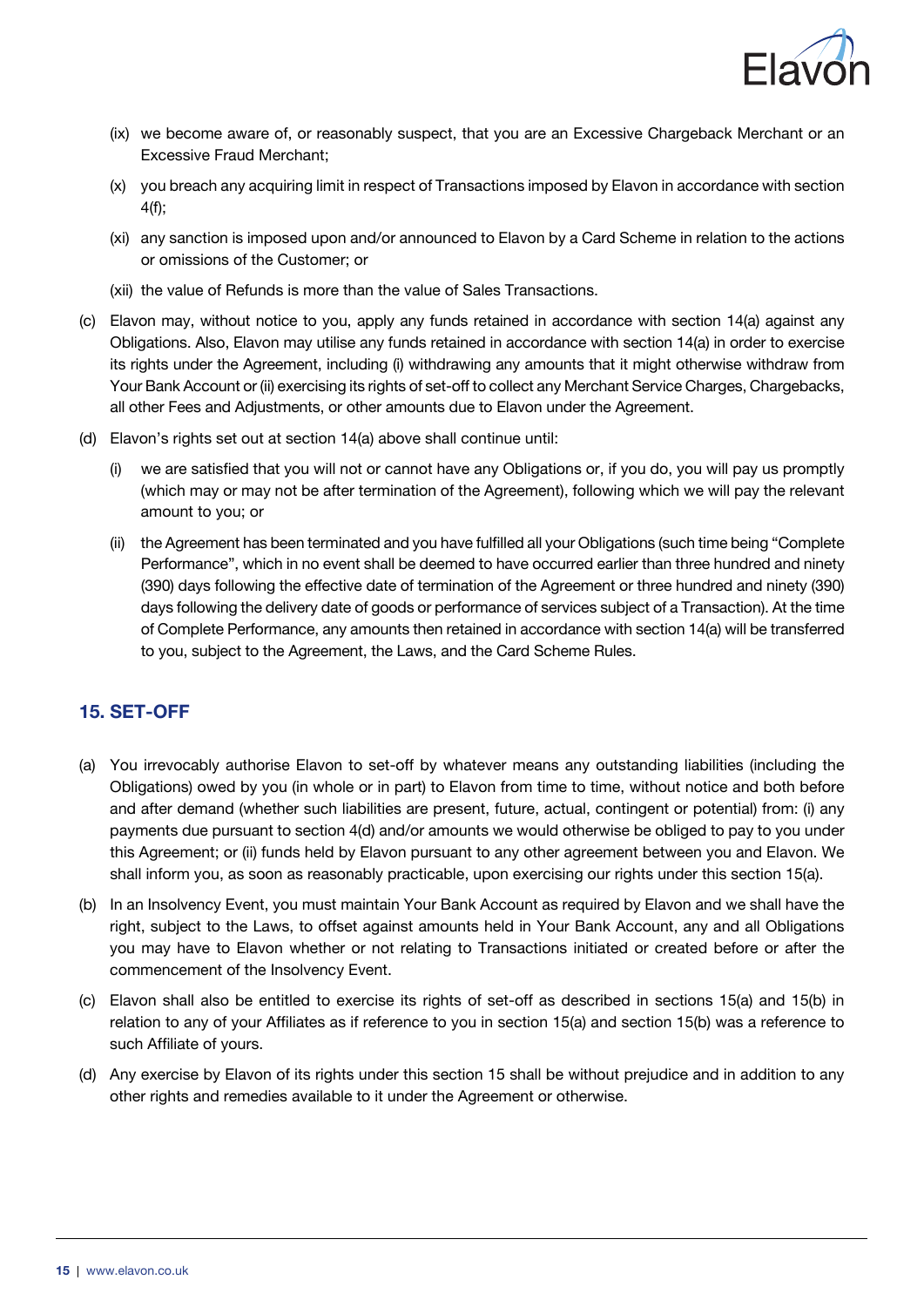

## 16. SECURITY

- (a) We may, at any time, require that you provide us, or that you procure that a Person(s) reasonably satisfactory to us provides us, with security in such form and over such assets as we require to secure the performance of your Obligations under the Agreement (including, entering into and/or procuring the entering into of a Security Document in favour of Elavon).
- (b) You will, in the event that we require you to provide us with security as set out at section 16(a), comply with that requirement and execute such documents as are necessary to grant such security, in both cases within the timescale that we specify.
- (c) No interest is payable in relation to any security arrangements entered into pursuant to this Agreement. All costs (including legal costs) and expenses incurred by you in complying with this section 16 shall be for your account only.

## 17. DATA PROTECTION

#### The provision of Merchant Services

- (a) You shall, in relation to the provision of Merchant Services, comply with all applicable Data Protection Rules as they apply to you in your role as data controller. The terms "processing", "controller" and "processor" shall have the meaning ascribed to them by the Data Protection Rules.
- (b) You are the controller, and Elavon is the processor, in relation to processing of Transaction-related personal data in connection with the provision of Merchant Services. The data processing activities carried out by Elavon are as follows:

| Subject matter and duration | Personal data is processed for the purpose of providing Merchant Services                                      |
|-----------------------------|----------------------------------------------------------------------------------------------------------------|
| of processing:              | under this Agreement during the term of this Agreement.                                                        |
| Nature and purpose of       | Obtaining, recording, storing and transmitting personal data for the purpose                                   |
| the processing:             | of enabling Transactions.                                                                                      |
| Types of personal data:     | Cardholder data that is necessary to process transactions in the course of<br>providing the Merchant Services. |
| Categories of data subject: | Customers who purchase goods or services.                                                                      |

- (c) When Elavon processes such personal data for any purpose other than in connection with the provision of Merchant Services (including, without limitation, carrying out fraud prevention checks, anti-money laundering checks and use of aggregated data for analysis purposes), Elavon shall be a controller in respect of such processing.
- (d) Where Elavon is acting as a processor on your behalf Elavon shall:
	- (i) subject to your compliance with section 17(e), only act on instructions from you regarding the processing of personal data, including as permitted under this Agreement and for the purposes of providing the Merchant Services and to comply with legal requirements in connection with the provision of Merchant Services;
	- (ii) comply with Elavon's security policies and any other security procedures agreed between the parties from time to time which are intended to ensure that appropriate technical and organisational measures shall be taken against unauthorised or unlawful processing of the personal data and against accidental loss or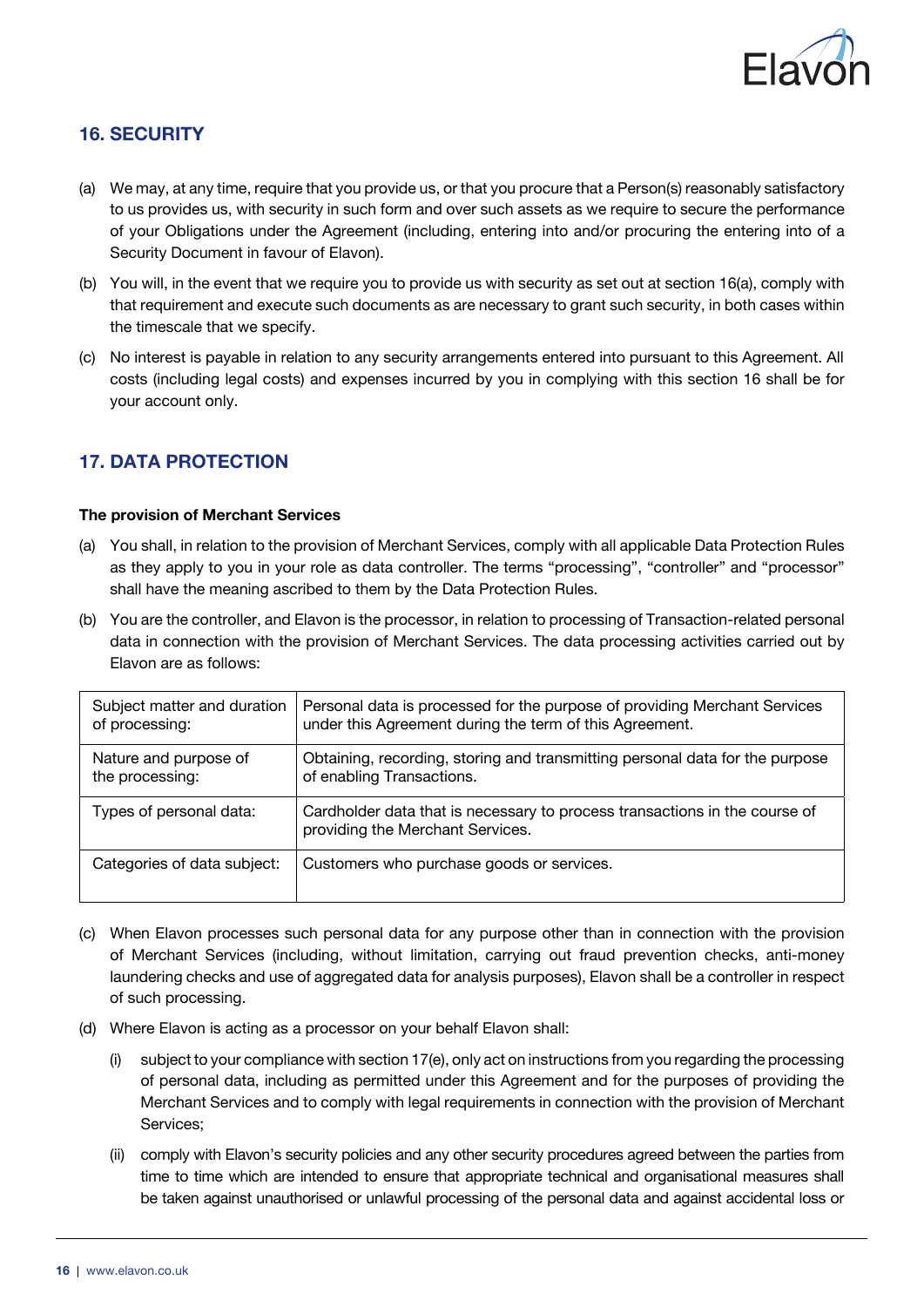

destruction of, or damage to, the personal data having regard to the state of the technological development and the cost of implementing the measures, so as to ensure a level of security appropriate to the harm that may result from breach of such measures and the nature of the personal data to be protected;

- (iii) maintain all applicable PCI DSS requirements to the extent Elavon possesses or otherwise stores, processes or transmits cardholder data on your behalf;
- (iv) be responsible for the reliability of any of Elavon's employees or sub-contractors who have access to the personal data provided by you and shall ensure that such employees and sub-contractors are subject to obligations of confidentiality in relation to the personal data processed in connection with the provision of the Merchant Services;
- (v) promptly notify you of any requests made by any data subjects under the Data Protection Rules or enforcement agencies in relation to the processing of personal data so that you may deal with any such request;
- (vi) taking into account the nature of the processing undertaken by Elavon, assist you, in so far as is reasonably and legally possible, in responding to requests from data subjects exercising their rights under the Data Protection Rules; and
- (vii) taking into account the nature of the processing undertaken by Elavon and the information available to Elavon, assist you, in so far as is reasonably and legally possible, with notification of data breaches to regulators and individuals, with the conduct of data protection impact assessments and with prior consultation with data protection regulators, in each case to the extent that such assistance is legally required under the Data Protection Rules.
- (e) You warrant and undertake that any instructions given by you to Elavon in respect of the personal data where Elavon is acting as a data processor shall at all times be in accordance with the Data Protection Rules and that compliance with such instructions and the processing of the personal data as permitted by this Agreement shall not result in a breach of the Data Protection Rules by you or Elavon.
- (f) You agree that Elavon may appoint Elavon's Affiliates as sub-processors and that both Elavon and Elavon's Affiliates may appoint third party sub-processors in connection with the provision of the Merchant Services, provided in each case that equivalent obligations to those contained in clause 17 are included in a written contract with all sub- processors.
- (g) You acknowledge and agree that Elavon may transfer personal data to countries outside of the UK, the European Union and/or the European Economic Area including the United States of America in connection with the provision of the Merchant Services provided that proper precautions to safeguard the security and confidentiality of such data are taken.
- (h) Upon request and subject to section 19 (Confidentiality), Elavon shall make available to you information regarding Elavon's compliance with this section 17. Not more than once in any 12 month period you may request an audit to check Elavon's compliance with this section 17. You shall be responsible for paying the costs of the audit at Elavon's standard rates. The scope and timing of the audit shall be agreed in advance and any information accessed as a result of the audit shall be subject to the obligations set out in section 19 (Confidentiality).
- (i) Upon termination of this agreement to the extent that Elavon holds any personal data on your behalf as a processor you agree that Elavon shall delete such personal data unless Elavon is required to retain the personal data to comply with applicable laws or is otherwise authorised by law to retain the personal data.
- (j) Sections 17 (b) to (i) above only apply where Elavon is acting as processor on your behalf and do not apply where Elavon is acting as controller of personal data.
- (k) In handling (i.e. storing, processing or transmitting) sensitive payment data, you will implement security measures in your IT infrastructure as follows: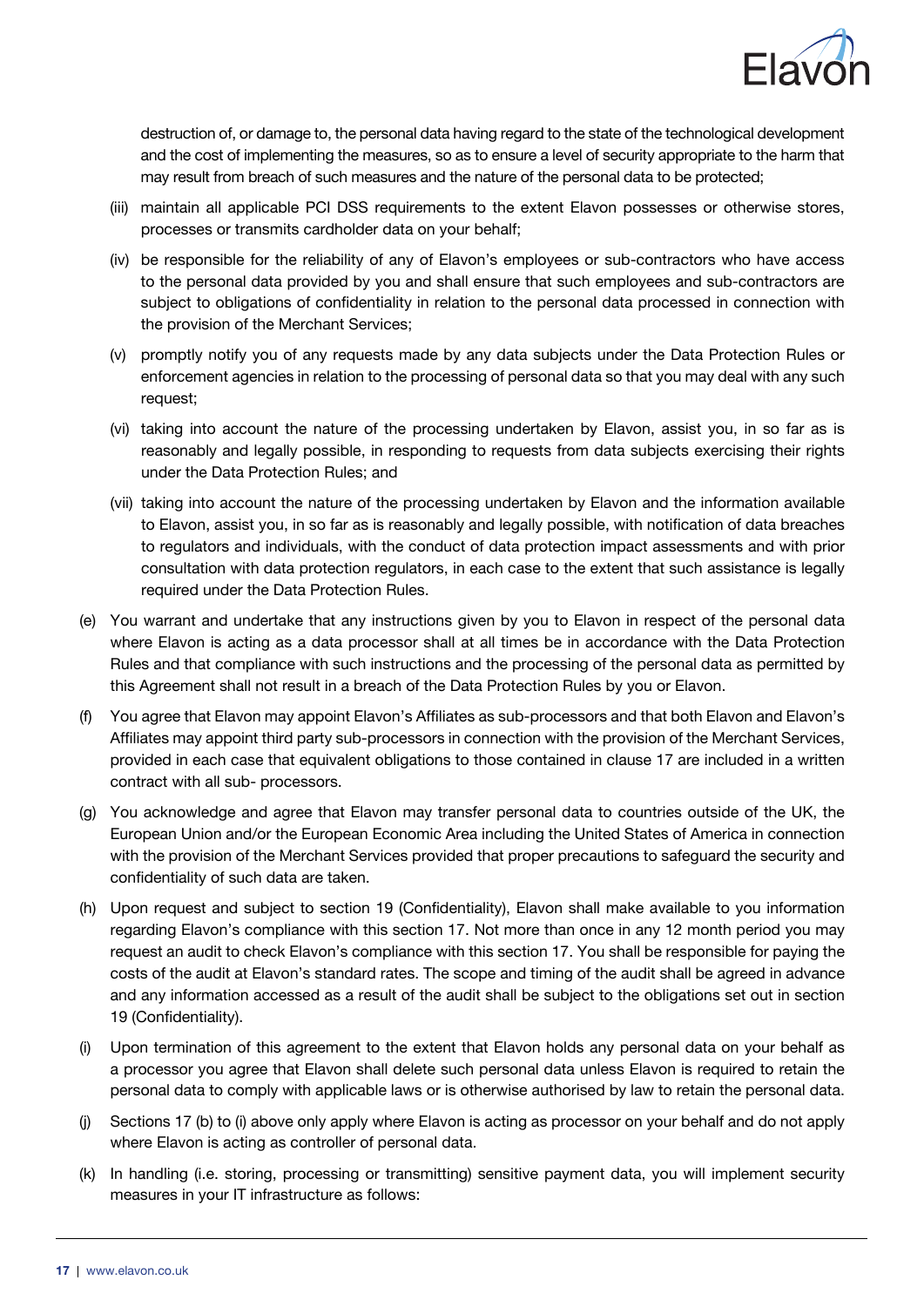

- (i) In designing, developing and maintaining internet payment services, you will pay special attention to the adequate segregation of duties in information technology (IT) environments (e.g. the development, test and production environments) and the proper implementation of the "least privilege" principle as the basis for sound identity and access management.
- (ii) You will have appropriate security solutions in place to protect networks, websites, servers and communication links against abuse or attacks. You will strip servers of all superfluous functions in order to protect (harden) them and eliminate or reduce vulnerabilities of applications at risk. Access by the various applications to the data and resources required shall be kept to a strict minimum following the "least privilege" principle. In order to restrict the use of "fake" websites, transactional websites offering internet payment services shall be identified by extended validation certificates drawn up in your name or by other similar validation methods.
- (iii) You will have appropriate processes in place to monitor, track and restrict access to: (aa) sensitive payment data, and (bb) logical and physical critical resources, such as networks, systems, databases, security modules, etc. You will create, store and analyse appropriate logs and audit trails.
- (iv) In designing, developing and maintaining internet payment services you will ensure that data minimisation is an essential component of the core functionality: the gathering, routing, processing, storing and/or archiving, and visualisation of sensitive payment data is kept at the absolute minimum level.
- (v) Security measures for internet payment services will be tested under the supervision of your risk management function to ensure their robustness and effectiveness. All changes are subject to a formal change management process ensuring that changes are properly planned, tested, documented and authorised. On the basis of the changes made and the security threats observed, tests are repeated regularly and include scenarios of relevant and known potential attacks.
- (vi) Your security measures for internet payment services will be periodically audited to ensure their robustness and effectiveness. The implementation and functioning of internet payment services will also be audited. The frequency and focus of such audits should take into consideration, and be in proportion to, the security risks involved. Trusted and independent (internal or external) experts carry out the audits. They are not involved in any way in the development, implementation or operational management of the internet payment services provided.
- (vii) Whenever you outsource functions related to the security of internet payment services, the provisions of SCA RTS relating to SCA and any relevant guidelines published by the European Banking Authority and other Competent Authorities shall be complied with.
- (I) Elavon shall immediately inform you if, in its opinion, an instruction given or request made pursuant to this clause 17 infringes Data Protection Rules.

#### 18. PROTECTION OF CARDHOLDER INFORMATION

Without limiting section 17:

(a) You shall not, without the prior written consent of a Cardholder, sell, purchase, provide, disclose, remit, share or exchange Card information, including, details of a Cardholder, or information and/or data regarding them or their Transactions, or regarding the Card Schemes or the Card Scheme Rules, howsoever obtained and whatsoever the form (including CCTV footage), to any third party (other than to Customer's Third Party Vendors for the sole purpose of assisting you in your business and/or performing your obligations under the Agreement, and only then upon the written agreement of such Third Party Vendors to hold such information confidentially and to otherwise comply with the Laws and the Card Scheme Rules with respect to such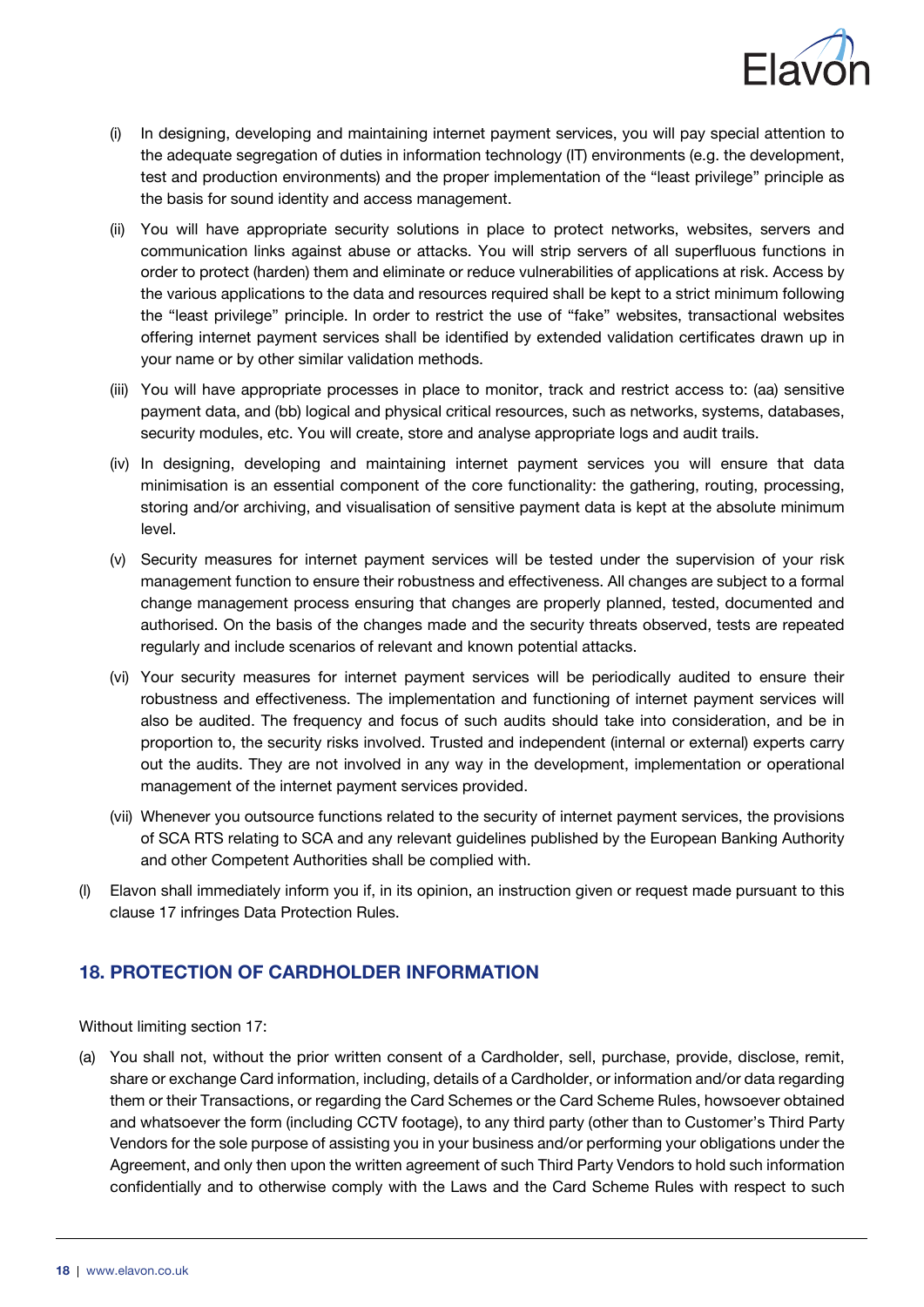

information). Account and Transaction information belongs to Elavon, and, where applicable, the Card Schemes, and, without limiting the foregoing, you agree to use Account and Transaction Information only for the sole purpose of acquiring Transactions and complying with the Agreement, the Card Scheme Rules, and the Laws.

- (b) You shall store, handle and dispose all Cardholder account information (including Account and Transaction Information and other personal data, including Card numbers), whether in paper or electronic form, in a secure manner to prevent access by, or disclosure to, or use by anyone other than Customer's authorised personnel and in compliance with the Data Protection Rules, the Laws or the Card Scheme Rules. You shall at all times comply with the Data Protection Rules, and ensure that any Third Party Vendors that you use similarly comply with the Data Protection Rules. You shall ensure that all Third Party Vendors comply with all your obligations under these TOS and you shall remain liable for all actions and omissions of Third Party Vendors as if they were your own. Prior to disposing of any Cardholder account information, you shall destroy it in such a manner as to render it unreadable. Your obligations pertaining to the security of Account and Transaction Information shall survive the termination of the Agreement.
- (c) You may not at any time retain or store magnetic stripe or other Cardholder data, including CVV/CVV2/ CVC2/iCVV/ PVV data after Authorisation for any purposes including record keeping, and additional Authorisation processing. If you store Cardholder account numbers, expiration dates, or other personal Cardholder data in a database, you must follow the Laws, the Card Scheme Rules, and the provisions of the Agreement on securing such data including, in accordance with the Data Security Standards.

#### 19. CONFIDENTIALITY

- (a) Elavon's Confidential Information. You shall keep in strict confidence all Confidential Information.
- (b) You may disclose such Confidential Information:
	- (i) to your employees, officers, representatives, advisers, agents or subcontractors who need to know such information for the purposes of carrying out your obligations under the Agreement; and
	- (ii) as may be required by law, court order or any governmental or regulatory authority.
- (c) You shall ensure that your employees, officers, representatives, advisers, agents or subcontractors to whom you disclose Confidential Information comply with this section 19.
- (d) You shall not use any Confidential Information for any purpose other than to perform your obligations under the Agreement.
- (e) Customer's Confidential Information and Transaction Data. Without prejudice to sections 17 and 18, Elavon and its Affiliates may, as permitted by the Card Scheme Rules and the Laws, disclose to the Card Schemes (i) confidential information furnished by you; and (ii) any information furnished by you that would enable the Card Schemes to determine an individual's identity, including a Card account number. Elavon may where relevant, also disclose your Transaction data to third parties through which you were introduced to Elavon for the purpose of calculation and payment of applicable commission and other fees to such third parties and for the purpose of facilitating their services to you. Elavon may also make such disclosures of data as set out in these TOS, the Application, and (in the case of personal data) in any other data privacy notices which we may provide to you from time to time.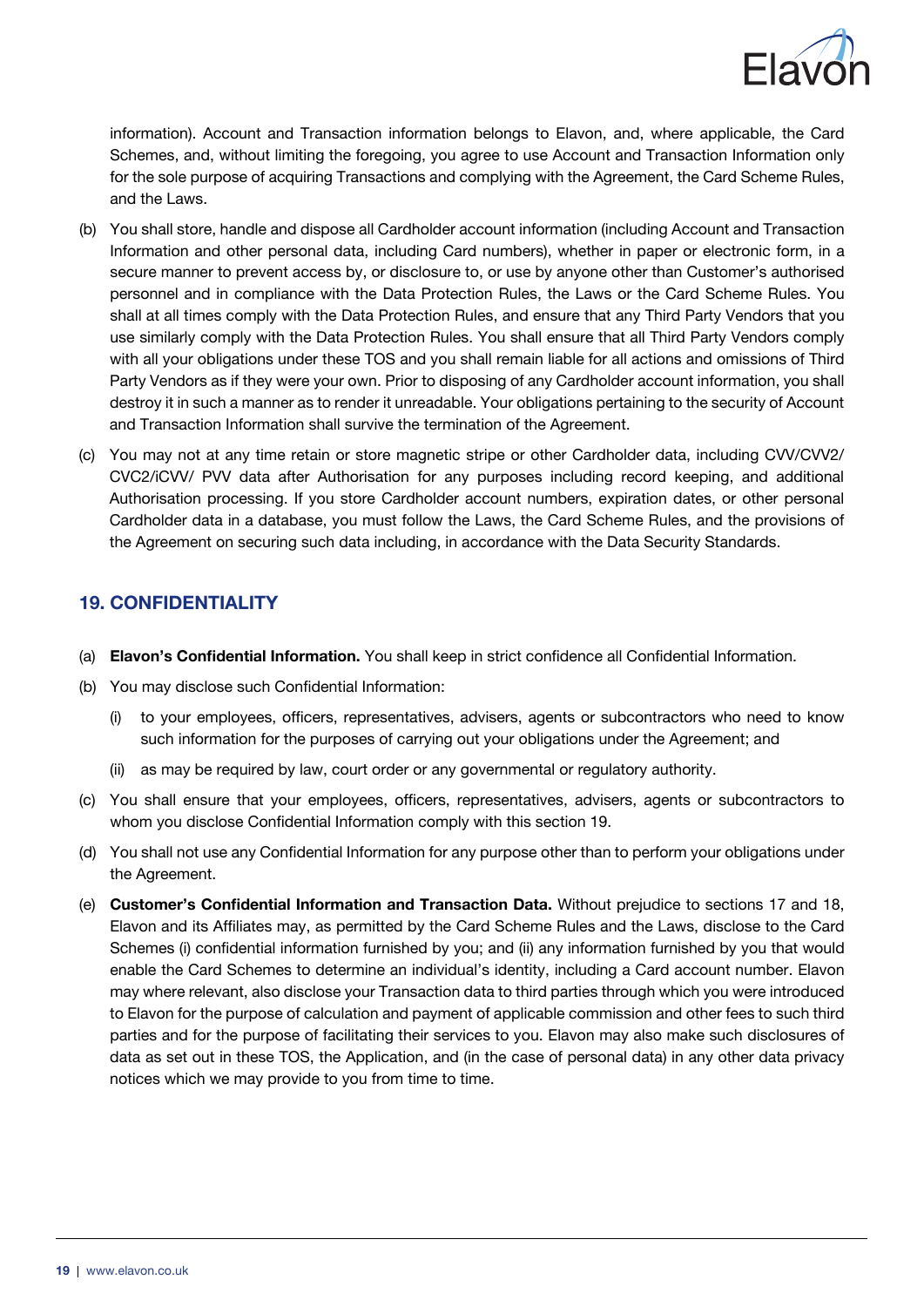

#### 20. REPRESENTATIONS, WARRANTIES AND COVENANTS

You represent, warrant and covenant to Elavon throughout the Term of the Agreement, the following:

- (a) Information. All information provided to Elavon in the Application (and any other document submitted in connection with the same) or otherwise in, or in connection with, the Agreement is true, accurate and complete as of the date originally given, properly reflects the business, financial condition and principal partners, owners, or officers of the Customer and that all changes to such information have been properly notified to Elavon in accordance with section 20(i).
- (b) Powers. Customer and the person signing the Agreement have the power to execute and perform the Agreement. The Person executing the Agreement is duly authorised to bind Customer to all provisions of the Agreement, and such Person is authorised to execute any document and to take any action for and on behalf of Customer. Further, the Customer's signing and/or performing of the Agreement will not violate any Law or Rule, or conflict with any other agreement to which the Customer is subject.
- (c) No litigation. There is no action, suit, proceeding or regulatory investigation pending or, to your knowledge, threatened which, if decided adversely would (i) impair your ability to carry on your business substantially as conducted at the time you submitted the Application, (ii) adversely affect your financial condition or operations or (iii) otherwise affect your ability to perform your obligations under the Agreement. You have never been placed on the VMAS™ or MATCH™ systems, or, if you have, you have already disclosed that fact to Elavon in writing.
- (d) Business use. The parties further agree that they have mutually relied upon the representations of the other that this Agreement is entered into for commercial, or business purposes and not for personal, family or household purposes, that neither party is a consumer, and that each party is engaged in their common trade. You are obtaining and using Merchant Services for legitimate business purposes only and to facilitate lawful business Transactions between yourself and your customers. Your business and the manner in which you conduct it comply with all Laws. Further, Your Bank Account into which debits and credits are made is being used for lawful business purposes only.
- (e) Data security. As of the date on which the Agreement was entered into, no security breach (including a Data Breach) in respect of data of any nature processed by you or on your behalf has occurred before, and remains unresolved. In the event that you breach this representation and warranty, we may suspend the Merchant Services and/or take any steps as we (or the Card Schemes) deem necessary to remedy the breach.
- (f) Nature of Transactions. Without the prior written consent of Elavon, you will not submit Transactions for acquiring for any businesses, products, or methods of selling other than those set out in the Application at the time you apply for Merchant Services.
- (g) Provision of Information. Prior to Merchant Services being made available and at any time throughout the Term, you shall supply such information as may be required, either for credit assessment purposes, including but not limited to (i) audited financial statements prepared by an independent chartered accountant and any other information regarding your financial condition as reasonably requested by Elavon from time to time; and (ii) a financial statement of profit and loss and a balance sheet for the fiscal year; or to allow Elavon to comply with any obligations placed on it by the Laws from time to time, including information to identify you for anti-money laundering and terrorism purposes. To help prevent the funding of terrorism and money laundering activities, the Laws require us to obtain, verify, and record information that identifies each Person who opens an account.
- (h) Insolvency Event. You will immediately notify Elavon of any Insolvency Event.
- (i) Accuracy of Information. You will promptly notify Elavon in writing of any changes to information provided by or about you or your business set out in the Agreement (including any information that may make the representations contained in this section 20 untrue or incomplete in any respect), including a change to: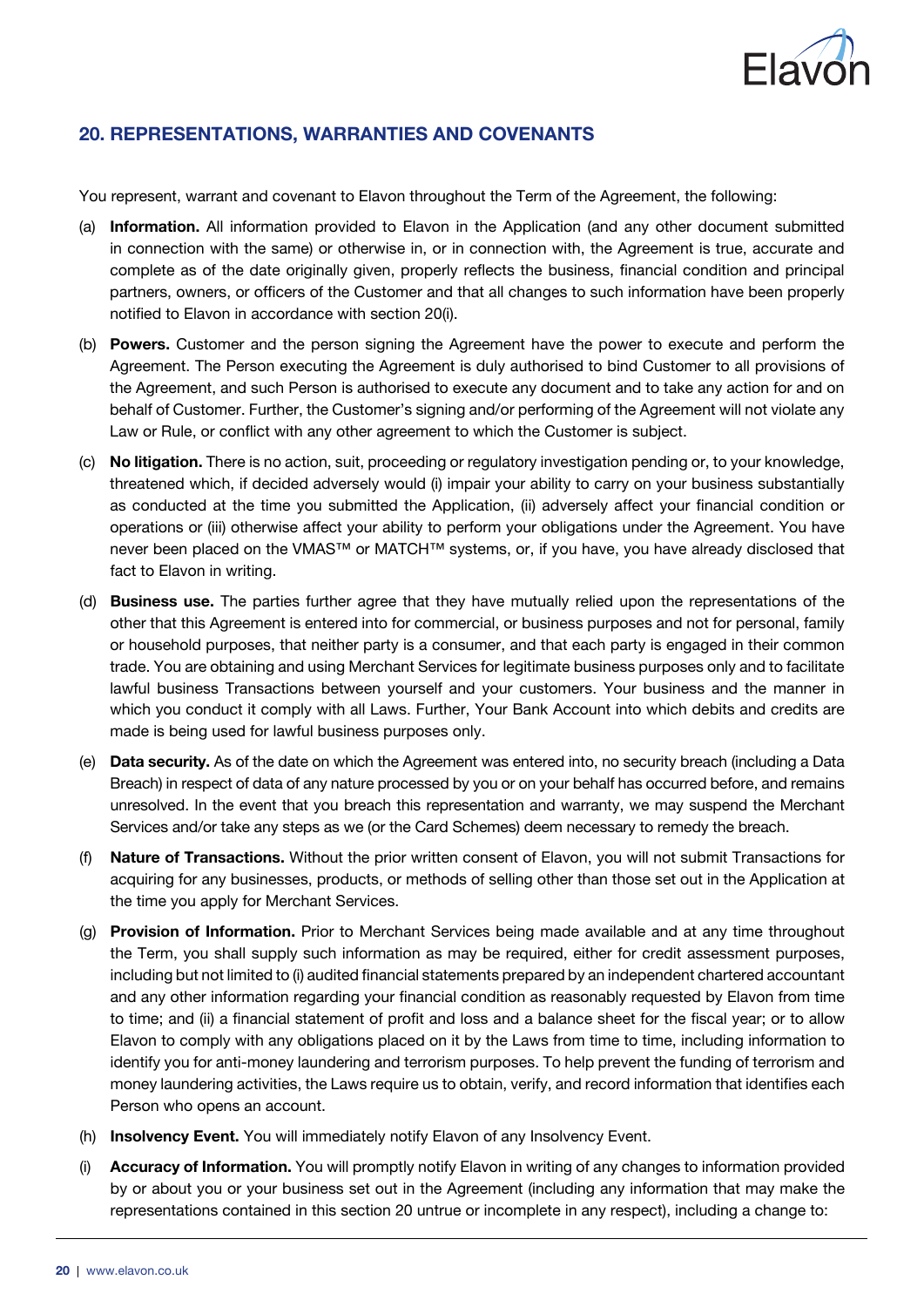

- (i) your locations, including any additional locations or new business at which you desire to receive Merchant Services or otherwise accept or process Transactions;
- (ii) your name;
- (iii) the identity of your principals and/or owners;
- (iv) your asset structure (i.e. the sale of all or a material part of your business) or the form of your business organisation (e.g. sole proprietorship, partnership, limited company etc.);
- (v) your usual trading, including if you stop, or plan to stop, trading; or
- (vi) the nature of your business, including the type of goods and/or services provided by you, your trading terms and/or how sales are completed (e.g. by telephone, mail, internet, or in person at your place of business); such notice to be received by Elavon at least ten (10) Business Days prior to the proposed change. You will provide any additional information requested by Elavon (including, product information, copies of trading terms, supplier invoices) within a reasonable time.
- (j) Audit. In order to ascertain whether or not you are complying with the Agreement, you authorise Elavon at any time (including prior to providing Merchant Services) to perform an on-site audit of those facets of your business, which in our determination are relevant to Merchant Services, and with such reasonable prior notice as is permitted by the Card Scheme Rules. As part of such an audit, you shall:
	- (i) give us or our duly authorised agents access to all or any of your business locations or premises in order to examine your records, facilities, systems, equipment, data, stock and those of any other business which we consider is or may be connected to you; and
	- (ii) permit us to obtain and retain copies of all or any such records;
	- (iii) provide us with any reasonable assistance that we request in connection with such audit; and
	- (iv) obtain and submit a copy of an audit report from a third party certified by the Card Schemes of the financial, physical, information security (and operational facets of your business) at your expense, when reasonably requested by Elavon.
- (k) You shall further procure authority from any Third Party Vendor for Elavon to perform a similar audit of such Third Party Vendor. Further, you acknowledge and agree that the Card Schemes have the right to audit your business to confirm compliance with the Card Scheme Rules.
- (I) Insurance. (i) You agree that it is your responsibility to effect public liability insurance on your own behalf, and you will verify the existence of such public liability insurance to Elavon on request by means of a certificate of insurance. (ii) You will have professional liability insurance in place, which shall include coverage on an indemnity basis for liability to Elavon for negligent acts and omissions and fraud on the part of your employees and in respect of those matters for which the indemnity set out in section 21(h) is given. You further agree that you will arrange for your underwriters and/or insurers to renounce their rights of recourse (if any) against Elavon and to verify the existence of such professional liability insurance to us on request by means of a certificate of insurance.
- (m) Compliance with Laws and Card Scheme Rules. You agree to comply with (and procure that your agents and subcontractors comply with) and assist Elavon in complying with: (i) the Card Scheme Rules and with any instructions, policies and procedures provided by Elavon in order to facilitate such compliance; (ii) all Laws; (iii) the EGC Rules (where applicable) governing the issuance, use and acceptance of EGCs. You will execute and deliver to Elavon all such instruments it may from time to time reasonably deem necessary to verify your compliance with this section.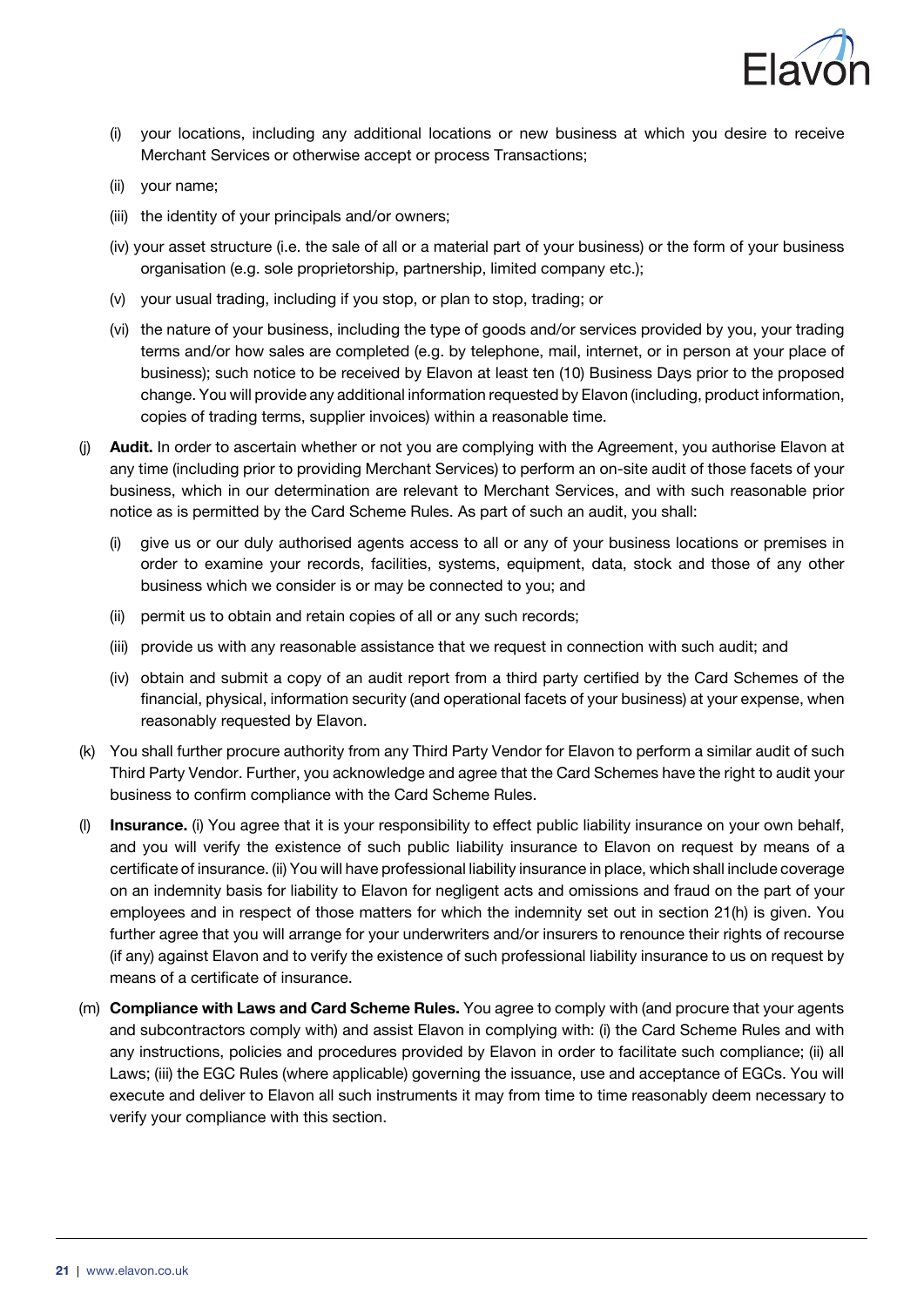

- (n) Data Security Standards. You shall:
	- (i) comply with the Data Security Standards
	- (ii) produce to Elavon evidence of compliance with the Data Security Standards on Elavon's request, save for those PCI Level 3 or Level 4 Customers that subscribe to a Solution (as described further in Schedule 6).
	- (iii) procure that all Third Party Vendors from whom you receive Value Added Services or Terminals and any agents, sub-contractors or third parties used by you, comply with the Data Security Standards, together with any additional data security standards of the PCI SSC.
	- (iv) in the event that you become aware of or suspect any security breach or compromise of Cardholder or Transaction data or information by you or any Third Party Vendors from whom you receive Value Added Services or Terminals and any agents, sub-contractors or third parties used by you (whether or not you have complied with the Data Security Standards):
		- (aa) immediately notify Elavon of your awareness or suspicion, identify and resolve the cause of the security breach or compromise in question, co-operate, provide any assistance and act on the reasonable instructions of Elavon (which may include the procurement, at your cost and within the timescales we stipulate, of any forensic report from a third party recommended by us or the Card Schemes, and compliance with all recommendations suggested in such report to improve your data security);
		- (bb) ensure and procure that where Cardholder or Transaction data or information is stored for you by a Third Party Vendor or your agent, sub-contractor or any third party used by you, that such Third Party Vendor or agent, sub-contractor or third party also co-operates with us and acts on our reasonable instructions as set out in section 20(n) (iv) (aa) above;
		- (cc) ensure and procure that Elavon has the right to review, comment on and make changes to any forensic investigation report prepared by a forensic investigator (as set out in section 20(n)(iv)(aa) above), before it is submitted to the Card Schemes; and
		- (dd) be responsible for your own actions, omissions or failures to act, those of your Affiliates, officers, directors, shareholders, employees and agents, including any Third Party Vendors or agent or sub-contractor or third party with whom you contract to perform services for you in relation to compliance with this section.
	- (v) in the event that we reasonably suspect (including where we are informed by a Card Scheme that they suspect) any security breach or compromise of Cardholder or Transaction data or information by you or any Third Party Vendors from whom you receive Value Added Services or Terminals and any agents, sub-contractors or third parties used by you (whether or not you have complied with the Data Security Standards):
		- (aa) (if required by us) instruct at your own cost and within the timescales we stipulate, a forensic report from a third party recommended by us or the Card Schemes, and comply with all recommendations suggested in such report to improve your data security); and
		- (bb) comply with the provisions of sections 20(n) (iv) (bb) and 20(n) (iv) (dd) above as if they apply to this section 20(n) (v).
- (o) Card Scheme Marks. The Customer shall prominently display the most current versions of the Card Schemes' names, symbols, and/or service marks of the Cards accepted by you at or near the Terminals. The Customer's use of such marks must comply with the requirements of each mark's owner. Your use of Card Scheme marks or promotional materials provided by or on behalf of any Card Scheme will not (i) indicate, directly or indirectly, that any Card Schemes endorses any goods and/or services other than their own and you may not refer to any Card Schemes in stating eligibility for your goods/and or services, or (ii) give you any ownership or interest in any such marks or materials.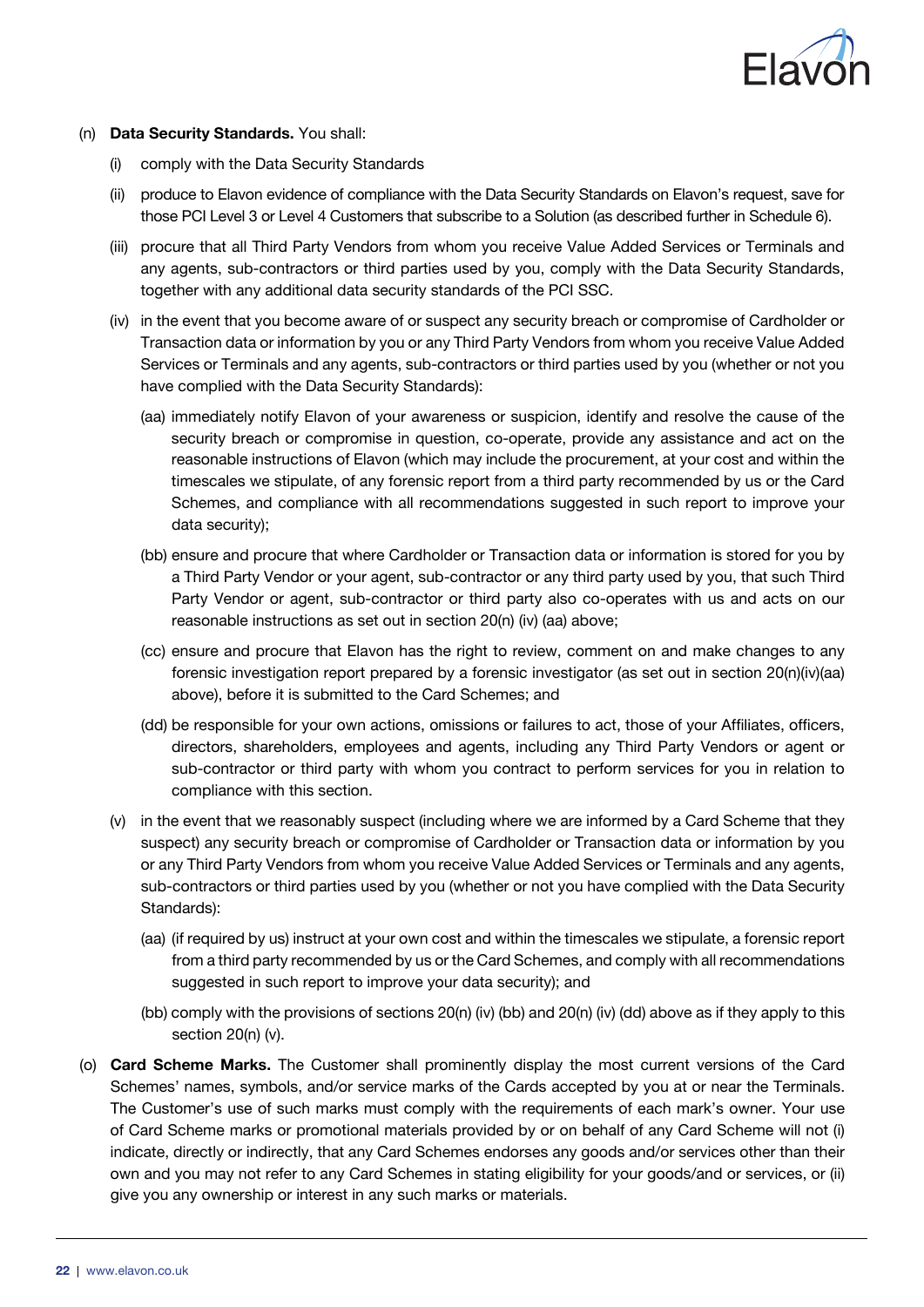

(p) Proprietary Interest. You have no interest whatsoever in any IPRs and are only permitted to use the IPRs as expressly authorised by these TOS. Customer may not copy, reproduce, distribute, or create derivative works from the IPRs without Elavon's prior written consent to do so. Nothing in the Agreement shall be construed as granting you any patent rights or patent license in any patent which Elavon may have or may obtain in respect to Elavon's services, software or equipment. Customer will make no attempt to duplicate or otherwise ascertain the components, circuit diagrams, logic diagrams, flow charts, source and object code, schematics or operation of, or otherwise attempt to reverse engineer, reverse assemble, reverse compile, de-compile or dissemble the whole or any part of any of Elavon's services, equipment or software.

#### 21. INDEMNIFICATION

Except to the extent as may be a direct result of the gross negligence or breach by Elavon of the Agreement, you will be liable for, indemnify and keep indemnified, defend, and hold harmless the Protected Parties from and against Claims or Loss relating to, or in connection with, or resulting from, or arising out of, or in consequence of:

- (a) the operation of the Agreement, including in relation to: (i) any Transaction, Chargeback (including Chargeback Costs) and/or Representment acquired or processed under the Agreement; (ii) any breach by you of the Agreement including any infringement of the IPRs; (iii) the use of Your Bank Account and any funds retained in accordance with section 14(a), and (iv) the occurrence of any of the circumstances set out at section 26(c);
- (b) your utilisation of the Merchant Services, including any Claim or Loss incurred, made against or paid by or to any third parties, whether arising directly or indirectly from our provision of Merchant Services to you;
- (c) any act or omission by you giving rise to a claim under the Consumer Credit Act 1974 or other Laws (whether or not such claim is proven);
- (d) any change under section 20(i), whether or not reported to Elavon, and/or your failure to provide requested information under that section in a timely manner;
- (e) our reporting under VMAS™ and/or MATCH™ pursuant to section 17(k);
- (f) any failure to return materials following termination under section 26(g);including any infringement of IPRs;
- (g) your (and any Authorised User's or unauthorised user's) use of any passwords provided by Elavon or any third party and access to the Reporting Tool including, any information obtained through this, any damage to your computer system or loss of data;
- (h) the use, operation or malfunction of a Terminal, or in relation to any matter arising out of its presence on your locations or in connection with any work done or service to the Terminals provided by Elavon, its servants, agents and/or sub-contractors.
- (i) any breach of Data Security Standards by you, your officers, directors, employees and/or any Third Party Vendors or by any agent or sub-contractor retained by you in relation to this Agreement, including third party costs in relation to an investigation of the same requested by Elavon and/or a Card Scheme and Card Scheme Fines;
- (j) the actions of, or failure to act by, your officers, directors, employees, agents, sub-contractor, Third Party Vendors and those of any other Person who, with or without your consent or co-operation, obtains access to information related to Transactions;
- (k) the Card Scheme Rules, any Card Scheme Fine, or any other fees or penalties of any nature including, due to you becoming an Excessive Chargeback Merchant or an Excessive Fraud Merchant; or
- (I) any steps taken in the protection of Elavon's interests in connection with any aspect of Elavon's relationship with you (including the cost of any third parties nominated by Elavon or instructed by Elavon for this purpose).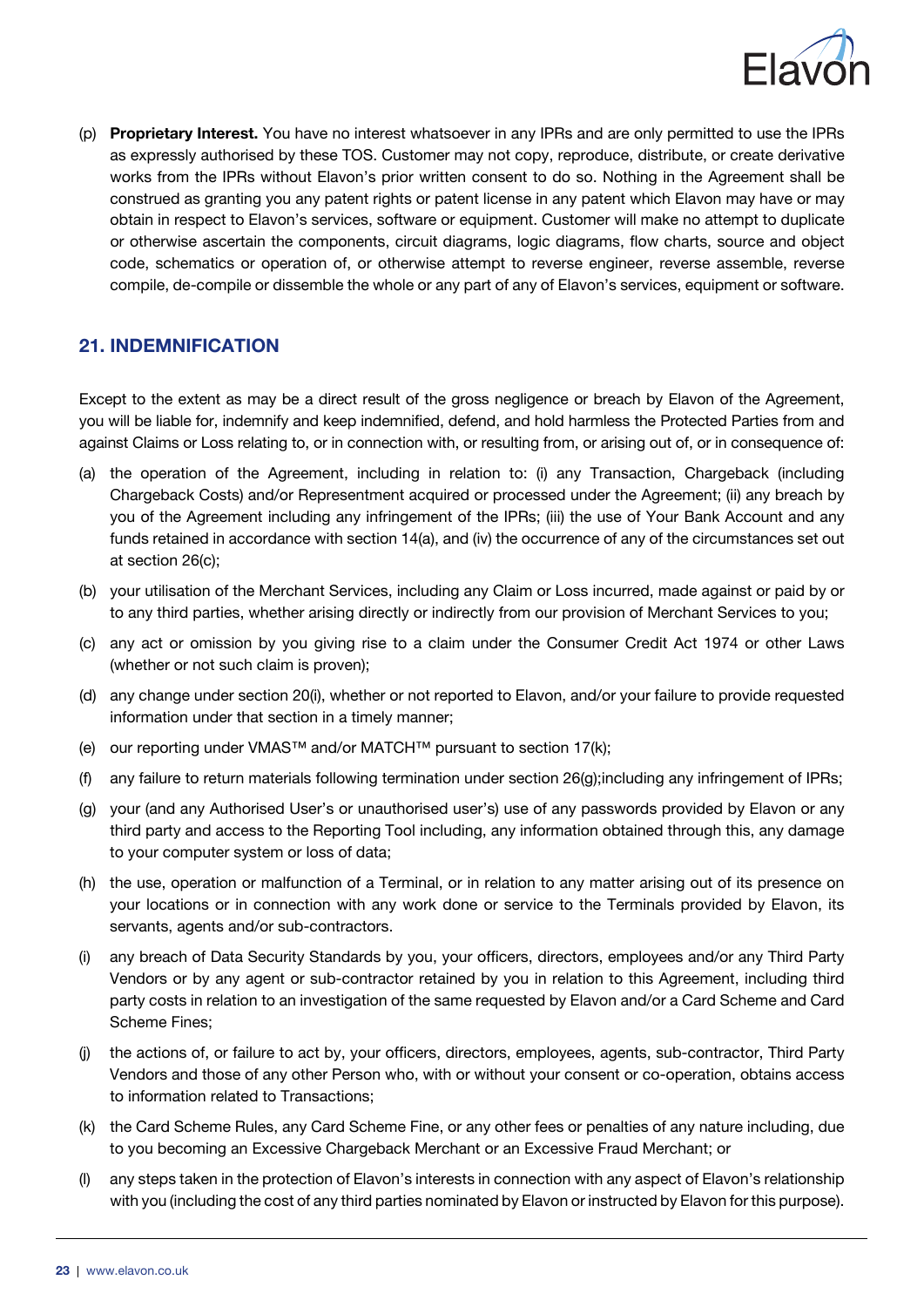

(m) Elavon shall be entitled at its discretion to accept, dispute, compromise or otherwise deal with any Claims or Loss and shall be under no liability in such respect to you.

## 22. EXCLUSION AND LIMITATION OF LIABILITY

#### (a) General limitation of liability.

- Subject to section 22(a)( ii), Elavon shall only have liability for any proven direct losses or damage which you suffer or incur as a direct result of Elavon's negligence or any breach by Elavon of Elavon's obligations under the Agreement, save if and to the extent that such negligence or breach is caused or contributed by you.
- (ii) Except as provided by section 22(d), the liability of Elavon during each Contract Year, whether to you or any other party, howsoever arising (whatever the basis of the liability, whether arising in respect of any one event or series of events arising from the same cause of action, and whether an act, omission or breach of statutory duty of Elavon or any of its employees, agents or subcontractors), shall not exceed in the aggregate an amount equal to the Merchant Service Charges (less Card Scheme Fees) due from you during the twelve (12) months immediately prior to the first act or omission that formed the principal basis of the loss or claim being sought (or where that act or omission arises during the first twelve (12) months following the Commencement Date, an amount equivalent to the average monthly Merchant Service Charges (less Card Scheme Fees) due to Elavon in the period from the Commencement Date up until the first act or omission, multiplied by twelve (12)).
- (iii) In no event will any of the Protected Parties be liable for (aa) any loss of profits, loss of revenue, loss of sales, loss of business, loss of bargain, loss of opportunity, loss of goodwill, loss of reputation, loss of anticipated savings, loss of computer equipment, software or data (including, through the use or the inability to use the Reporting Tool, unauthorised use or alteration of Customer's transmissions or data), or loss of time which may arise in connection with the Agreement or Merchant Services, even if such loss was reasonably foreseeable or within the contemplation of the parties (in each instance, whether such loss is direct, indirect or consequential); or (bb) any indirect, incidental, special or consequential loss or damage howsoever arising.
- (b) Limitation of Warranties. Elavon will perform all services required to be performed by it under the Agreement using reasonable care and skill. Elavon hereby warrants that it shall provide you with all necessary title to use its Terminals, where supplied. Except as specifically provided by the foregoing, Elavon makes no other warranties, guarantees or undertakings, express or implied, regarding the performance of such services, and nothing contained in the Agreement will constitute such a warranty including:
	- (i) in relation to the EGC services provided to Customer or the EGC's compliance with the Laws, the Card Scheme Rules or the EGC Rules.
	- (ii) in relation to use of the Reporting Tool in particular but without limitation, that it will meet your requirements, will remain uninterrupted, timely, secure or error free, will always provide accurate and reliable advice/information/results, that any defects in related software will be corrected nor in relation to any advice or information (whether written or oral) obtained by you from Elavon. For the avoidance of doubt, you expressly acknowledge and agree that (aa) the use of the Reporting Tool is at your sole and entire risk and, with the exception of the provision of statutorily required statements, it is provided on an "as is" and "as available" basis; and (bb) any information obtained by you through use of the Reporting Tool is used at your own discretion and risk.

All other conditions, terms, undertakings and warranties, express or implied, whether statutory or otherwise, in respect of the services (including quality, performance, suitability or fitness for a particular purpose or no infringement) are hereby excluded to the fullest extent permitted by the Laws.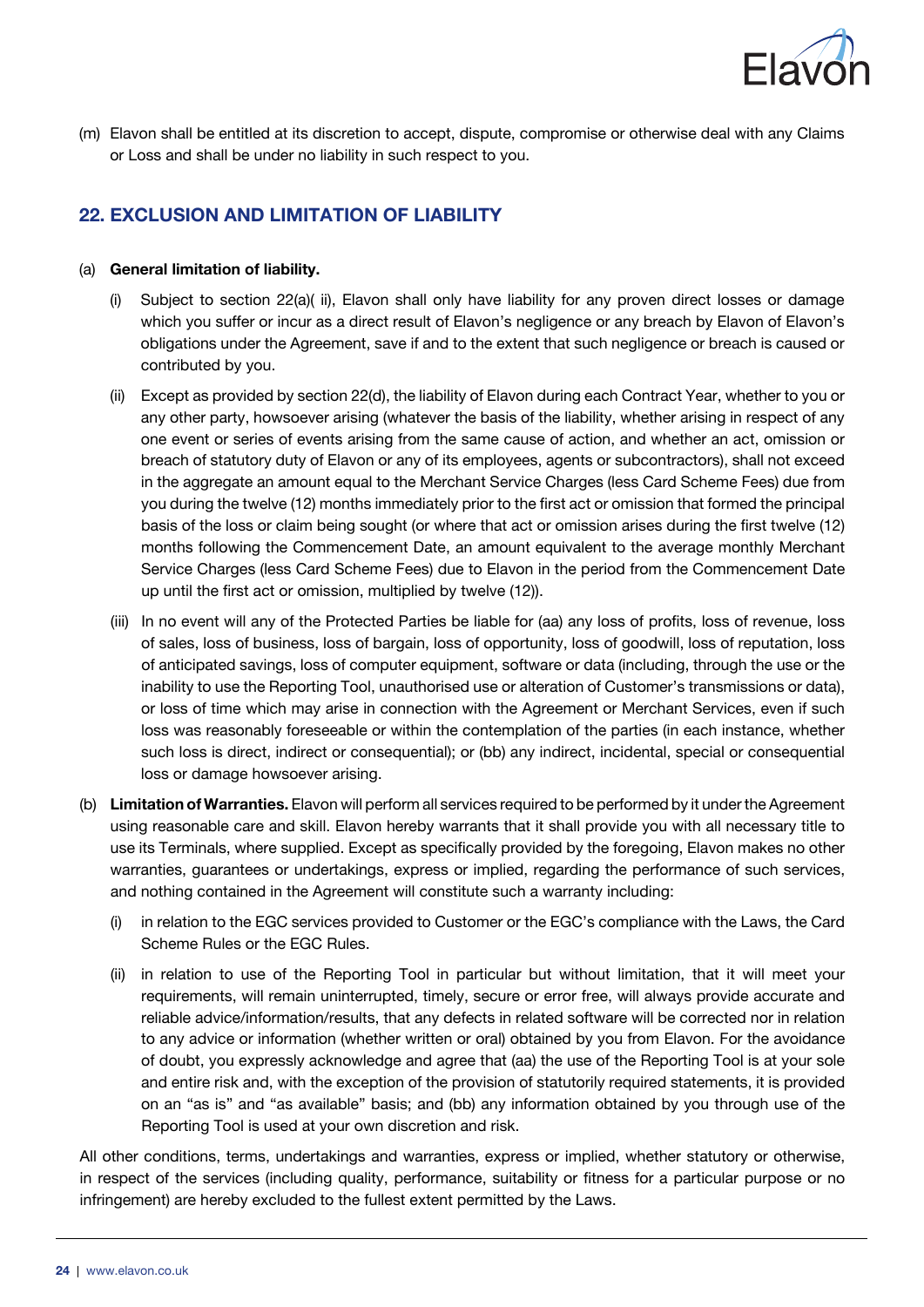

- (c) Force majeure. Elavon shall not be liable to you for any failure, delay, breach of performance, or loss you suffer due to circumstances beyond Elavon's control which leads to the services provided by us to you in connection with this Agreement being wholly or partially unavailable for such reasons including, a technical failure, a connectivity failure with any Card Scheme, systems upgrades, industrial dispute, communications or power failure, or any act of God. Further, Elavon shall not be liable for any contravention of the Agreement where the contravention is due to Elavon's obligations under any Laws (including the circumstances set out in section 27(b) (ii)).
- (d) No limitation on liability in certain instances. Notwithstanding the foregoing provisions of this section 22, no provision of the Agreement (including any indemnity given by you) shall have the effect of limiting or excluding the liability of a party (i) for death or personal injury resulting from negligence or (ii) for fraud or fraudulent misrepresentation or (iii) losses suffered by us in relation to Chargebacks, Chargeback Costs, Card Scheme Fines or Refunds under this Agreement, or (iv) in respect of any liability which cannot lawfully be excluded or limited.
- (e) If two or more Persons are shown in the Application as the Customer, each of you shall be jointly and severally liable with the other(s) to perform your obligations under this Agreement.
- (f) Should you wish to make a claim against Elavon pursuant to the Agreement, you must inform Elavon (providing details of the claim and of the alleged loss) immediately upon identifying such claim, and in any event within six (6) months after you become aware (or should have reasonably become aware) of the act or omission which forms the basis of your claim.

#### 23. PCI WAIVER PLAN

Subject to the terms of Schedule 6, you shall be entitled to receive the benefit of the waivers set out under the PCI Waiver Plan if you:

- (a) meet the eligibility criteria specified in Schedule 6 (including that you are classified as either a PCI Level 3 or Level 4 Customer and maintain such classification); and
- (b) subscribe to one of the Solutions (as further described in Schedule 6).

#### 24. THIRD PARTIES

- (a) Products or Services. You shall not utilise any Value Added Services of any Third Party Vendor without the prior written consent of Elavon. Where consent is provided, you shall:
	- (i) procure that such Value Added Services and the Third Party Vendor are fully compliant with all the Laws and the Card Scheme Rules;
	- (ii) ensure, where the Third Party Vendor provides Cardholder data processing, storing and/or transmitting services (directly or indirectly) (or any combination of these) to you, that any such Third Party Vendor is registered with each of the Card Schemes and listed on such Card Schemes' website (including the Visa Europe Merchant Agents List); and
	- (iii) be bound by the acts and omissions of the Third Party Vendor.
- (b) Appointment of Agents. Elavon may, subject to compliance with the Card Scheme Rules, appoint one or more agents or representatives in relation to Merchant Services provided under the Agreement. All statements, requests, decisions and other communications conveyed to Customer by any such agent or representative shall be treated as if they had been made by Elavon, as applicable.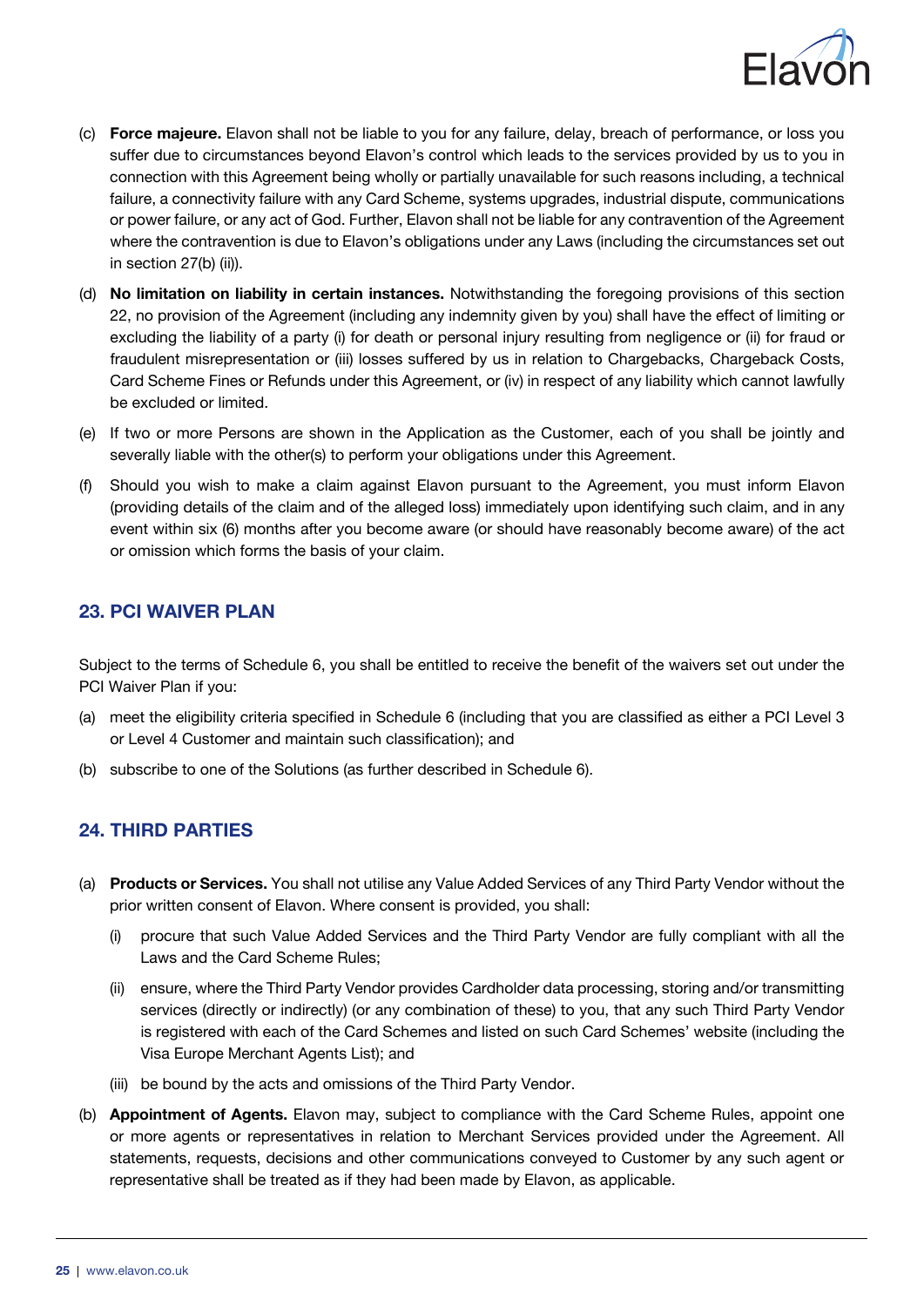

#### 25. TERM

The Agreement shall come into force on the Commencement Date and remain in effect for a period of twelve (12) Months ("Initial Term") unless otherwise terminated in accordance with section 26. Thereafter, the Agreement will automatically continue until terminated by either party in accordance with section 26.

#### 26. TERMINATION AND SUSPENSION

- (a) Termination by Customer. The Agreement may be terminated by you:
	- (i) by providing Elavon with at least one (1) month's prior notice of termination.
	- (ii) in the event of a material breach of the terms of the Agreement by Elavon, provided you first give written notice to Elavon of any such alleged breach requiring it to be remedied, and such breach remains non remediated for a period of thirty (30) days following receipt of such written notice by Elavon.
- (b) Termination by Elavon. Without prejudice to any other rights and remedies set out in these TOS, the Card Scheme Rules or Laws, the Agreement may be terminated by Elavon without cause at any time including during the Initial Term and at Elavon's convenience by giving two (2) months prior written notice to the Customer. In the event that any other agreement between you and Elavon is terminated by Elavon, including but not limited to an agreement for the hire of Terminals, Elavon may at its reasonable discretion terminate the Agreement.
- (c) Suspension by Elavon. Without prejudice to any other rights and remedies set out in these TOS, the Card Scheme Rules or Laws, the Agreement or any part of the obligations of Elavon (including the provision of any aspect of the Merchant Services) may be suspended by Elavon with immediate effect where:
	- (i) you fail by you to pay any amount due to Elavon under the Agreement;
	- (ii) an Insolvency Event occurs, or we reasonably believe it may occur or you fail to notify us of an Insolvency Event;
	- (iii) you become an Excessive Chargeback Merchant or an Excessive Fraud Merchant and/or you fail to comply with our requests or instructions, as set out in section 13;
	- (iv) Elavon reasonably believes that the Sales Transaction may be fraudulent, suspicious, or may involve any criminal activity;
	- (v) Elavon discovers that you have provided false or misleading information in documents submitted to Elavon, or otherwise in connection with Merchant Services;
	- (vi) you breach any acquiring limit in respect of Transactions imposed by Elavon in accordance with section 4(f);
	- (vii) you fail to obtain our prior written consent where required under the Agreement including, pursuant to sub-sections  $8(g) - 8(k)$  and  $8(m) - 8(p)$ ;
	- (viii) anything happens to you; or comes to the attention of Elavon in relation to you; or arises from or is incidental to your business; or the conduct of your business (including the products/services offered by you, trading practices, methods of selling and individual activities); or you engage in any business trading practices or individual activity; and Elavon considers, in its reasonable discretion that such circumstances:
		- (aa) may affect your ability or willingness to comply with all or any of your Obligations under the Agreement;
		- (bb) may damage the reputation or be detrimental to the business of the Card Schemes or Elavon;
		- (cc) may or do give rise to fraud or any other criminal activity or breach of Laws, or a suspicion of the same;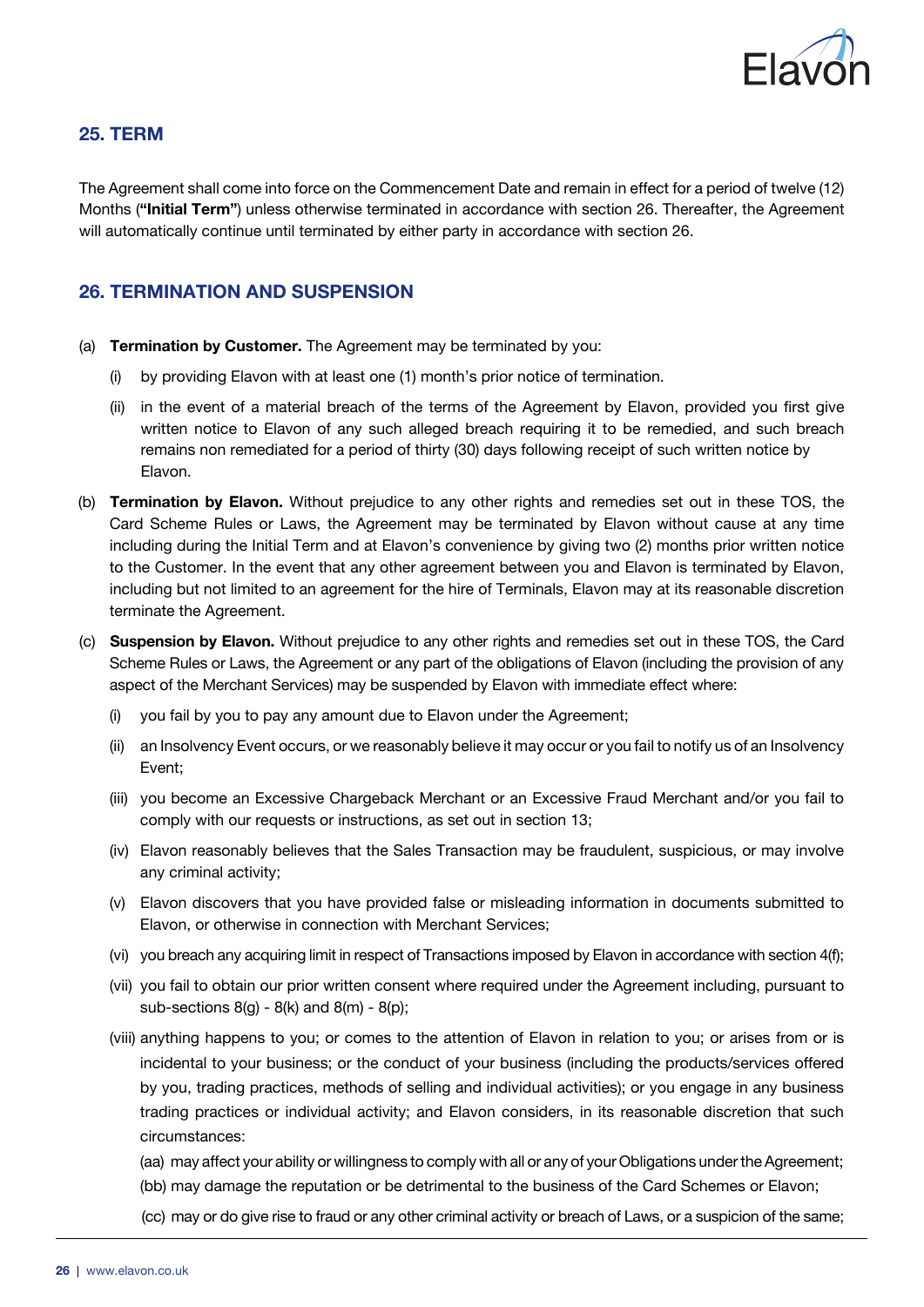

- (dd) may or do give rise to increased risk of liability or loss to Elavon;
- (ee) have not been consented to by Elavon as at the date of the acceptance of the Application;
- (ix) Elavon is required or requested to do so by any Card Scheme or any Competent Authority or by reason of the Card Scheme Rules or any Laws applicable to either Elavon or you, or if a Card Scheme or other third party ceases to provide us with any service that we require in order to provide the Merchant Services to you;
- (x) you breach or fail to comply with the Data Security Standards;
- (xi) Force Majeure event occurs as defined in section 22(c).
- (d) Elavon shall, subject to the Laws, notify you at the earliest opportunity after the deemed receipt of a Transaction, of: (i) any refusal of a Transaction, (ii) if possible, the reasons for such refusal; and (iii) where it is possible to provide reasons for the refusal and those reasons relate to factual matters, any steps you must take for rectifying any factual errors that led to the refusal.
- (e) Elavon shall be entitled to charge you for the notifications set out at section 26(d) where the refusal is reasonably iustified.
- (f) Unblocking of transactions. In the case of unblocking/stopping transactions you can apply to us to unblock a transaction and we will deal with your request within two days.
- (g) Action upon and effect of termination.
	- **Termination by Customer within the Initial Term.** Without prejudice to anything contained in this section 26, where you terminate the Agreement during the first 6 months of the Initial Term only, a termination fee shall become payable and will be added to the final invoice/statement. The termination fee shall be the sum of the following fees insofar as they are applicable to you: for every remaining full month of the Initial Term, any unpaid Terminal rental Fees (as well as the Terminal Recovery Fee), Fees for the Solution and/or the PCI Non-Compliance Fee. The structure of our termination fees may change from time to time. Termination of Agreement by Customer shall be free of charge for the Customer, if the Agreement has been in force for more than 6 months.
	- (ii) Survival. Upon termination of the Agreement, the rights and obligations of both parties shall immediately cease to have effect, except:
		- (aa) termination shall not affect accrued rights or obligations under the Agreement as at the date of termination, including for the avoidance of doubt, your obligations in relation to Transactions acquired prior to termination; and
		- (bb) those provisions contained in the Agreement that are expressly, or by their sense and context, intended to survive completion or performance, termination or cancellation of the Agreement, such provisions shall survive and continue in full force and effect.
	- (iii) Transactions. Upon termination of the Agreement, you must:
		- (aa) cease to accept Sales Transactions and cease to send to us Sales Transaction Receipts in respect of Sales Transactions that occurred after the termination of the Agreement (if you do not cease to do so, we shall be under no obligation to acquire or pay you in respect of such transactions);
		- (bb) in respect of Sales Transactions that occurred prior to the termination of the Agreement, present those Sales Transactions to us within three (3) Business Days of the date of such Sales Transaction; and
		- (cc) in respect of Sales Transactions that occurred prior to the termination of the Agreement, continue to present Refunds and send to us Refund Receipts. The amount of such Refunds will remain due and owing from you to us pursuant to section 9(d) notwithstanding termination of the Agreement.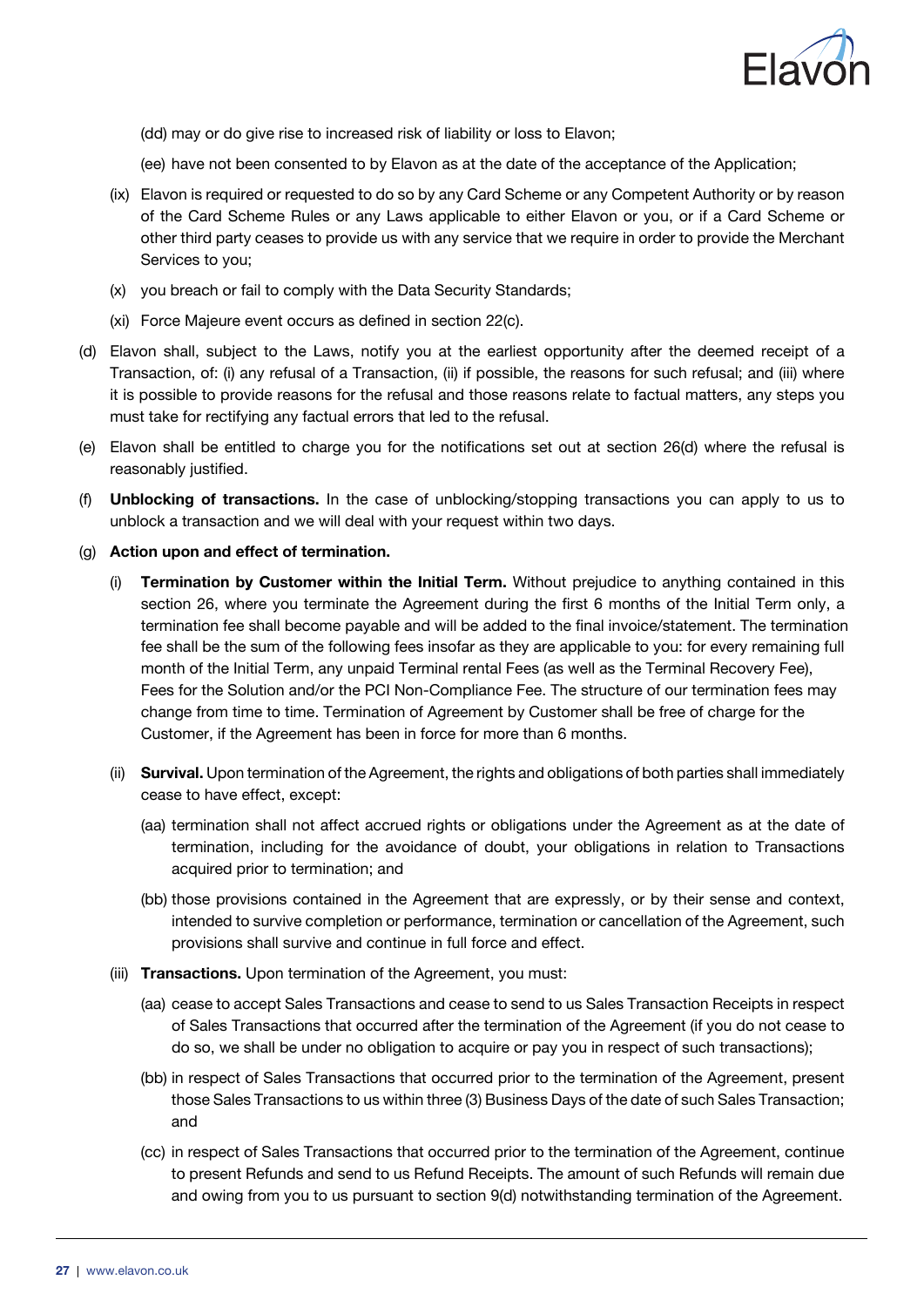

- (iv) **Accounts.** Funds relating to Transactions acquired by us prior to the termination of the Agreement may be retained by Elavon in accordance with the provisions of section 14(a) until you fully satisfy all your Obligations. You must maintain enough funds in Your Bank Account following termination to cover any Merchant Service Charges, Chargebacks, all other Fees and Adjustments, and other amounts due under the Agreement until such time as Complete Performance has occurred. Merchant Service Charges and any other Fees and Adjustments payable shall be apportioned up until the time of effective termination of the Agreement and any charges paid in advance will be reimbursed proportionally.
- (v) VMAS™ and MATCH™ Reporting. In the event that the Agreement is terminated for cause pursuant to section 26(b), your name may be listed on VMAS™ and MATCH™.
- (vi) Card Scheme marks. Upon termination of the Agreement: (i) your right to use or display any Card Scheme marks shall terminate automatically, (ii) any display of such marks on your website and/or your business locations, must be immediately removed, and (iii) you must immediately return any materials displaying any such marks.
- (h) Promotional materials. All promotional materials, advertising displays, emblems, Transaction Receipts, Refund Receipts, and other forms supplied to you and not used nor purchased, will remain the property of Elavon and must be returned to Elavon or at Elavon's instruction, destroyed within ten (10) Business Days after termination of the Agreement.

## 27. MISCELLANEOUS PROVISIONS

(a) Entire agreement. The Agreement as amended from time to time, constitutes the entire agreement and understanding between the parties, and supersedes all prior representations, understandings and agreements (whether written or oral) provided, however, the Agreement shall not supersede any Security Document entered into in favour of Elavon, which shall be deemed to remain an agreement separate and distinct from the Agreement. On entering into the Agreement, neither party relies on any prior representation, statement or understanding, over and above those expressly provided for in the Agreement.

#### (b) Governing law.

- (i) The Agreement and the parties' non-contractual obligations arising thereunder will be governed by and construed in accordance with the Laws of England and Wales. The parties submit, subject as provided below, to the exclusive jurisdiction of the English courts to settle any claim, dispute or matter of difference which may arise out of or in connection with the Agreement or legal relationships established by the Agreement. Nothing in this section limits Elavon's right to bring proceedings arising out of or in connection with the Agreement (i) in any other court of competent jurisdiction, or (ii) concurrently in more than one court of competent jurisdiction. You waive any objection on the basis of venue or forum to any proceedings brought by Elavon pursuant to this section.
- (ii) In the provision by Elavon of products and services pursuant to this Agreement, Elavon relies on entities governed by the laws of the United States. In that role, such entities are unable to provide any products or services to Elavon, or to its customers, that contravene the laws of the United States of America including without limitation the laws promulgated by the United States Department of the Treasury's Office of Foreign Assets Control or any successor thereto.

#### (c) Assignment, novation and sub-contracting.

- (i) You cannot assign, transfer or novate the Agreement or any of your rights or obligations under it, whether directly or by operation of law.
- (ii) You may, subject to our prior written consent, use a subcontractor or agent in respect of the performance of your obligations under the Agreement (such consent may reasonably be withdrawn by us at any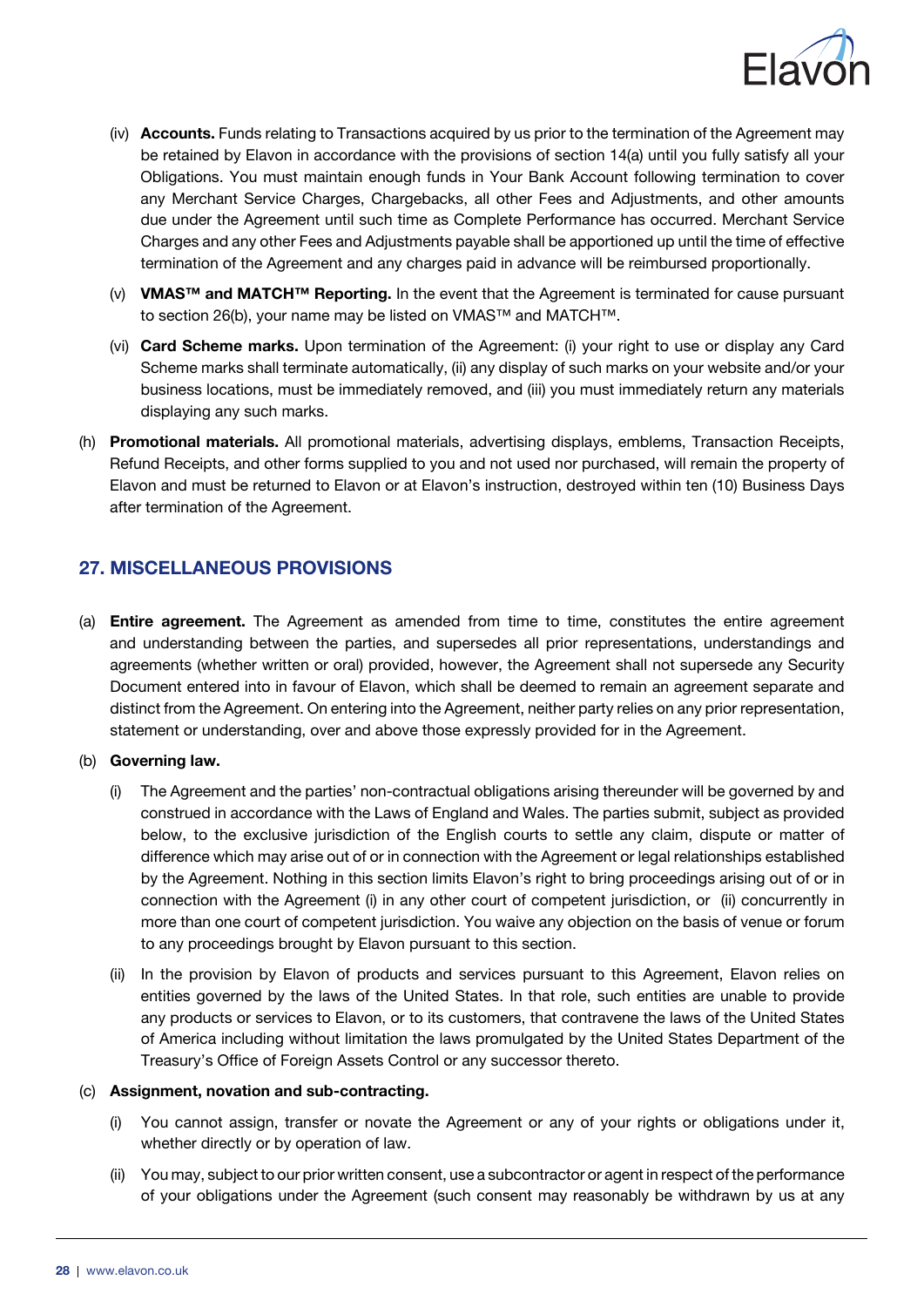

time). You will be responsible for ensuring that any such subcontractor or agent complies with the relevant terms of the Agreement.

- (iii) You are liable for the acts or omissions of any agent, subcontractor, Affiliate or employee of yours (whether or not we have provided consent in accordance with section 27(c) (ii)) in connection with the performance of your obligations under the Agreement or in relation to any Transaction or Chargeback.
- (iv) Elavon can on written notice assign, novate or otherwise transfer, either in whole or in part the Agreement. You agree to enter into any documents as Elavon may require in order to evidence such assignment, novation or other transfer. Notwithstanding the foregoing, Elavon is entitled to: (i) assign any and all receivables arising out of the Agreement to a third party for financing or refinancing purposes; or (ii) to transfer (e.g., by sub-participation) the economic risk of the receivables arising out of the Agreement to a third party. In case of such assignment or transfer, Elavon may, subject to section 17, disclose and transmit to any such third party all information about you and the Agreement relevant for or required by the third party in connection with such assignment or transfer.
- (d) Taxes. All amounts stated in the Agreement are exclusive of VAT or other taxes. If VAT or any other tax is chargeable in respect of all or any amounts paid to Elavon under the Agreement, you shall pay to Elavon such VAT at the rate properly chargeable, in respect of the relevant supply of goods and/or services provided by Elavon. We shall, where required by the Laws, issue a VAT invoice and summary of Transactions.
- (e) Interest. You shall (without prejudice to any other rights and remedies of Elavon), pay immediately on demand, interest at the rate set under the Late Payment of Commercial Debts (Interest) Act 1998 (or its replacement from time to time), compounded daily, from the due date until the date of actual payment (whether before or after any judgment) on any overdue sum pursuant to the Agreement.

#### (f) Notices.

- (i) Any written notice to Customer under the Agreement will be deemed received upon the earlier of: (i) actual receipt; or (ii) five (5) Business Days after being personally delivered, sent by first class post, or with a nationally recognised overnight carrier, and addressed to the last address shown on the records of Elavon.
- (ii) Any written notice to Elavon shall be personally delivered, sent by registered post or a nationally recognised overnight carrier to: Elavon Financial Services DAC, UK Branch, PO Box 56, IDA Business Park, Arklow, Co. Wicklow, Ireland and shall be deemed received only upon actual receipt.
- (iii) Any notice to terminate in accordance with clause 26(a) of this Agreement may be served either in writing (including e-mail to queries@elavon.com) or upon telephoning Elavon Customer Services.
- (iv) Any notices or other information to Customer in relation to the Agreement shall be in English language and communicated from time to time in writing, via telephone, e-mail, fax and/or via internet including but not limited to through our Reporting Tool.
- (g) Amendments. Elavon may make any changes to the Agreement at any time on two (2) months' notice. You may terminate the Agreement prior to the date the changes come into effect without charge (other than any liabilities that you have or will have to Elavon under the terms of the Agreement). Upon expiry of the two (2) months' notice period you will be deemed to have agreed to the changes.
- (h) Severability. Any provision of the Agreement found to be illegal or otherwise unenforceable, shall not affect any of the enforceability of the remaining provisions of the Agreement, which will further be construed as if the illegal or unenforceable provision was not contained in the Agreement.
- (i) Waiver. Neither the failure, nor the delay by Elavon to exercise, in whole or in part, any right or remedy under the Agreement or under the Laws shall operate as a waiver, release or estoppel of such right or remedy, nor shall it amend the Agreement. The single or partial use of a right or remedy under the Agreement or under the Laws shall neither restrict nor prevent the further exercise of such right or remedy in the future. Any waiver requested by you shall have no legal force or effect unless specifically agreed to in writing by Elavon, in its sole discretion.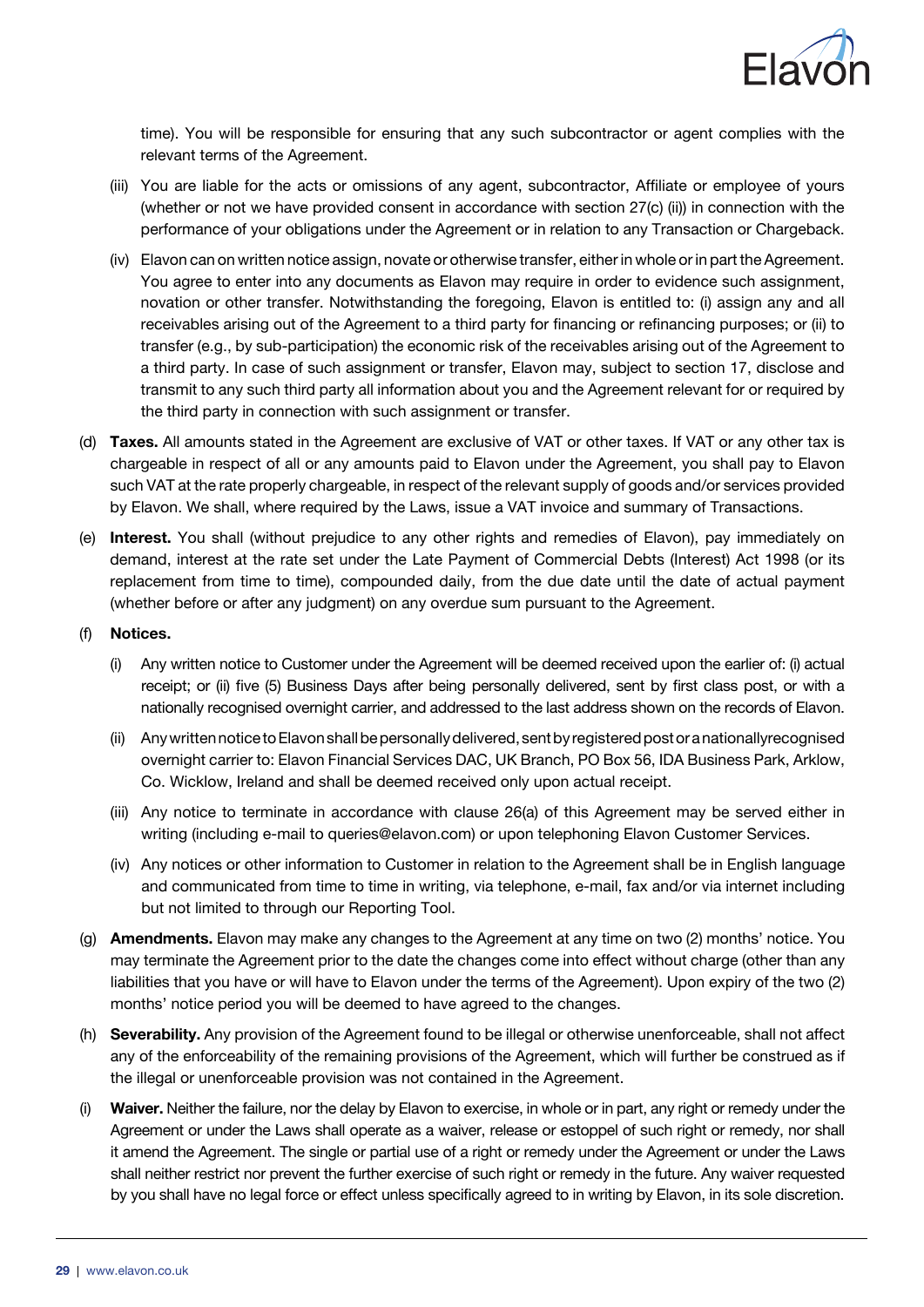

- (i) Independent Contractors. The parties will be deemed independent contractors and nothing in the Agreement shall be construed as constituting an agency, joint venture, or partnership between the parties, unless and to the extent otherwise specifically provided.
- (k) **Counterparts.** The Agreement may be signed in one or more counterparts, each of which shall constitute an original and all of which, taken together, shall constitute one and the same Agreement.
- (I) Remedies Cumulative. The rights conferred upon Elavon in the Agreement are not intended to be exclusive of each other or of any other rights and remedies of Elavon under the Agreement, at Law or in equity. Rather, each and every right of Elavon under the Agreement, at Law or in equity is cumulative and concurrent and in addition to every other right.
- (m) Service. Elavon will accept electronic service of documents including of this Agreement and any notices included herein only if sent to Elavon Customer Services at queries@elavon.com
- (n) Complaints. Elavon is committed to providing an excellent customer experience; however, if you feel that we have not met your expectations, we would like to know. If you are not satisfied with any aspect of our service, please contact us by telephone at our Service Centre 0345 850 0195. Our lines are open 24 hours a day, 7 days a week. Alternatively, write to us at Elavon Merchant Services, Building 8, Cherrywood Business Park, Loughlinstown, Co. Dublin or send an email to complaints@elavon.com. If we can't resolve the matter to your satisfaction informally we will send you a written acknowledgement within 5 business days of having received your complaint. You will be provided with one point of contact to handle any questions you may have, and we will ensure that you receive a full written response. Our aim is to resolve your concerns and respond to you as soon as possible and no later than 15 business days of first receiving your complaint. If, for reasons beyond our control, we are unable to issue a final response to you within 15 business days we will write to you to keep you updated, clearly outlining the reason for our delay and we will set out the timeline by which you will receive a full response. This deadline will be no longer than 35 business days from the receipt of your initial complaint. If you are not satisfied with our final response, you may be eligible to refer the complaint to the Financial Ombudsman Services (FOS) and we will provide you with the contact details. Please note that the FOS will only become involved after we have had the opportunity to research and address the complaint. The FOS can be contacted at: Financial Ombudsman Service, Exchange Tower, London E14 9SR Telephone: 0800 023 4567 Website: www.financialombudsman.org.uk. In the event that you are not eligible to refer your complaint to the FOS, Elavon does not subscribe to an alternative dispute resolution service.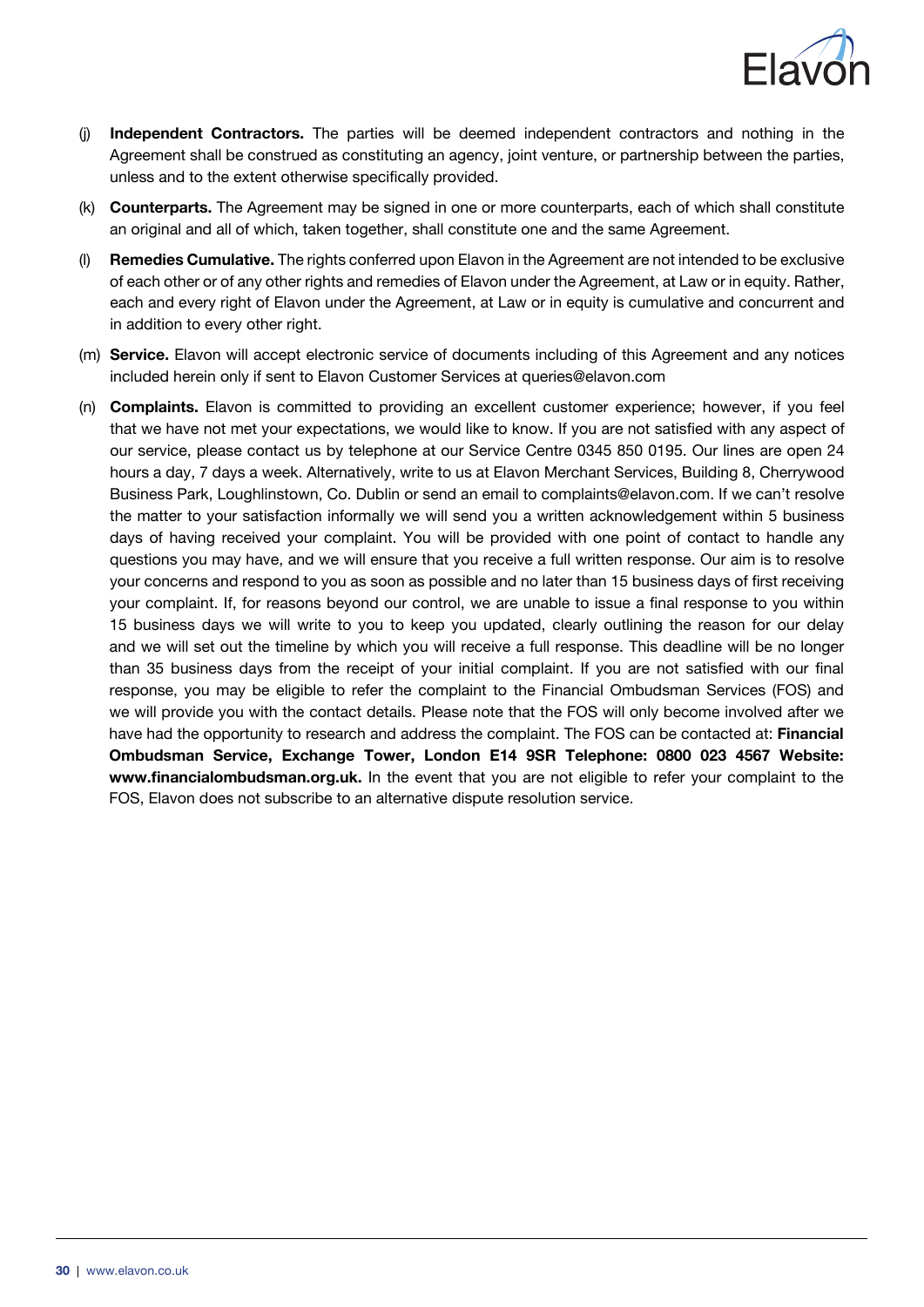

## **GLOSSARY**

3D Secure<sup>™</sup>: means the three-domain secure protocol, including (for the purposes of the Agreement) Verified by Visa™ developed by Visa and MasterCard® SecureCode™ developed by MasterCard® and such other programs notified to Customer by Elavon from time to time (and in each case any amendments and/or versions from time to time).

Account and Transaction Information: means any information that is necessary to acquire and process Transactions correctly, including all information recorded electromechanically or otherwise on a Card, and more specifically includes any information used to authenticate a Transaction, and any information obtained during the acquiring of a Transaction that otherwise identifies individual consumers and their purchases but, excluding consumer name, purchase description, purchase amount, and other similar details if such information is specifically and voluntarily provided to you by the Cardholder independently of the Transaction.

Account Status Inquiry: means an Authorisation to validate a Card with no subsequent settlement and includes MasterCard Status Inquiry Checks and Visa Account Verification.

Add Location form: means a form completed by Customer to notify Elavon of Customer's additional business locations where it shall accept Cards pursuant to the Agreement.

Affiliate: means, with respect to any Person, any other Person directly, or indirectly through one or more intermediaries, controlling, controlled by or under common control with such Person.

Agreement: means, collectively, the Application, these TOS, the Schedule of Fees, the Operating Guide, any Add Location form, any agreement for similar or related services to which Customer is a party, and any other guides or manuals that apply to Customer from time to time, and all amendments to each and any of those documents from time to time.

Application: means Elavon's application form that is completed by Customer and submitted to Elavon to apply for Merchant Services.

ASV: means an organization with a set of security services and tools tested and approved by PCI SSC to conduct external vulnerability scanning services to validate adherence with the external scanning requirements of PCI DSS.

Audit: means an independent security audit of the Customer's computer systems to identify the source of the Data Breach.

Audit Costs: means any sums reasonably required to conduct an independent security audit of the Customer's computer systems to identify the source of the Data Breach.

Authorisation: the confirmation at the time of a Sales Transaction from the relevant Card Issuer that (i) the Card number is valid (ii) the Card used to pay for the Sales Transaction has not expired or for any reason been listed as lost or stolen, blocked or as having had its security compromised and (iii) there are sufficient funds available for the relevant Sales Transaction (and "Authorise" and "Authorised" shall be construed accordingly).

Authorisation Code: means the code or reference number sent by an Issuer following an Authorisation.

Authorisation Request: means a request by the Customer for Authorisation.

Authorised Floor Limit: means the total monetary value of any Sales Transaction you may accept on any occasion without first obtaining an Authorisation Code.

**Business Day:** means a day (other than a Saturday, Sunday or public holiday) when Elavon is open for business in England.

C&P Card: means a Card which incorporates Chip and PIN Technology.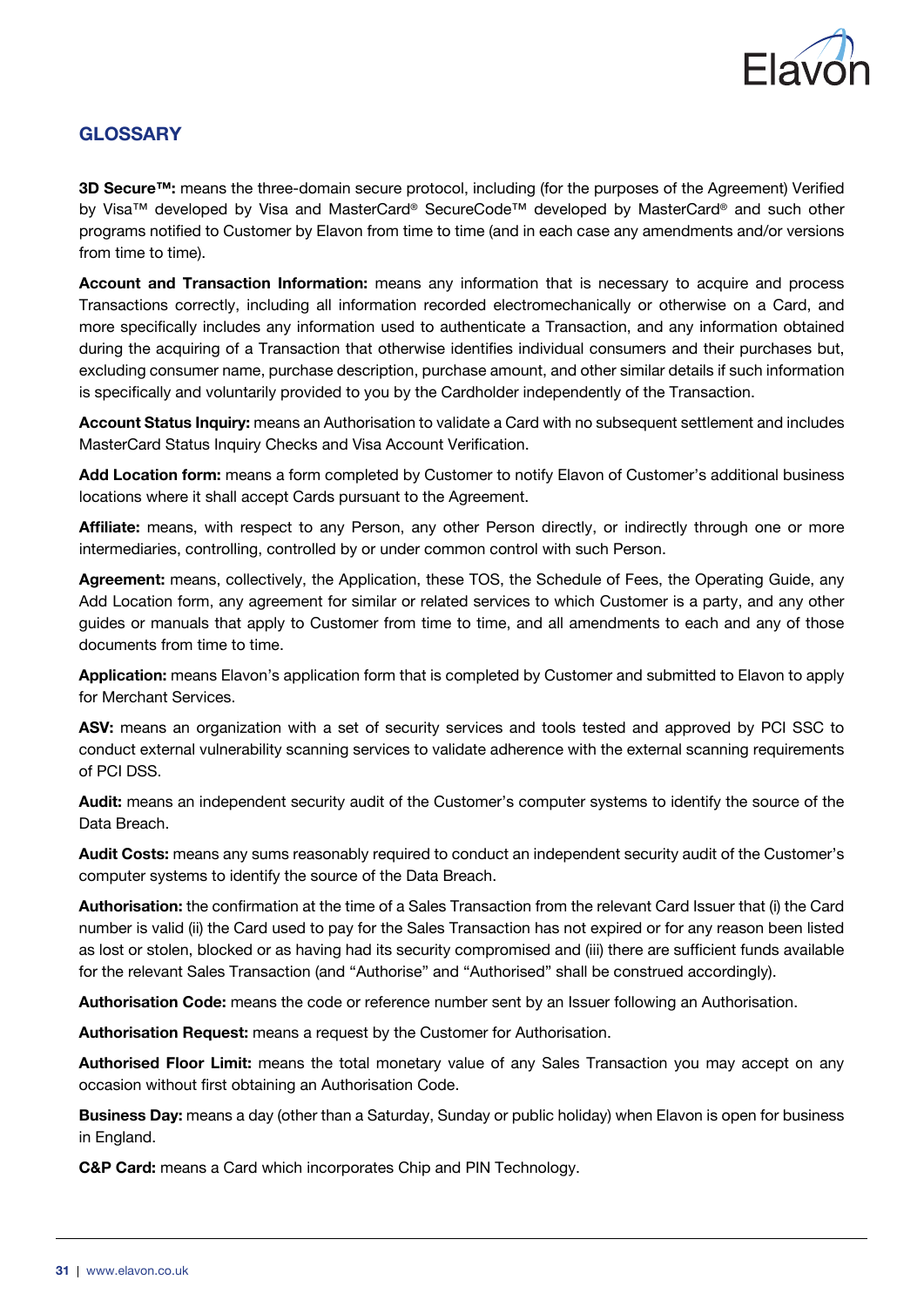

Card: means any form of valid payment card or other valid payment token or device used for the purposes of obtaining credit or debiting of a designated account issued by a Card Issuer under a Card Scheme (including, a Credit Card, a Debit Card, an EGC or other stored value card, contactless Card), and acceptable to Elavon (as notified to you from time to time), which may be used by a Cardholder to carry out a Transaction of the types specified in the Application.

Cardholder: means (i) the individual in whose name a Card has been issued; and (ii) any individual who possesses and uses a Card and who purports to be the person in whose name the Card was issued or whose signature appears on the Card as an authorised user, and who is a customer purchasing goods or services from you.

Card Not Present: means an environment where the Card is not physically presented to the Customer by the Cardholder as the form of payment, nor is the Cardholder physically present, at the time of sale (including, Mail Order/Telephone Order Transactions and Internet Transactions).

Card Present: means an environment where the Card is physically presented to the Customer by the Cardholder as the form of payment, and the Cardholder is physically present, at the time of sale.

Card Reader: means the card reader, including PIN Pad, purchased by the Customer from Elavon which the Customer will use to process any Transaction and that conforms with the requirements established from time to time by the applicable Card Scheme and by Elavon.

Card Schemes: means Visa, MasterCard®, American Express Payment Services Limited, Maestro, JCB International (Europe) Limited, Diners Club International Limited (including Discover-branded Cards), UnionPay International Co., Limited or any other Card sponsorship organisation or association or scheme and their Affiliates governing the issue and use of Cards acceptable to Elavon, and any successor organisation or association to any of the foregoing.

Card Scheme Fee: the charges that Elavon is required to pay to an Issuer or a Card Scheme including but not limited to in respect of the processing, clearing and settlement of Transactions including, any charges based on volumes and numbers of Transactions.

Card Scheme Fines: means any assessment, fine, liquidated damages, fee, cost, expense or charge of any nature which a Card Scheme or any other third party levies on you or us at any time, directly or indirectly, in relation to any aspect of our relationship with you (including the costs of any Issuer or member of a Card Scheme for the costs of replacing Cards).

Card Scheme Rules: means all applicable bylaws, rules, regulations, operating guidelines and procedures issued by any Card Scheme from time to time relating to Cards, Transactions, any other payment methods and any payments or processing of Transaction data relating thereto, as amended, extended, consolidated or supplemented from time to time, and any current waivers or exceptions agreed with the Card Schemes.

Chargeback: means any circumstances where an Issuer or Card Scheme refuses to settle a Sales Transaction to us or seeks reimbursement from us of a Sales Transaction which has already been settled to us, notwithstanding any Authorisation or the application of SCA.

Chargeback Costs: means Elavon's administrative charge for processing a Chargeback and any reasonable costs, expenses, liabilities or Card Scheme Fines that Elavon may incur as a result of or in connection with a Chargeback.

Chip and PIN Compliant: means (a) the Terminal is fully approved, tested, installed, and operational in accordance with Elavon's minimum installation, testing and operating requirements made available to you from time to time (b) the Terminal complies and is maintained, upgraded and used in accordance with: i) our minimum Terminal requirements which are made available to you from time to time, ii) any Terminal manufacturer's manuals, recommendations, instructions, guidance and training as issued or provided to you from time to time; (iii) the requirements specified in the EMV Integrated Circuit Card Specifications for Payment Systems (as amended from time to time) and iv) the recommendations and guidelines issued by the Card Schemes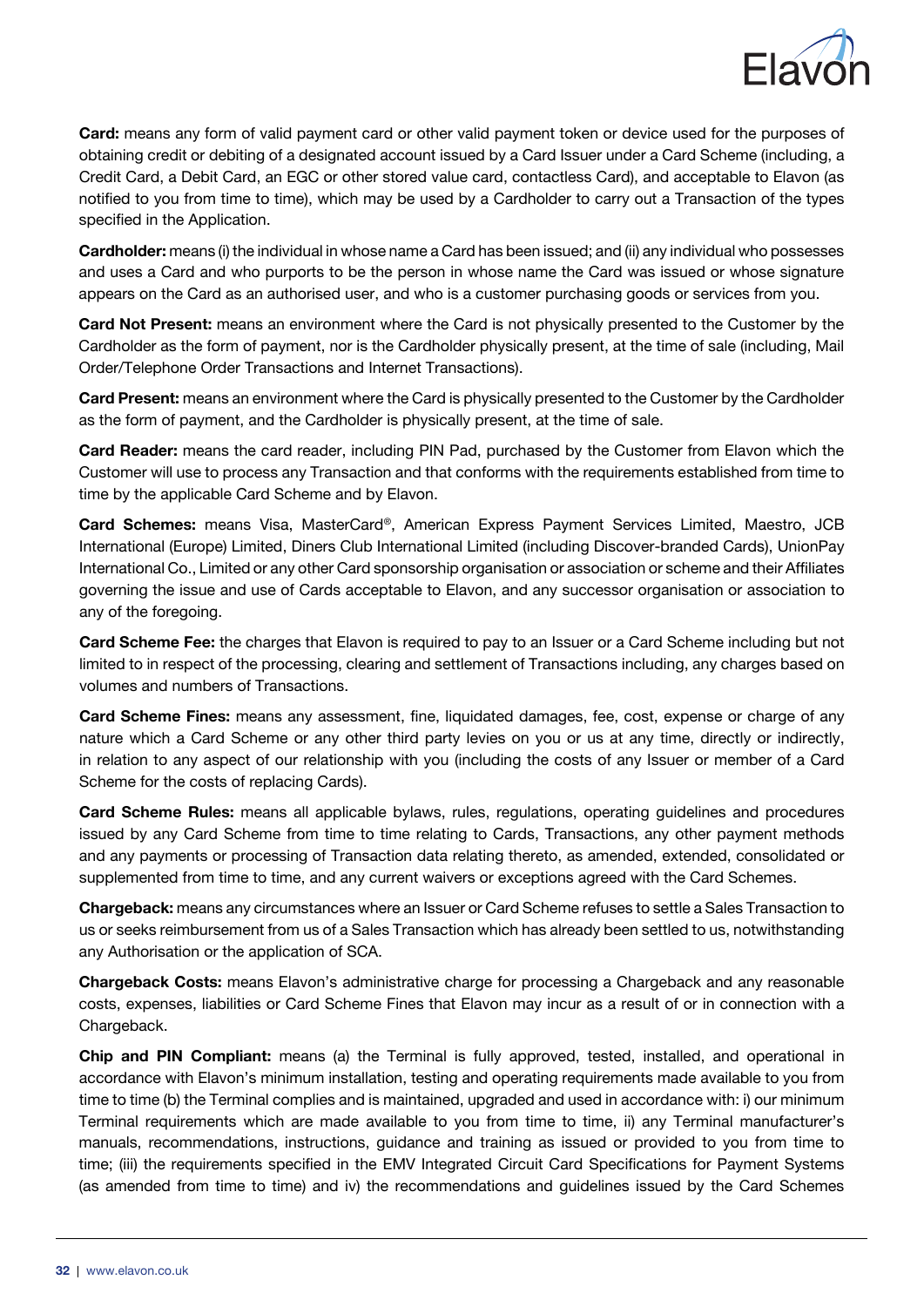

from time to time under the chip and PIN programme; and (c) anyone you authorise to operate the Terminal is appropriately experienced, qualified, competent and properly trained to use it.

Chip and PIN Technology: means any technology in whatever form introduced by any Card Scheme which employs chip embedded Cards and/or the use of a PIN in conjunction with, or in replacement of, a manual signature of a Cardholder.

Chip and PIN Terminal: means Terminals which are Chip and PIN Compliant together with PIN Pads, as appropriate.

Chip Failure: means a failure of the embedded chip in a C&P Card to function correctly with the result that a properly entered PIN will not effect an Authorisation of the Sales Transaction.

Claims or Loss: includes all and any claims, actions, proceedings, loss, damages, liability, penalties and fines (whether or not imposed by a Card Scheme), surcharges, costs (including investigation, administration and legal costs) and expenses made against, paid or incurred by any Protected Party.

Commencement Date: means the date (as referred to in your welcome letter) on which your Application has been accepted by Elavon.

Commercial Card: means any card-based payment instrument issued to undertakings or public sector entities or self-employed natural persons which is limited in use for business expenses where the payments made with such cards are charged directly to the account of the undertaking or public sector entity or self-employed natural person.

Compatible Device: means devices that are listed in our FAQ section on www.tellmemore.elavon.com/ vmmobile/ and that are Bluetooth enabled and shall not include Jailbroken or Rooted Devices.

Competent Authority: means any supranational, national, state, county, local or municipal government body, bureau, commission, board, board of arbitration, instrumentality, authority, agency, regulatory body, court, department, minister, ministry, official or public or statutory persons (whether autonomous or not) having jurisdiction over any party to the Agreement or any Transaction acquired pursuant to the Agreement or in respect of any part of the Agreement in any jurisdiction.

Complete Performance: has the meaning set out in section 14(d) (ii).

Confidential Information: means all trade secrets, proprietary, or other confidential information or items of Elavon, of which the Customer obtains knowledge of or access to as a result of Customer's relationship with Elavon pursuant to the Agreement and whether or not in written form, and including: scientific, technical, or business information, product makeup lists, ideas, concepts, designs, drawings, techniques, plans, calculations, system designs, formulae, algorithms, programs, software (source and object code), hardware, manuals, test procedures and results, identity and description of computerised records, identity and description of suppliers, customer lists, processes, procedures, "know-how," marketing techniques and material, marketing and development plans, price lists, pricing policies, and all other financial information.

Contract Year: means each successive twelve month period commencing on the Commencement Date.

Coverage Area: means the geographic area in which Wireless Terminal Transaction processing is available to Customer.

Credit Card: means a card where the amount of the transactions is debited in full or in part at the preagreed specific calendar month date to the payer, in line with a prearranged credit facility, with or without interest.

Currency Payment Choice: has the meaning set out in Schedule 3.

Customer (or you or your): means the business entity or other Person indicated on the Application and including (when relevant), any subsidiary or Affiliate.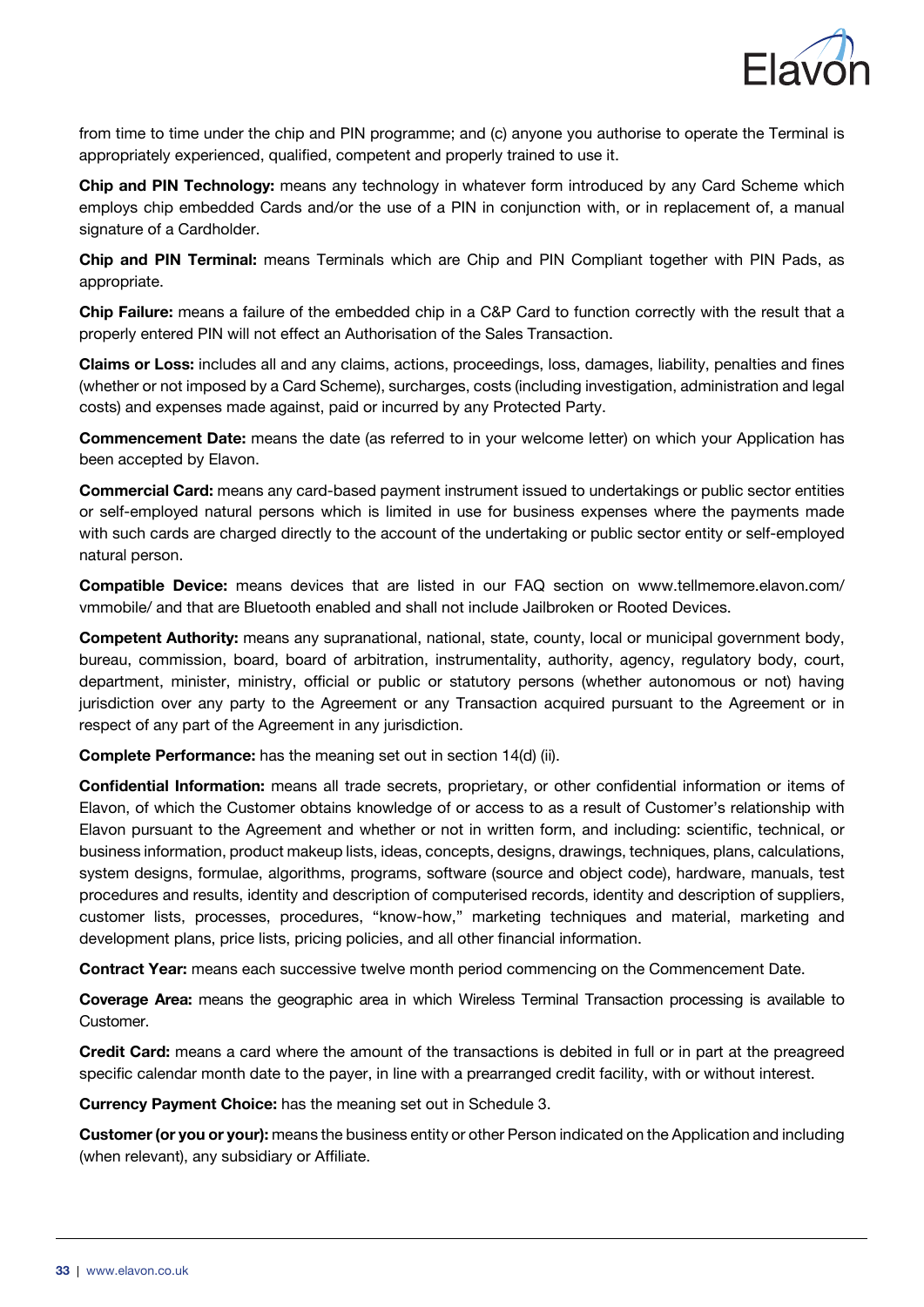

CVV/CVV2/CVC2/iCVV/PVV: means the security features on the back of Cards and contained in their magnetic strips and/or chips intended to inhibit the alteration or misuse of Card data and enhance the authentication of the Card, and as such terms, and similar terms may be defined by the Card Schemes.

Data Breach: means a failure of security at a MID at the Customer resulting in a compromise of its customers' Card data.

Data Protection Rules: means collectively all data protection, data security and data privacy requirements imposed by law, including, the Data Protection Act 1998 or other national legislation implementing or replacing the EU Data Protection Directive 95/46/EC, Directive 97/66/EC concerning the processing of personal data and the protection of privacy in the telecommunications sector, Directive 2002/58/EC concerning the processing of personal data and the protection of privacy in the electronic communications sector, and the Privacy and Electronic Communications (EC Directive) Regulations 2003, the General Data Protection Regulation and all legislation that implements or is enacted in connection with the General Data Protection Regulation and other data protection or privacy legislation in force from time to time in any relevant jurisdiction which is applicable to the provision of services under the Agreement, together with any similar provisions of the Card Scheme Rules, including the Data Security Standards and any regulation and regulatory guidance issued by a competent data protection authority.

#### Data Security Standards: means:

- (a) PCI DSS, with further information in relation to the current requirements of the PCI DSS available at www.pcisecuritystandards.org;
- (b) Payment Card Industry Payment Application Data Security Standards as published by the PCI SSC at www.pcisecuritystandards.org;
- (c) Payment Card Industry PIN Transaction Security Standards published by the PCI SSC at www.pcisecuritystandards.org;
- (d) Visa Payment System Risk programme (formerly the Account Information Security programme);
- (e) MasterCard® Site Data Protection Program;
- (f) other security standards of PCI SSC;
- (g) security standards of any other Card Schemes of Cards that you accept and/or process;

as amended or updated from time to time, including any successor standards to those standards.

DCC: means the dynamic currency conversion product of Elavon enabling a Cardholder to pay for goods and/ or services provided by the Customer in a currency other than that in which the Card was issued, and offered in respect of the currencies that Elavon communicates to the Customer from time to time.

DCC Transaction: means a Sales Transaction using DCC.

Debit Card: means a card with a magnetic stripe or which is chip-enabled, and bearing the symbol(s) of one or more debit network which enables the Cardholder to pay for goods and/or services by authorising an electronic debit to a designated account, including where applicable, PIN-based, online debit Transactions.

Direct Debit Mandate: has the meaning set out in section 4(c).

EEE: has the meaning given to it in Schedule 1, paragraph 8(a).

EGC: means an electronic gift card or a loyalty card purchased by a customer that is redeemable for in-store goods and/or services from the Customer.

EGC Rules: means any and all rules and regulations applied to EGC processing by Elavon and other relevant bodies, and notified to Customer from time to time.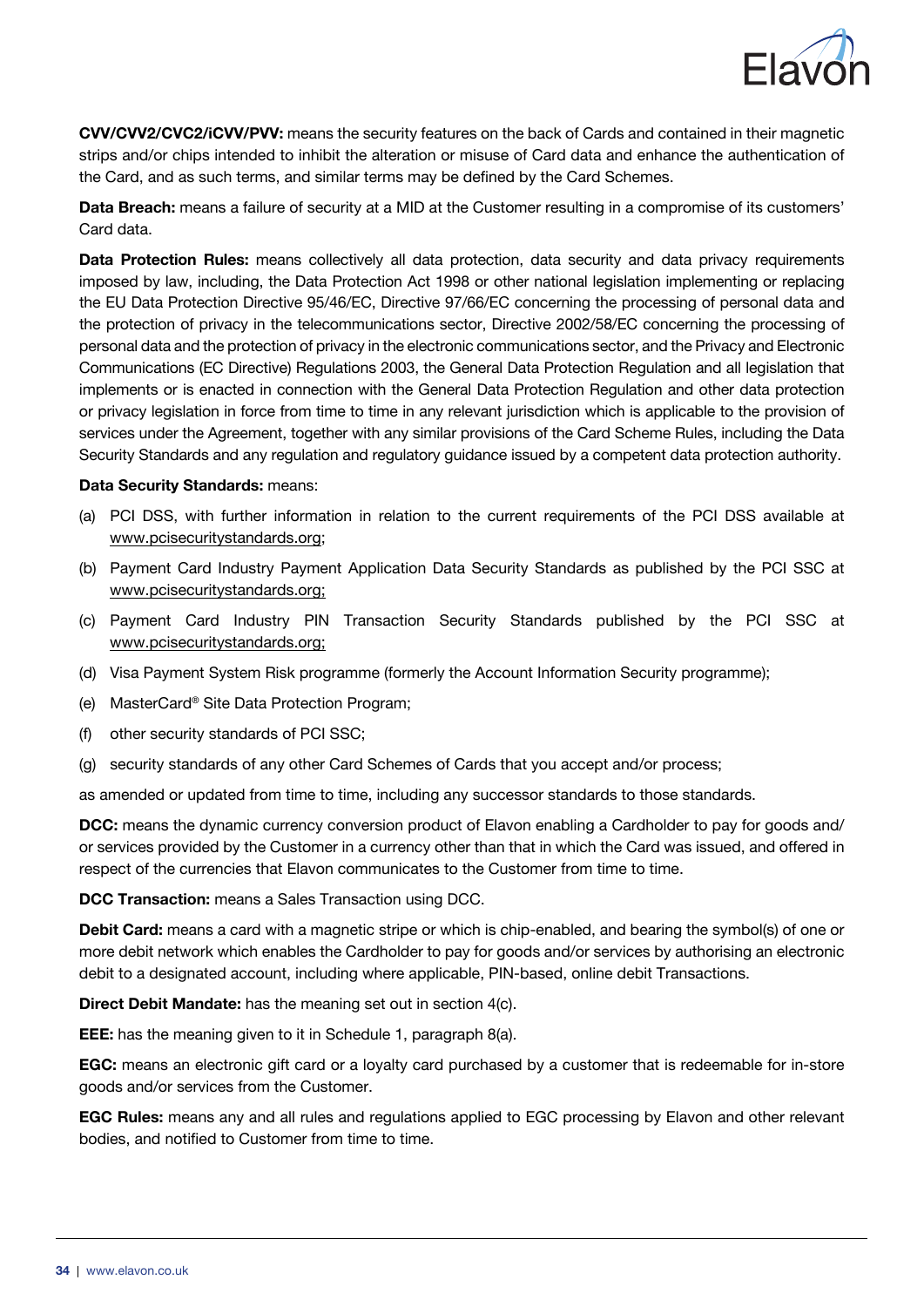

Elavon (or us, ours, we): means Elavon Financial Services DAC, a licensed credit institution incorporated in Ireland and registered with the Companies Registration Office, Ireland (Registration No. 418442), having its registered office address at Building 8, Cherrywood Business Park, Loughlinstown, Co. Dublin, Ireland; operating for the purposes of the Agreement through its United Kingdom branch having its principle place of business at 4th Floor, Meridien House, 69-71 Clarendon Road, Watford, Hertfordshire, WD17 1DS and, as the context may dictate, any Affiliate or subsidiary of Elavon in relation to Merchant Services. Excessive Chargeback Merchant: means where we are informed by a Card Scheme that you are, or are becoming an excessive chargeback merchant by exceeding or approaching certain chargeback limits in respect of Sales Transactions, as dictated by the Card Schemes.

**Excessive Fraud Merchant:** means where we reasonably conclude that you are, or are becoming an excessive fraud merchant by exceeding or approaching certain fraud limits in respect of Sales Transactions, as reasonably determined by Elavon.

Fees and Adjustments: means, excluding Merchant Service Charges, all other charges as set out in the Schedule of Fees and all Refunds, returns, Chargeback Costs, Card Scheme Fines and/or, surcharges, as well as any other amounts due as a result of a Chargeback and any other charges set out in the 'Additional Products and Services' section of the Application (if applicable).

Financial Crime Screening Services: means a third party pattern recognition fraud management service provided under a contract with or on behalf of Elavon.

General Data Protection Regulation: means Regulation (EU) 2016/679 of the European Parliament and of the Council of 27 April 2016 on the protection of natural persons with regard to the processing of personal data and on the free movement of such data.

Goods: means the goods specified in the Application (including Card Readers (where applicable) but, for the avoidance of doubt, excluding hired terminals) by the Customer, in accordance with this Agreement.

Guarantee: means any written guarantee provided by a Person of Customer's Obligations to Elavon that is given in connection with the Agreement.

Guarantor: means a Person that executes a Guarantee.

Initial Term: means the period set out at section 25 of these TOS.

Insolvency Event: means the occurrence of any of the following:

- (a) you are unable (or deemed to be unable) to pay your debts as defined in sections 123, 222, 223 or 224 of the Insolvency Act 1986 (as applicable); or
- (b) you are the subject of a petition, resolution, order or any other step in relation to winding up or bankruptcy; or
- (c) you cease, or threaten to cease, to carry on all or part of your business (save for the purposes of a genuine amalgamation, reconstruction or reorganisation); or
- (d) you enter into either compulsory or voluntary liquidation, or a provisional liquidator is appointed in relation to you or any of your assets; or
- (e) you are the subject of a petition for an administration order or an application for such an order, or a notice of intention to appoint an administrator to you is given, or any other step is taken by any person with a view to the administration of you under the Insolvency Act 1986; or
- (f) a moratorium being agreed or declared in respect of all or part of your debts; or
- (g) you enter, or propose to enter, into any composition, assignment, compromise or arrangement of your debts, or with or for the benefit of some or all of your creditors generally, or in respect of a particular type of your debts; or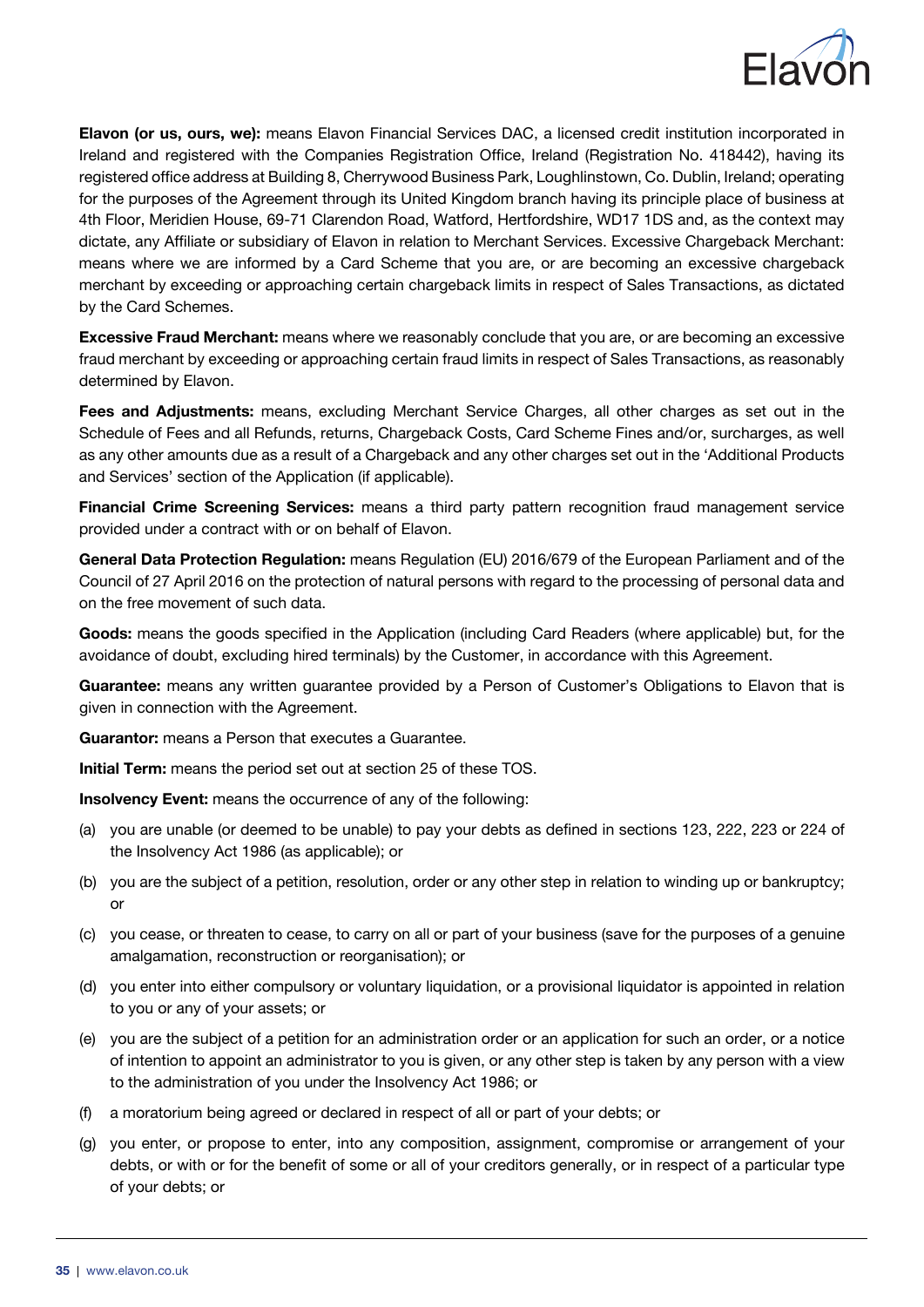

- (h) begin proceedings or negotiations, or propose or agree to reschedule, readjust or defer your debts; or
- (i) the appointment of a liquidator, receiver, administrative receiver, administrator, manager or other similar officer in respect of the whole or any part of your assets; or
- (j) enforcement of any security over, or an execution, distress, or other similar procedure levied against any of your assets; or
- (k) any legal proceedings, corporate action or other procedures or steps are taken in connection with the appointment of an administrator, administrative receiver, receiver, liquidator, manager, trustee in bankruptcy or other similar officer in relation to you or any of your assets; or
- (I) where you are an organisation, any principal or member of your business is subject to any of the events set out at (b), (g), (h), or (k) above; or
- (m) any analogous procedure or step to those set out at (a) to (I) above that you are subject to in any jurisdiction.

Intellectual Property Rights or IPRs: includes copyright interests and related rights (including rights in respect of software and the Reporting Tool), trademark rights (including service marks, trade names and business names), design rights, database rights (whether or not any of these is registered and including any application for registration of any such rights), know-how, confidential information, trade secrets, franchise interests, license interests, patent rights (including utility models and inventions), property rights, or other interest in any services, software, or hardware provided by Elavon.

Interchange Plus Plus: means a pricing mechanism whereby the charges expressed as a percentage fee or fee per Transaction in the Schedule of Fees represent the Elavon Processing Fee and in addition to the Elavon Processing Fee, the Customer will pay (i) the Interchange Fees, (ii) the Assessment Fees as well as (iii) any other fees as may be introduced by the Card Schemes from time to time.

Internet DCC Transaction: means a DCC Transaction where the Cardholder uses the internet to purchase goods and/or order services from Customer, or where Customer uses the internet to submit a DCC Transaction to Elavon for acquiring.

Internet Transaction: means a Sales Transaction where the Cardholder uses the internet to purchase goods and/or order services from Customer, or where Customer uses the internet to submit a Transaction to Elavon for acquiring.

Issuer: means the financial institution or other Person that issued the Card to the Cardholder.

Jailbroken Device: means an iOS device where the operating system's limitations have been removed through the use of software and hardware exploits, thus giving 'root access' to the operating system and allowing the download of additional applications, extension and themes that are unavailable through the official application store.

Laws: means all applicable laws, legislation, rules, regulations, directives, and recommendations applicable to a party to the Agreement or to any Transaction, for the time being in force in any jurisdiction, including anything issued by any Competent Authority, and any amendments, extensions or re-enactments to the same from time to time.

Mail Order/Telephone Order Transaction or MO/TO Transaction: means, for MO, a Sales Transaction that occurs when the Cardholder makes a purchase from a Customer by mail, and for TO, means a Sales Transaction that occurs when the Cardholder uses a telephone to make a purchase from a Customer.

MasterCard®: means MasterCard Europe sprl.

MATCH™: means Member Alert to Control High Risk Customer, a file maintained by MasterCard® of merchants whose contracts with other banks have been terminated or where they have been given notice of termination, for cause.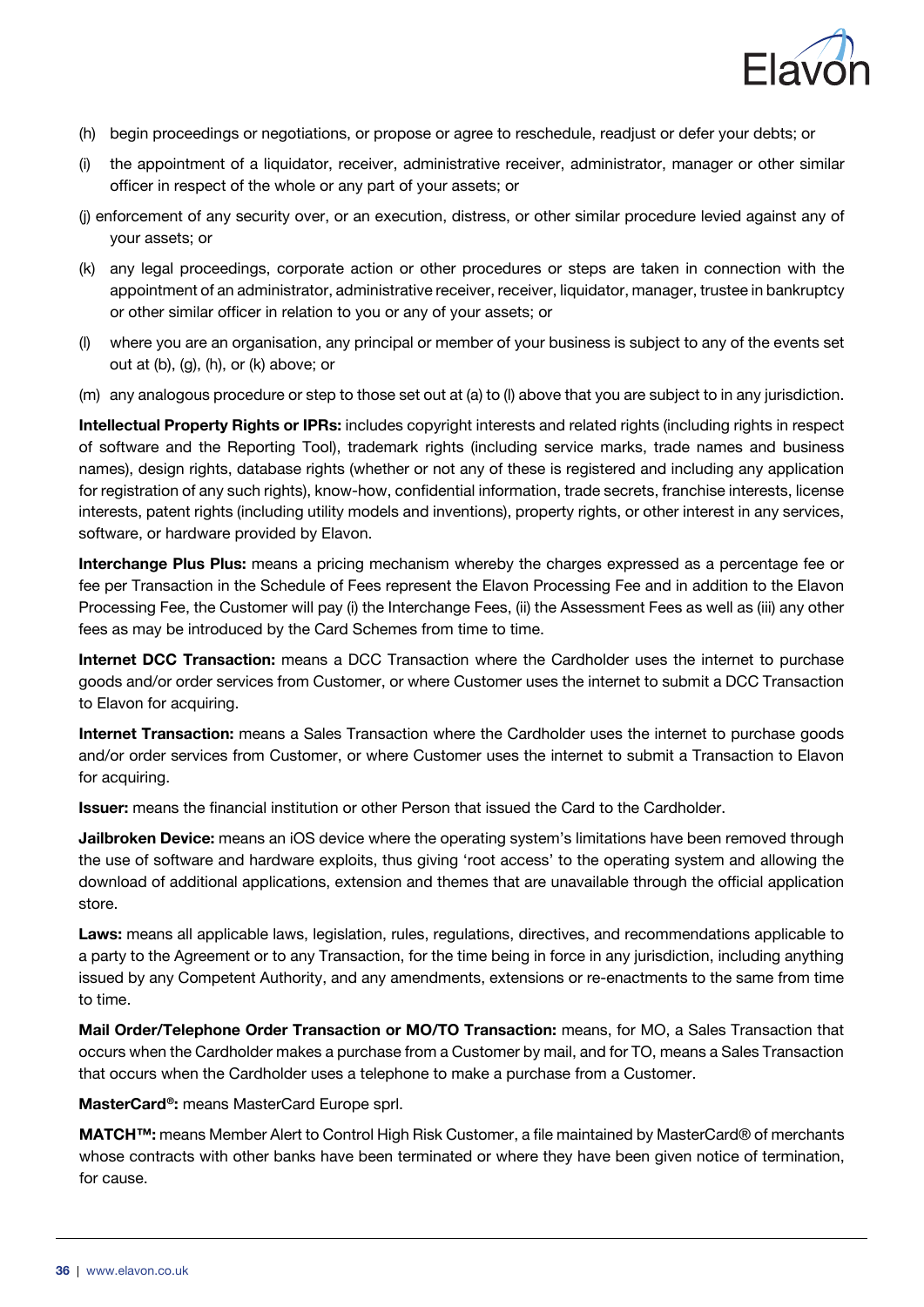

Merchant Services: means the acceptance of Sales Transaction Receipts in accordance with the Agreement.

Merchant Service Charges: means our charges (expressed as a percentage fee or fee per Transaction or both) for providing Merchant Services to you as set out in the Schedule of Fees and as amended from time to time.

MID: means the Customer's unique merchant identification number with Elavon.

MPI: means merchant plug-in; software developed by a certified third party in accordance with the Card Scheme Rules (currently MPI - Version 1.02) for handling e-payment transactions in a 3D Secure™ system in accordance with the specifications published by Visa and any amendments and/or versions from time to time.

Obligations: means all of Customer's current and/or future and/or actual and/or contingent payment and performance obligations under the Agreement, including payment for Merchant Service Charges and liability for any Chargebacks, and all other Fees and Adjustments.

Online Authentication Solution: means any technical solution, based on software, hardware or combination thereof, including 3D Secure™ that is developed or required by an Issuer or a Card Scheme in order to enable and conduct Authentication, including SCA, with regard to Internet Transactions.

Online Authentication Solution Plugin: means any software, hardware or combination thereof, including MPI that must be installed on Customer's side in order to enable the Customer to participate in an Online Authentication Solution.

Operating Guide: means the operating manual provided by Elavon to Customer, and any amendments from time to time.

Payment Currency: has the meaning set out in Schedule 3.

PCI Service: means that element of the Merchant Services which comprises the provision by Elavon and/or its contractor of any services designed to assist the Customer in being PCI DSS compliant (which may include a Solution).

PCI Service Fee: means that element of the fees which relates to the PCI Service element of the Merchant Services.

**PCI DSS:** means the Payment Card Industry Data Security Standards as published by the PCI SSC at www.pcisecuritystandards.org/ and updated from time to time (including any successor standards to those standards).

PCI Level 3 or Level 4 Customer: has the following meaning, which shall depend on the Customer's (anticipated) number of Transactions: (I) if the Customer is PCI Level 3, the Customer processes between 20,000 and 1 million Internet Transactions per annum; or (ii) if the Customer is PCI Level 4, the Customer processes less than 20,000 Internet Transactions or up to 1 million MO/TO and Card Present Transactions per annum.

PCI SSC: means the Payment Card Industry Security Standards Council, or any such replacement body as notified to you by us.

**PCI Waiver Plan:** means the plan forming part of the PCI Service as more particularly described in paragraph 2 of Schedule 6

PED: means a PIN entry device.

Person: includes a natural person, corporate or unincorporated body (whether or not having separate legal personality).

PIN: means a personal identification number.

PIN Pad: means a secure device with an alphanumeric keyboard which conforms to the Laws and the Card Scheme Rules, and through which a Cardholder may enter a PIN.

PIN Transaction: means a Transaction that is verified by the Cardholder using a PIN.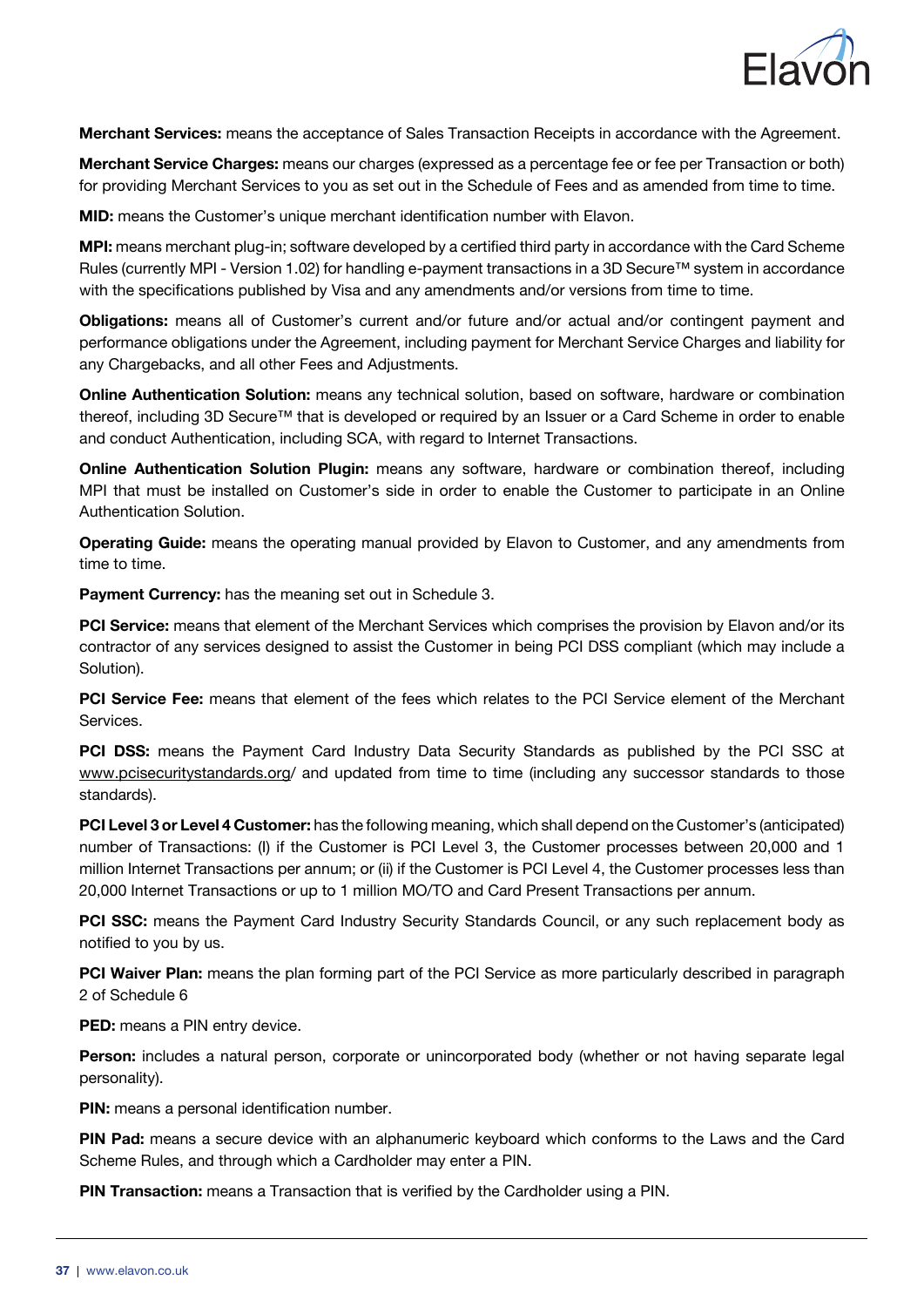

Protected Parties: means Elavon, its Affiliates, employees, officers, directors, contractors and agents; each being a Protected Party.

PSD 2: means Directive (EU) 2015/2366 of the European Parliament and of the Council of 25 November 2015 on payment services in the internal market, amending Directives 2002/65/EC, 2009/110/EC and 2013/36/EU and Regulation (EU) No 1093/2010, and repealing Directive 2007/64/EC.

Purchase with Cashback: means the provision of cash by the Customer to a Cardholder at the point of sale in a Card Present environment only, and where the Cardholder has made a purchase of goods and/or services with a Card.

Recurring Sales Transaction: means a repetitive periodic Sales Transaction agreed in writing and in advance between you and the Cardholder for which you debit the Cardholder's Card (such as subscriptions, payment of insurance premiums by instalments).

Recurring Sales Transaction Authority: means a Cardholder's prior written authority (in a form approved by us) for you to debit the Cardholder's Card account in relation to a Recurring Sales Transaction. The written authority must set out the amount and frequency of the recurring charge and the duration of time during which such charges may be made.

Refund: means a payment made by the Customer to the Cardholder and/or Issuer for credit to the Cardholder's account to wholly or partially reverse a Sales Transaction.

Refund Receipt: means the paper or electronic record evidencing a Refund.

Reporting Tool: means the online reporting system owned and operated by Elavon and provided to the Customer in accordance with section 10.

Re-presentment: means a Sales Transaction to reverse a Chargeback by the re-execution of the original Sales Transaction, where you have successfully challenged the Chargeback.

Rooted Device: means a device where a user has performed a process to gain 'root access' within Android's subsystem.

Retrieval Request: means a request initiated by a Cardholder or Issuer that requires you to produce a legible copy of a Cardholder's signed Sales Transaction Receipt (except in the case of properly effected PIN Transactions or certain other Transactions that are Card Not Present) within a specified period of time, and/ or request for Representment by an Issuer requiring you to represent the Sales Transaction Receipt for a Sales Transaction.

Sales Transaction: means a payment using either a Card, Card number or Card account, for goods and/ or services provided by the Customer and in relation to which Elavon has supplied the Merchant Services to the Customer (including Recurring Sales Transactions or a series of connected Sales Transactions). Sales Transaction Receipt: means the paper or electronic record evidencing a Sales Transaction.

SCA: Strong Customer Authentication (within the meaning of PSD 2) means an Authentication based on the use of two or more elements categorised as knowledge (something only the Cardholder knows), possession (something only the Cardholder possesses) and inherence (something the Cardholder is) that are independent, in that the breach of one does not compromise the reliability of the others, and is designed in such a way as to protect the confidentiality of the Authentication data.

SCA RTS: means Commission Delegated Regulation (EU) 2018/389 of 27 November 2017 supplementing Directive (EU) 2015/2366 of the European Parliament and of the Council with regard to regulatory technical standards for strong customer authentication and common and secure open standards of communication and, where relevant, the equivalent regulatory technical standards published by the Competent Authority.

Schedule of Fees: means the section so entitled in the Application (as amended from time to time) listing our standard charges that are payable in addition to the Merchant Service Charges.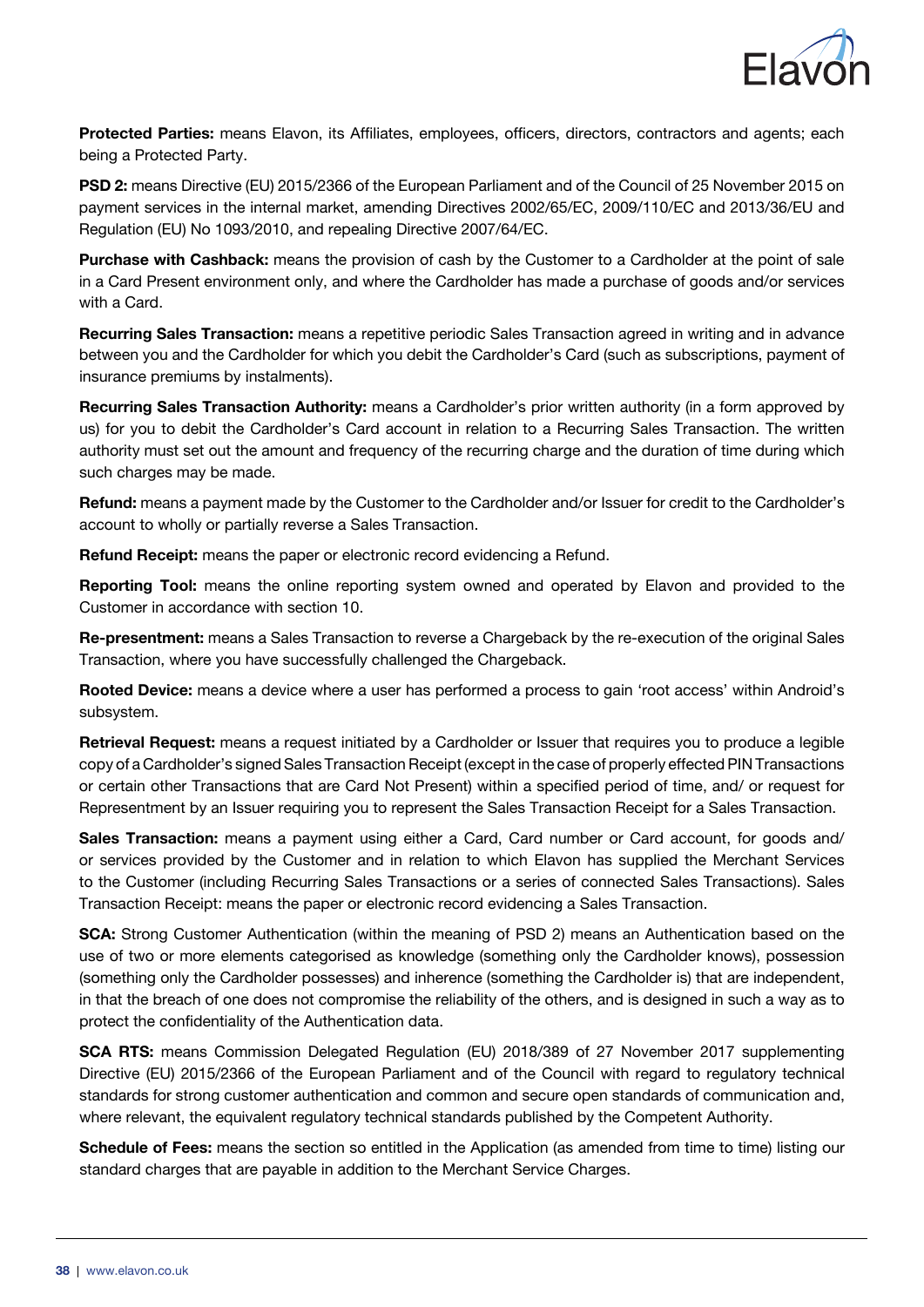

Security Document(s): means any form of fixed or floating mortgage, charge, debenture, indemnity or any Guarantee or any other form of security.

Service and Software: means any hardware, software, Terminals, or other devices or IPRs provided by or on behalf of Elavon to you in connection with the acquiring of Internet Transactions.

Settlement Funds: means the sum equal to the value of all Transactions acquired by Elavon less Merchant Services Charges; Refunds; Chargebacks; and all other charges set out in the Schedule of Fees as well as any Fees and Adjustments.

Solution: has the meaning given to it in paragraph 1 of Schedule 6.

Term: means the period from the Commencement Date until the expiry or termination of this Agreement in accordance with its terms.

Terminal: means a point of sale terminal and all other point of sale devices, hardware, associated equipment, software and other electronic computer and telecommunications devices and equipment (including any PED) used by the Customer to process any Transaction that is Card Present and that conforms with the requirements established from time to time by the applicable Card Scheme and by Elavon, and includes Chip and PIN Terminals, Third Party Terminals, Card Readers and Wireless Terminals.

Third Party Terminal: means a Terminal sold, hired, leased, or otherwise provided to or on behalf of Customer by any Person other than Elavon or its authorised designee.

Third Party Vendor: means any Person providing or facilitating Value Added Services to you that is not an Affiliate of Elavon and which, complies with the PCI DSS.

TOS: means these terms of service which relate to the provision of Merchant Services and the sale of any Card Reader or other Goods detailed in the Application by Elavon to the Customer and any amendments to the same from time to time.

Transaction: means a Sales Transaction and/or a Refund (as the context requires).

Transaction Receipt: means a Sales Transaction Receipt and/or a Refund Receipt (as the context requires).

Value Added Services: means any product or service provided by a Third Party Vendor to assist Customer in accepting Transactions under the Agreement and in connection with the Merchant Services provided by Elavon, including, internet payment gateways, Terminals, inventory management and accounting tools, loyalty programs, financial crime (fraud) prevention programs, and any other product or service that participates, directly or indirectly, in the flow of Transaction data.

Visa: means Visa Inc.

VMAS™: means Visa Merchant Alert Service, a pan-European enquiry service providing merchant acquirers with a central database of merchants whose contracts have been terminated by other banks or where merchant is on notice of termination, because of fraudulent or questionable activity.

Warranty Period: has the meaning given in Schedule 1, paragraph 9(a).

WEEE Regulations: means the Waste Electrical and Electronic Equipment Regulations 2006 (as amended).

Wireless Terminal: means a Terminal that allows wireless processing and includes general packet radio service terminal ("GPRS Terminals").

Your Bank Account: means an account, in the name of Customer only, with an institution in the United Kingdom acceptable to Elavon, maintained by the Customer for the purposes of facilitating (i) payment from Elavon and (ii) for making payments to Elavon in respect of Merchant Service Charges, Chargebacks, all other Fees and Adjustments, and any other payments due to Elavon from time to time.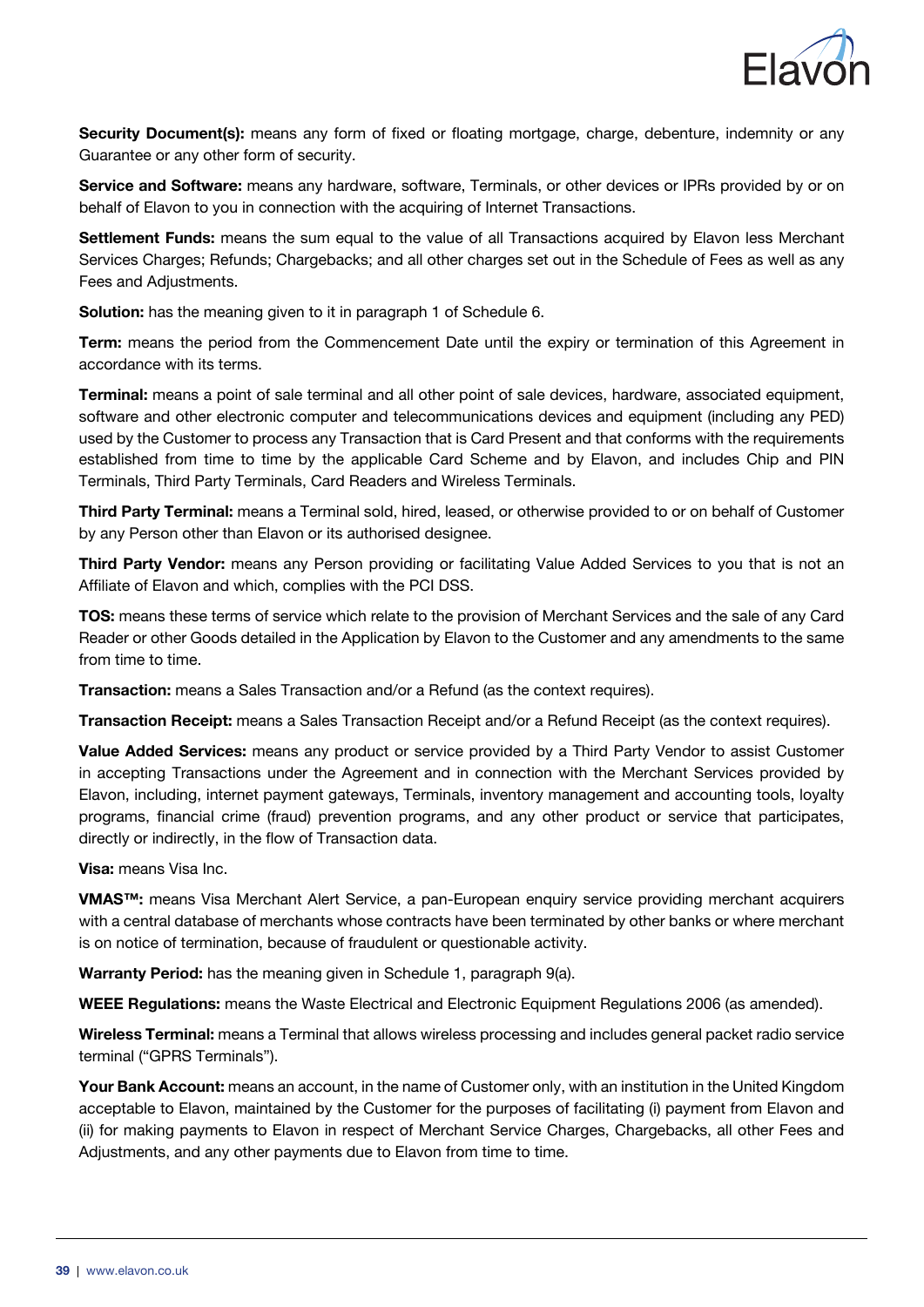

# SCHEDULE 1. THIRD PARTY TERMINALS, CARD READERS AND OTHER GOODS

## PART A: USE OF THIRD PARTY TERMINALS AND CARD READERS

## 1. USE OF TERMINALS

- (a) You shall provide, maintain and pay for all power and telecommunications connections necessary to operate the Terminals including, payment for all related charges incurred by you in gaining access to and using the Merchant Services. You shall not use, or permit to be used, the SIM card from any GPRS Terminal for any purpose other than the transmission and receipt of data in connection with the Merchant Services. If you do so in breach of this paragraph, then you shall be liable for all additional voice call and/ or data transmission charges incurred plus an administrative charge to cover all costs incurred by us in recovering those additional charges from you.
- (b) You shall from time to time, provide to Elavon upon request the following information in relation to each Third Party Terminal, Card Reader or other PED:
	- (i) stock and serial numbers of each Third Party Terminal (and in addition, you shall keep a record of such information yourself);
	- (ii) location of PEDs (and in addition, you shall keep a record of such information yourself);
	- (iii) the location of each Card Reader; and in addition, you shall keep a record of such information; and
	- (iv) details of Third Party Terminal management systems (basic form of electronic identification and validation of PEDs).
- (c) If you use Value Added Services for the purposes of data capture and/or authorisation or otherwise with respect to Third Party Terminals, you agree: (aa) that the Third Party Vendor providing such Value Added Services will be your agent in the delivery of Transactions to Elavon via a data processing system or network similar to Elavon's; and (bb) to assume full responsibility and liability for any failure of that Third Party Vendor to comply with the Laws, the Card Scheme Rules and the Agreement. Elavon shall not be responsible for any losses or expenses incurred by you as a result of any error by a Third Party Vendor or by a malfunction in a Third Party Terminal.

## 2. USE AND AVAILABILITY OF PIN PADS

- (a) A Cardholder's Card information and PIN are confidential. You may not request or require a Cardholder to disclose his/her PIN at any point during payment. During the Transaction process, you must provide a reasonably secure area for Cardholders to enter their PIN into the PIN Pad. You shall cause a Terminal and PIN Pad device to be readily available at your locations for use by all Cardholders whenever C&P Cards are accepted. You shall take all reasonable steps to ensure that all Terminals and PIN Pads function with a minimum of error, in a reliable manner and in accordance with the standards established from time to time by Elavon and the Card Schemes.
- (b) Except where otherwise allowed by the Card Scheme Rules or the Laws, you shall use a Terminal to initiate every C&P Card Transaction and you shall require that either the Cardholder or you insert and/or swipe the C&P Card through the Terminal. No C&P Card Transaction may be initiated unless the C&P Card is physically present.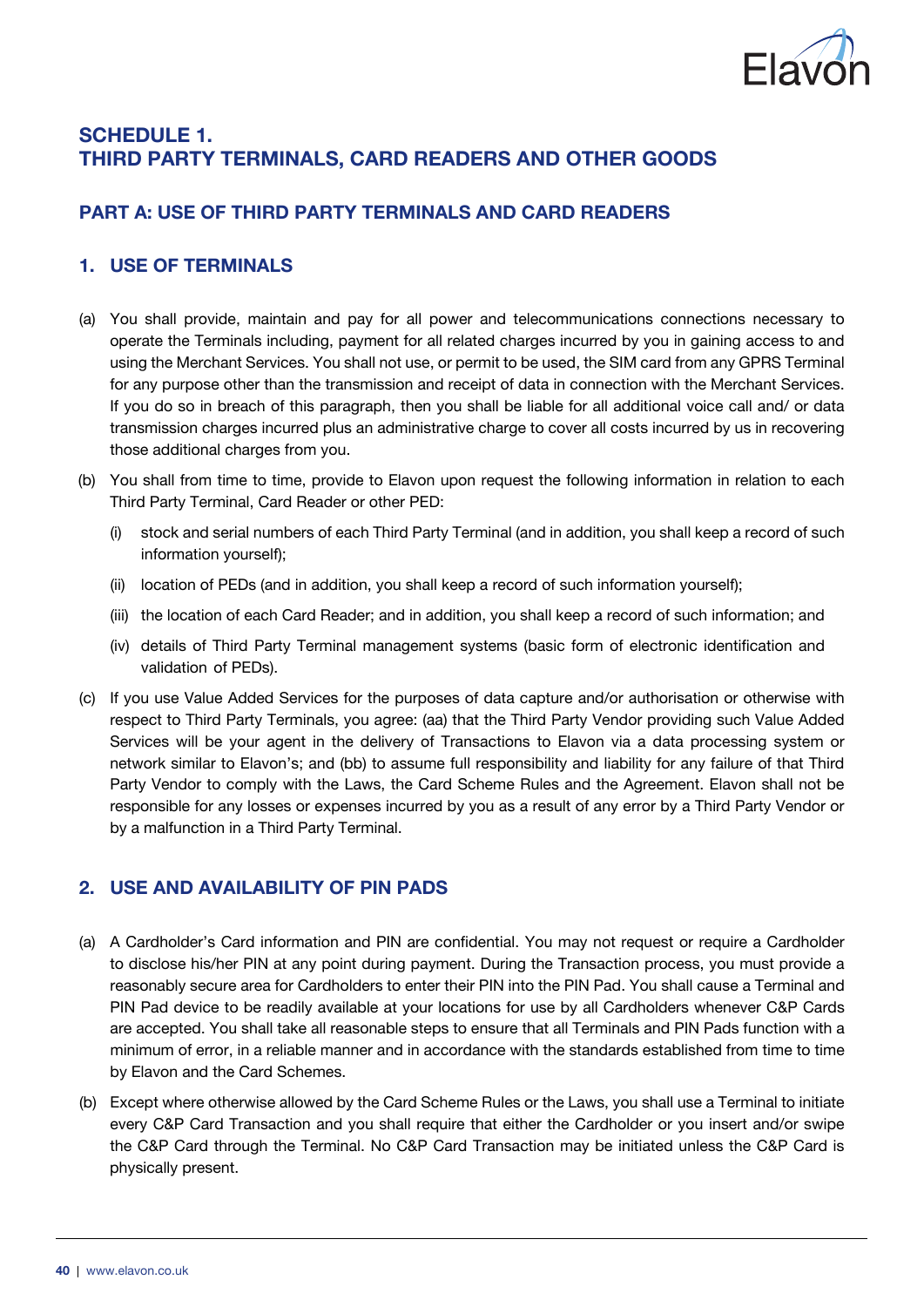

- (c) You shall require that each Cardholder enter his/her PIN using a PIN Pad at the Terminal. Unless otherwise allowed by the Card Scheme Rules or the Laws, you cannot request a C&P Card Cardholder to sign a Transaction Receipt or other receipt, or require any other means of identification.
- (d) Subject to the Laws and the Card Scheme Rules, in the event of Chip Failure during a C&P Card Transaction, the Transaction may be completed as a magnetic-stripe-read Transaction but must be submitted for Authorisation, in accordance with the procedures detailed in the Operating Guide.
- (e) If you accept C&P Cards, no data referencing the Cardholder's PIN shall be printed on any Transaction Receipt.

#### 3. REFUNDS

If permitted by the applicable Card Scheme, you may electronically process a Refund for a C&P Card Transaction only at the same Customer named on the Transaction Receipt where the original C&P Card Sales Transaction was initiated.

A Refund requires the following procedures:

- (a) the Card must be inserted and/or swiped through the Terminal:
- (b) the Cardholder must re-enter the PIN on the PIN Pad;
- (c) Customer must transmit the Authorisation Code and the exact amount (in the relevant currency) of the Transaction (or part) to be credited or refunded.

#### 4. MANUAL PROCESSING (OR BACK-UP PROCEDURES)

If for any reason your Terminal ceases to function correctly or at all (e.g. it is unable to read the magnetic stripe on a Card), you will, with respect to Cards, follow the manual or other back-up processing procedures in the Operating Guide or other Terminal user guide, and shall otherwise follow any procedures specified by Elavon. Any manual Transaction Receipts must comply with the data requirements from time to time of the relevant Card Scheme.

#### 5. WIRELESS TERMINALS

- (a) Limitations of Wireless Technology. If you use a Card Reader or other Wireless Terminal, you acknowledge and agree that due to the nature of wireless technology, certain limitations exist that may affect the performance, Coverage Area and reliability of wireless technology and wireless processing in relation to a Card Reader or other Wireless Terminal. In the event that your ability to process wireless Transactions is limited or prevented for any reason, you agree not to use the Wireless Terminal and instead, to process the Transaction using alternative means as set out in the Agreement.
- (b) Completing Unauthorised Transactions. If you choose to complete a Card Reader or other Wireless Terminal Transaction without an Authorisation Code as required by section 7(a) or without applying SCA as required by section 7(h), because wireless coverage is not available or otherwise (e.g. you store Transaction data in a Card Reader or other Wireless Terminal, provide the Cardholder with goods and/or services and subsequently request Authorisation of the Transaction), you do so entirely at your own risk.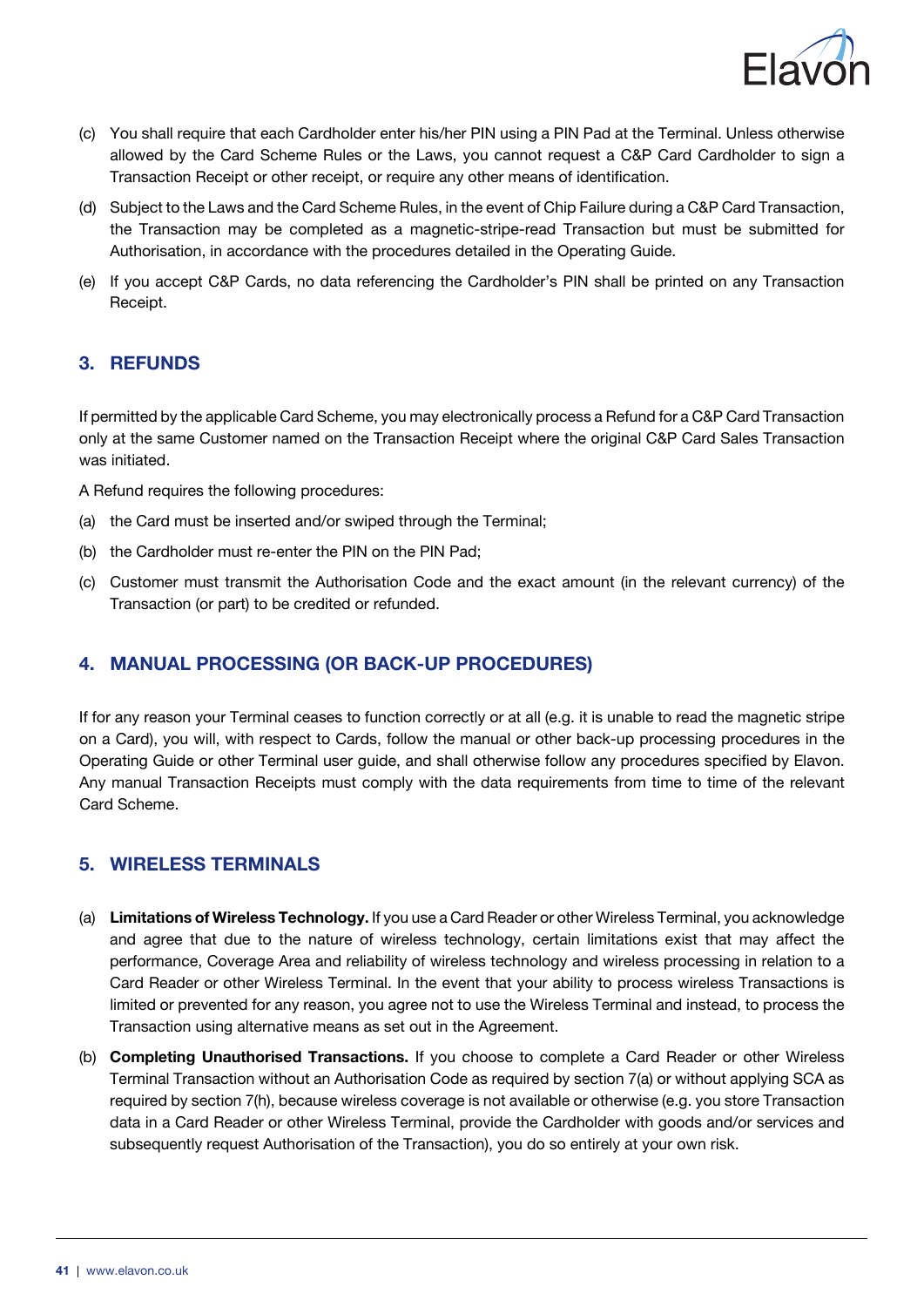

## 6. SECURITY

- (a) You are responsible for taking all reasonable security measures to keep the Card Reader safe, including measures to prevent unauthorised use of it. If you know or suspect that the Card Reader has been lost, stolen or misused, you must notify Elavon immediately.
- (b) You are responsible for ensuring that the Card Reader is not accessed or used to commit any fraud or theft by you, the Cardholder or any third party while the Card Reader is in your possession. You will be liable for any losses that result from such criminal acts, if they occur as a result of either:
	- (i) Your or your employees' negligence; or
	- (ii) Your non-compliance with the TOS, Operating Guide, any Card Reader manual or good commercial practice to prevent fraud and/or theft.
- (c) Elavon may block use of the Card Reader if:
	- (i) Elavon has reasonable grounds for concern about the security of the Card Reader;
	- (ii) Elavon has reasonable grounds to suspect that it has or may be used for a fraudulent or criminal purpose or in an unauthorised manner;
	- (iii) Elavon suspects or has reasonable grounds to believe that the Card Reader is being used outside the United Kingdom; or
	- (iv) Elavon is obliged to do so to comply with legal or regulatory obligations howsoever arising. Elavon shall notify you of any such action, and the reasons and the procedures for rectifying any factual errors that have led to the action unless Elavon is prohibited from doing so under the Laws. Elavon may charge you the reasonable costs of any such notification.

#### PART B: TERMS APPLICABLE TO GOODS (INCLUDING CARD READERS)

## 7. DELIVERY AND/OR INSTALLATION OF GOODS

- (a) Where Goods are to be installed (as indicated in the Application), we shall agree a timetable for the installation of the Goods with you. Elavon shall use reasonable endeavours to install the Goods in accordance with the timetable however, you agree that time of installation is not of the essence and may not be made so by the service of any notice.
- (b) Save for where installation is selected in the Application we shall deliver the Goods to you at the address you specified as your Trading (DBA) Address in the Application. Any dates suggested for delivery of the Goods(s) are estimates only and time of delivery is not of the essence and may not be made so by the service of any notice.
- (c) Subject to section 7(d), Elavon shall not be liable for any loss incurred by you if the delivery or installation of the Goods is delayed for any reason from the anticipated delivery or installation date.
- (d) If Elavon fails to deliver or install the Goods within 30 days of us notifying you in writing that your Application has been accepted and (i) you notify Elavon as soon as possible after the anticipated delivery or installation date that delivery has not occurred; and (ii) we have had the opportunity to make another delivery or installation; and (iii) delivery or installation has not failed due to any action or omission by you, including your failure to sign for the Goods (if applicable) or your refusal to accept delivery or installation; then Elavon's obligation shall be limited to the value of a refund of the purchase price of the Goods.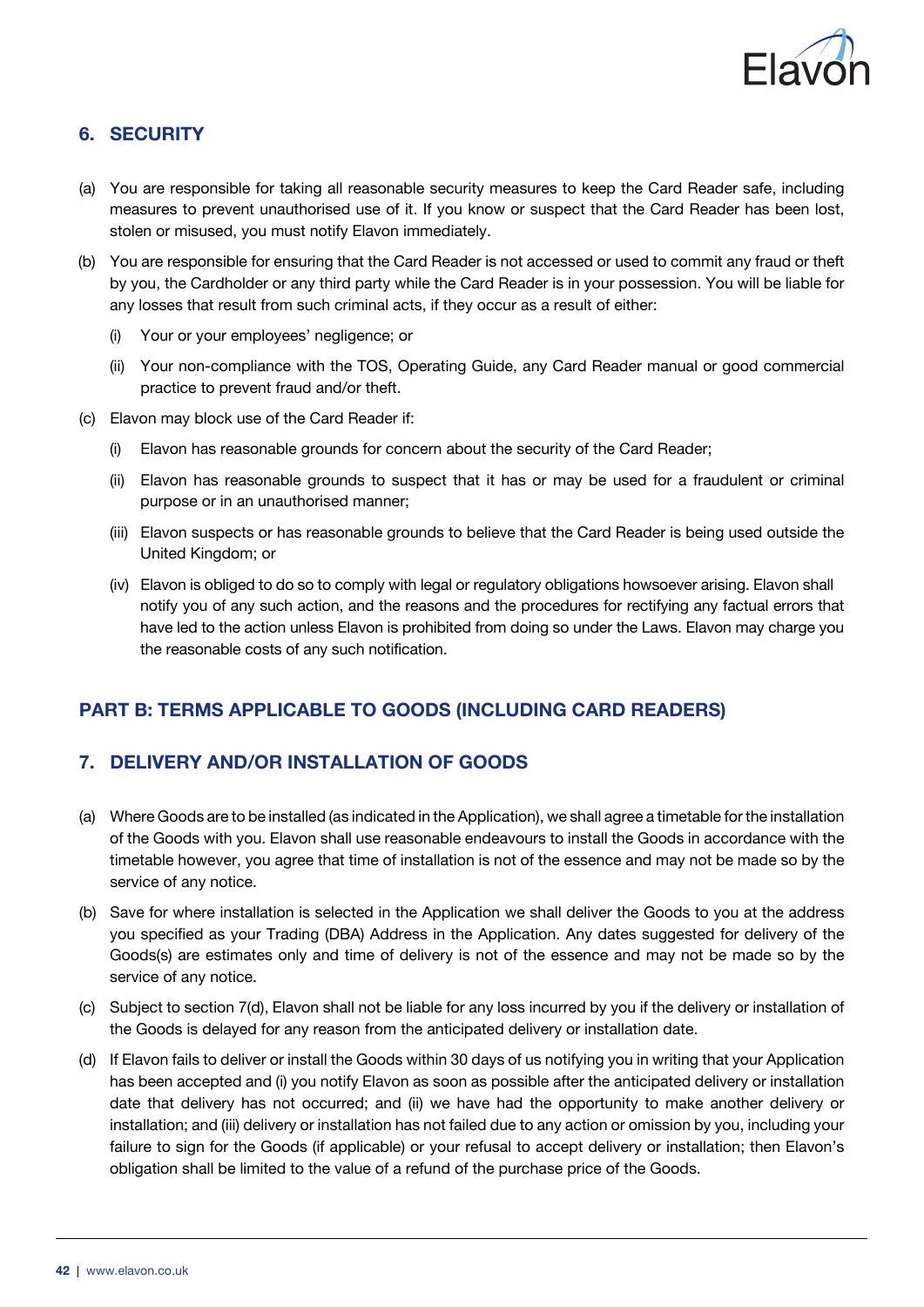

- (e) If you fail to accept installation of, or take delivery of the Goods, then except where such failure or delay is caused by Force Majeure or by Elavon's failure to comply with our obligations under the Agreement in respect of the Goods:
	- (i) installation or delivery of the Goods (s) shall be deemed to have been completed at 9:00 am GMT on the third Business Day following the day on which Elavon attempted to make the first installation, or delivery of the Goods (notwithstanding any further attempts Elavon makes to install/deliver the Goods after the first attempt); and
	- (ii) Elavon shall store the Goods until installation or delivery takes place and charge you for all related costs and expenses (including insurance).
- (f) If ten Business Days after Elavon attempted to make the first delivery or installation of the Goods you have not accepted installation or taken delivery of the Goods, or notified us that delivery/installation has not taken place (notwithstanding any further attempts Elavon makes to deliver, or install, the Goods at our discretion), Elavon may resell or otherwise dispose of the Goods. Elavon shall be entitled to treat the Agreement as having been terminated by you ten Business Days after we attempted to make the first installation or delivery of the Goods and Elavon reserves the right to charge a reasonable administrative fee to you in respect of your termination.
- (g) Elavon shall not be liable for any delay or failure in delivery or installation in the event of Force Majeure, or your failure to provide us with adequate delivery instructions for the Goods or any relevant instruction relating to the supply of the Goods.
- (h) The risk of loss, theft or damage to the Goods shall pass to you on completion of delivery or installation, as applicable.
- (i) Notwithstanding delivery or installation of the Goods, title to the Goods shall not pass to the Customer until payment in full of the Fees due in respect of the Goods, in accordance with this Agreement.

#### 8. DISPOSAL OF GOODS

You shall undertake all responsibilities and obligations under the WEEE Regulations in connection with the environmentally sound, treatment, recycling or recovery and safe disposal of the Card Reader and for any other electrical or electronic equipment ("EEE"), including any batteries. Further information regarding EEE waste is available at www.dontbinitbringit.org.

#### PART C: TERMS APPLICABLE TO CARD READERS

#### 9. QUALITY OF CARD READERS

- (a) Elavon warrants that on delivery, and for a period of twelve (12) months from the date of delivery (the "Warranty Period") the Card Readers shall:
	- (i) conform in all material respects with its description;
	- (ii) be free from material defects in design, material and workmanship;
	- (iii) be of satisfactory quality (within the meaning of the Sale of Goods Act 1979, as amended); and
	- (iv) be fit for any purpose held out by Elavon.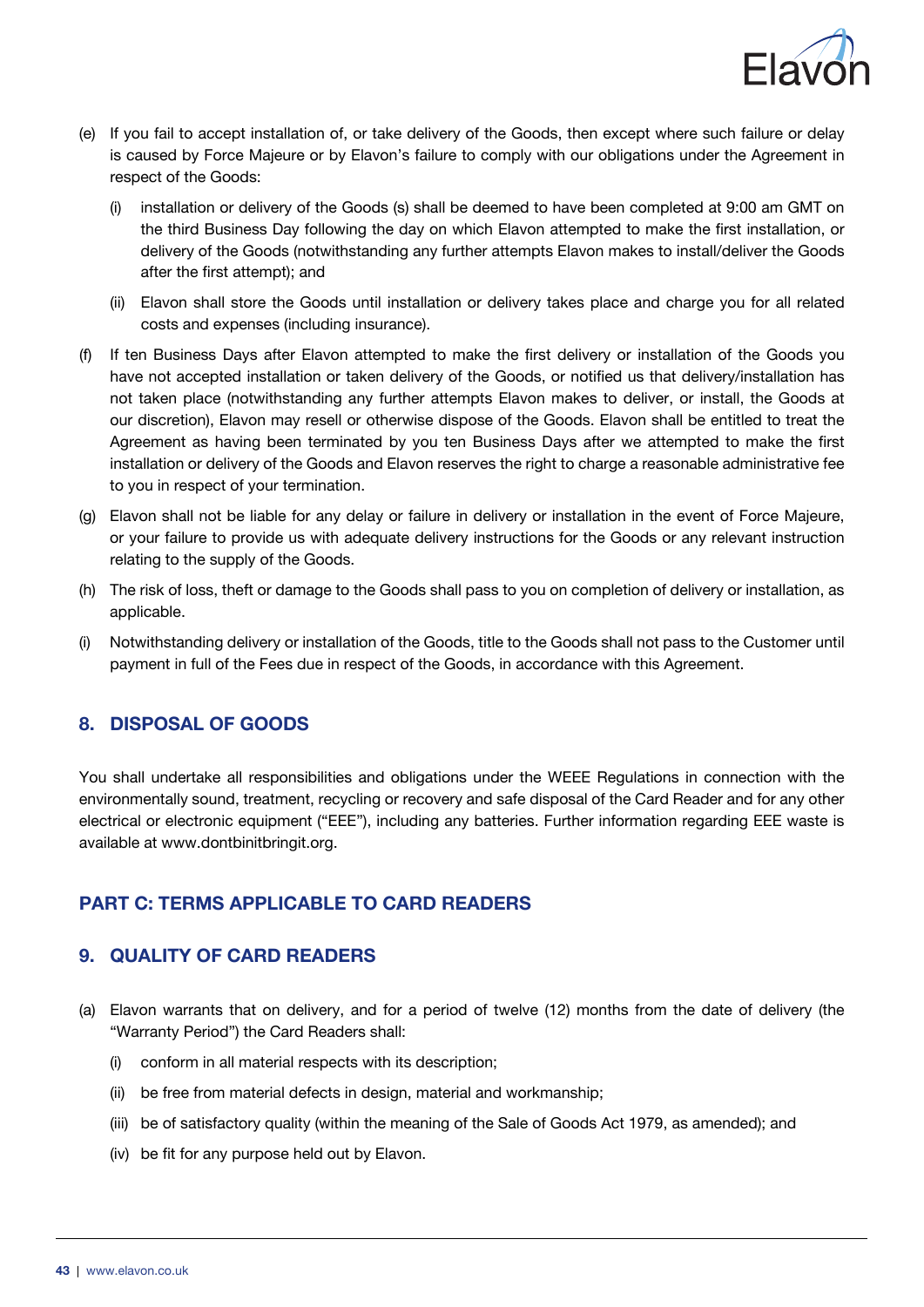

- (b) Except as explicitly provided in this section 9, in relation to the supply of Card Readers, all warranties, conditions and other terms implied by statute or common law are, to the fullest extent permitted by law, excluded from the Agreement. For the avoidance of doubt, the warranty set out in section 9(a) excludes, in particular, costs arising from not being able to use the Card Reader or from damage or loss caused when the Card Reader breaks down (subject always to section 22(d)); and the cost of replacing any items or accessories that are intended to be replaceable, such as batteries, cables, power suppliers and plugs.
- (c) Subject to this section 9, if during the Warranty Period the Card Reader does not comply with the warranty set out in section 9(a) and you notify Elavon and (if asked to do so) return such Card Reader (within a reasonable time of discovery of the defect) to the address notified to you by Elavon at your cost, then Elavon shall, at its option, having examined the Card Reader, repair or replace the defective Card Reader, or refund the purchase price of the defective Card Reader in full.
- (d) Elavon shall not be liable for the Card Reader's failure to comply with the warranty in section 9(a) above if:
	- (i) the defect arises because you have failed to follow any instructions, including those set out in the TOS, (Operating Guide, any Card Reader manual or good trade practice) as to the storage, installation, commissioning, use or maintenance of the Card Reader;
	- (ii) you are not using the Card Reader with a Compatible Device;
	- (iii) you alter or repair such Card Reader without Elavon's prior written consent;
	- (iv) you fail to return the Card Reader to Elavon for maintenance or, upon reasonable written notice from Elavon, fail to apply software downloads, updates and/or upgrades to the Card Reader at Elavon's direction;
	- (v) the defect arises as a result of fair wear and tear, including cosmetic damage, or your willful damage, negligence or abnormal working conditions or use in conjunction with items not approved by Elavon.
- (e) Elavon shall have no liability to you in the event that the Card Reader is required to be replaced or modified in any way as a direct result of any change in the Card Scheme Rules, including PCI DSS, and you agree to return the Card Reader to Elavon at our written request. You acknowledge and accept that Elavon will be required to discontinue use of any Card Reader which is no longer compliant with Card Scheme Rules, including PCI DSS, and that you are responsible for purchasing any replacement Card Reader(s) to ensure continued compliance with these requirements.
- (f) These TOS shall apply to any repaired or replacement Card Reader supplied by Elavon under subsection 9(a) although any warranty in respect of a repaired or replacement Card Reader will apply only for the remainder of the Warranty Period which is unexpired in respect of the first Card Reader.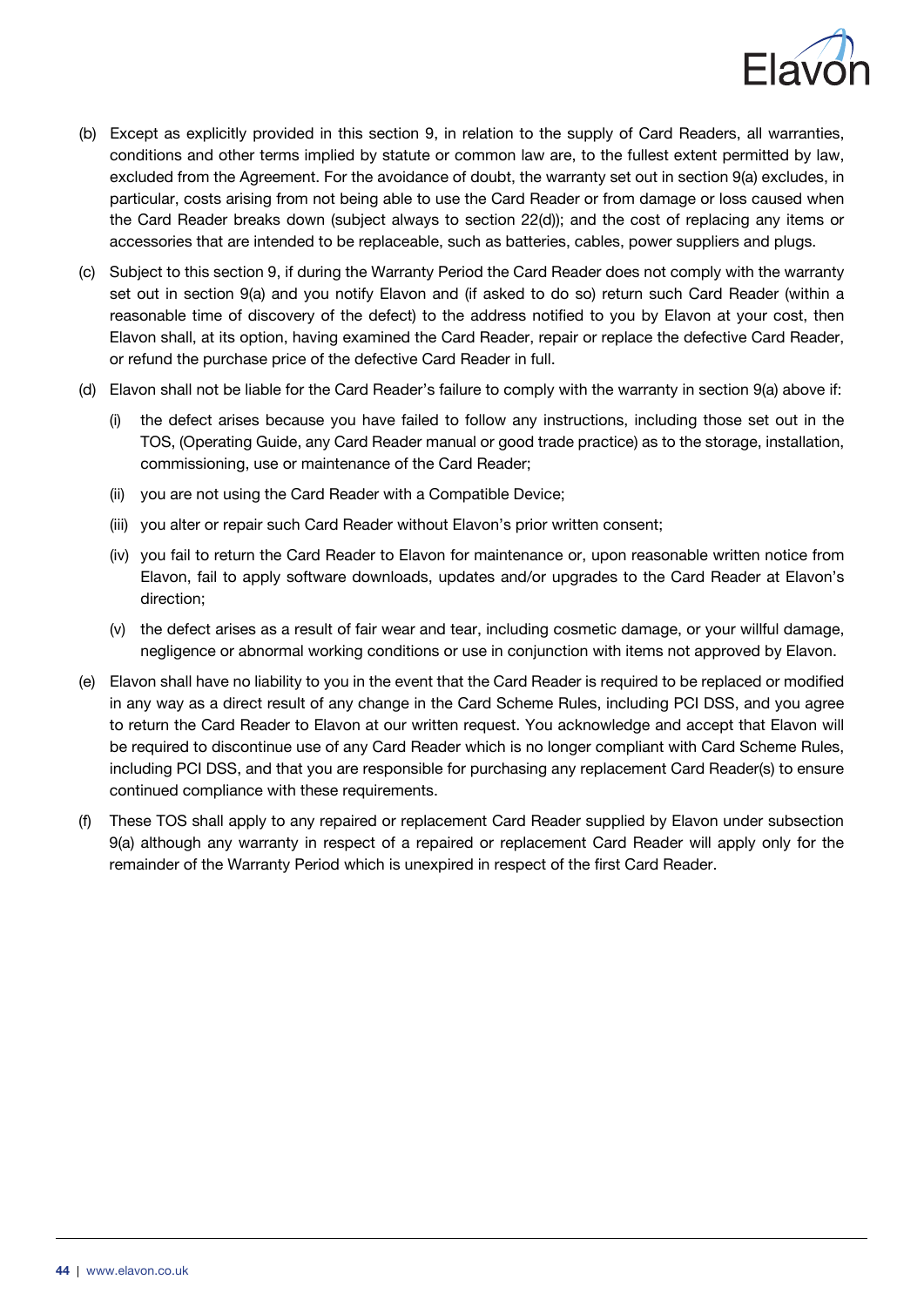

# SCHEDULE 2. INTERNET TRANSACTIONS

## 1. ENCRYPTION

You may process Internet Transactions only if they have been encrypted by a Third Party Vendor acceptable to Elavon. Encryption is not a guarantee of payment and shall not waive any provision of the Agreement or otherwise validate a fraudulent Transaction.

## 2. INTERNET SECURITY

You must (via a Third Party Vendor) utilise, or implement yourself, an internet payments service approved by Elavon in advance which adheres to minimum security measures and technology requirements identified by Elavon from time to time including, compliance with the PCI DSS. For Internet Transactions, you will be responsible for (i) maintaining the integrity of data received, held, maintained, or sent across the internet or other communication channel; (ii) managing the telecommunications link; and (iii) payment of all power and telecommunication costs. You will ensure that all Transactions are transmitted (where applicable) using the protocol approved by Elavon from time to time to procure the secure transmission of data provided by the Cardholder in ordering goods and/or services and effecting payment over the internet. You will provide capability for secure sockets layer encryption to the minimum standard from time to time (currently 128 bit), and may also be required by Elavon to support encryption requirements in respect of the transmission of information over the internet via a virtual private network ("VPN") supporting 3DES (1028 bit) encryption.

## 3. ONLINE AUTHENTICATION SOLUTIONS

You agree to implement and promptly update to the newest available versions, as designated by Issuers or Card Schemes (as applicable) from time to time, the Online Authentication Solutions, including by participating in the 3D Secure™ system, and to acquire the right to use or access Online Authentication Solution Plugins, including the MPI software, by:

- (a) agreement with a seller of Online Authentication Solution Plugins, including MPI software, that is approved by the Card Schemes or Issuers (as appropriate); or
- (b) having Elavon host the Online Authentication Solution Plugins, including MPI software, or such other merchant plug-in software or hardware product designated by Elavon from time to time, on your behalf, and on terms notified to you by Elavon; or
- (c) procuring for your own use a customer plug-in software or hardware product of equivalent functionality to the Online Authentication Solution Plugin, including MPI software, subject to the prior written consent of Elavon.

## 4. UNAUTHORISED ACCESS

Whilst Elavon will take reasonable precautions in relation to use and access to the Service and Software, you hereby accept all risk of information or instructions being given by an unauthorised person and the possibility of hacking, cracking, viruses and any and all manner of unauthorised access, use, activity or purpose which may occur on or in relation to the Service and Software.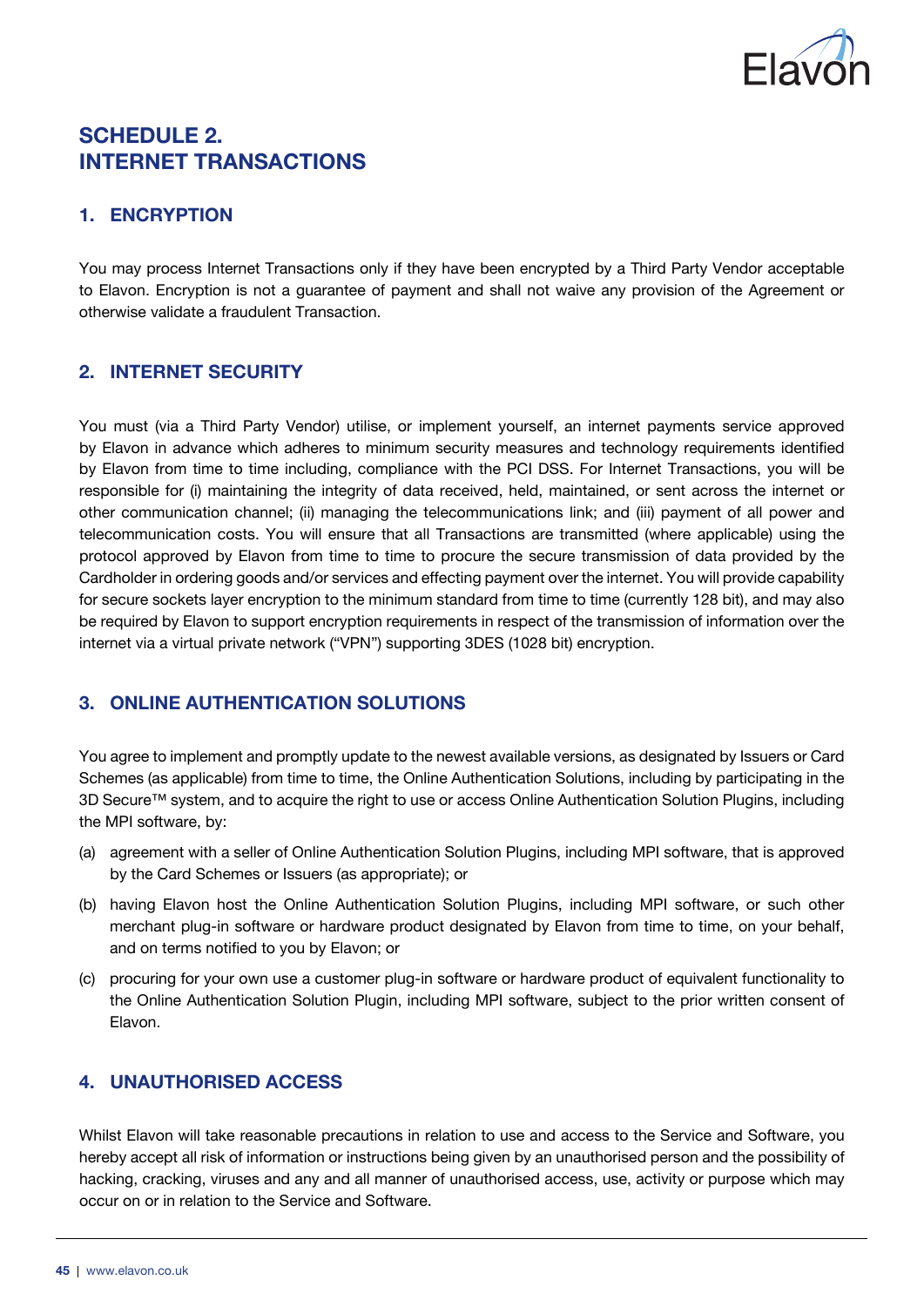

#### 5. WEBSITE

Your website must:

- (a) contain all of the following information:
	- (i) a complete description of the goods and/or services offered;
	- (ii) returned goods and refund policy;
	- (iii) customer service contacts, including electronic mail address and/or telephone number;
	- (iv) the Customer name and/or any trading name (prominently displayed) and the complete address of the permanent establishment of your business on either the checkout screen (which displays the total purchase amount) or within the sequence of web pages presented to the Cardholder during the checkout process;
	- (v) Transaction currency;
	- (vi) export or legal restrictions, if known;
	- (vii) delivery policy;
	- (viii) customer data privacy policy;
	- (ix) your method of Transaction security and policy for transmission of Card details; and
	- (x) display of Card Schemes' marks;
- (b) prominently identify the Customer name as being both the Customer and as being the name that will appear on the Cardholder statement; and
- (c) display the Customer name information referred to in this paragraph 5 as prominently as any other information depicted on your website, other than images of the products or services being offered for sale.

#### 6. OPTION TO CANCEL PAYMENT

Your website will clearly inform the Cardholder that he/she is committing to payment before he/she selects the "pay now" or equivalent button/screen and will provide the Cardholder an unambiguous option to cancel the payment instruction at this point.

#### 7. CARDHOLDER COMPLAINTS

Elavon may investigate any complaint received from a Cardholder about the content of your website and shall be entitled to require you to amend and/or clarify the terms and conditions of sale within a period of thirty (30) days from the receipt of such complaint.

## 8. RECURRING TRANSACTION PAYMENTS

If you offer recurring Transaction payments on your website you must: (aa) offer an online cancellation facility to Cardholders; and (bb) notify Cardholders at the outset that subsequent charges will be debited from their Card accounts.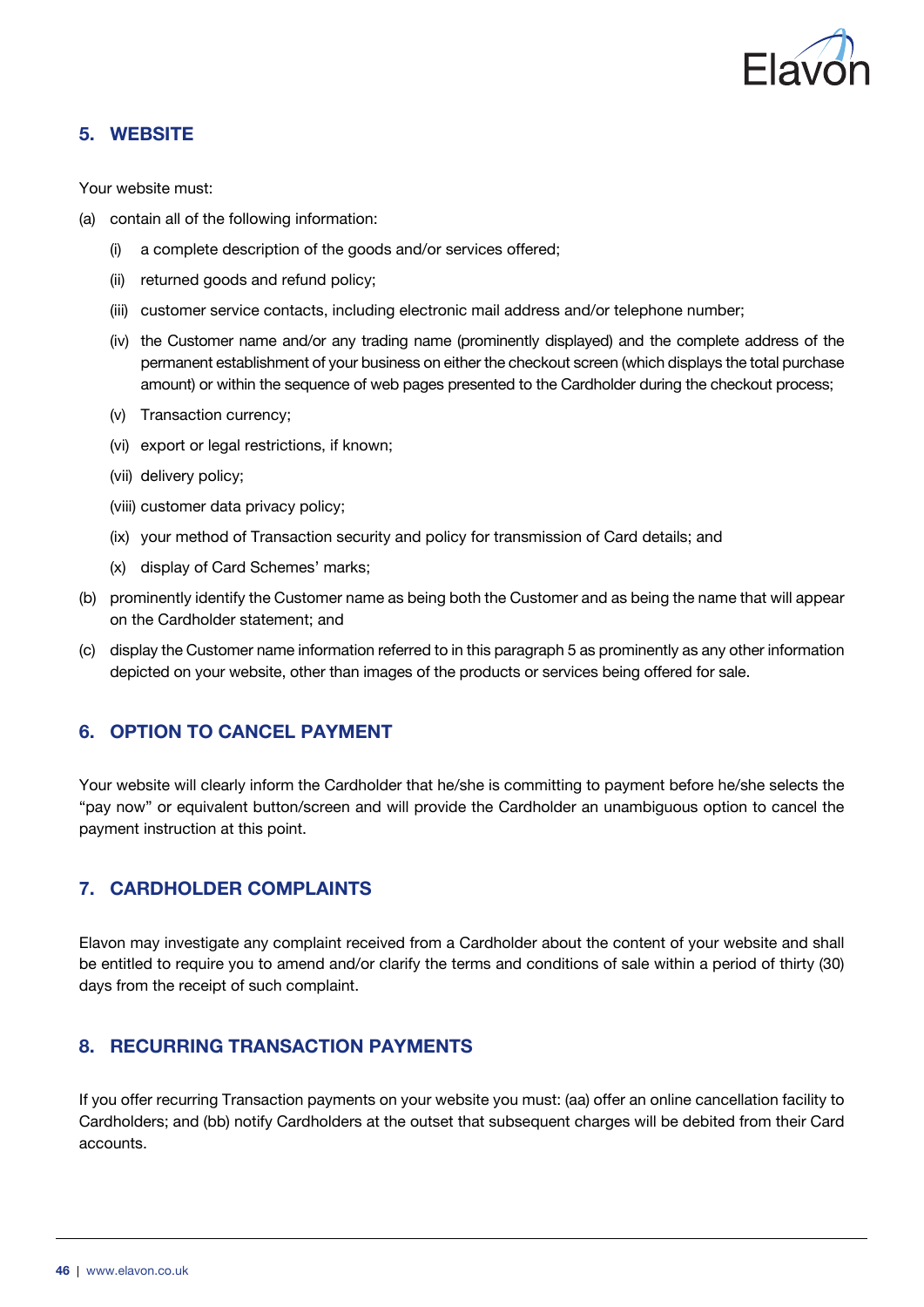

# SCHEDULE 3. DCC TRANSACTIONS

- 1. The Customer must give to Cardholders, in clear terms, disclosing all charges, the choice of whether to proceed with the DCC Transaction in the Customer's local currency or the currency in which the Card has been issued (the "Payment Currency"), subject always to the chosen currency being a currency approved by Elavon (as communicated by Elavon to the Customer from time to time) (the "Currency Payment Choice").
- 2. For every DCC Transaction using a Terminal, Customer shall ensure that it issues a document informing the Cardholder of the Currency Payment Choice and (except where Chip & PIN procedures are used) shall obtain the Cardholder's signature on this document.
- 3. For all DCC Transactions which are not Terminal DCC Transactions, the Customer shall obtain the Cardholder's prior consent to such DCC Transactions which must be in a form that clearly evidences that the Cardholder's express and final consent has been given in relation to the Currency Payment Choice. For Internet Transactions, this can be in the form of an email from the Cardholder or an "I agree" option on Customer's website which can be recorded and provided in the event of a dispute or Chargeback. For MO/TO Transactions, the requirements of section 7(g) (ii) on Cardholder authority apply in respect of DCC Transactions which are not effected with a Terminal.
- 4. Customer may not convert any DCC Transaction from the currency selected by Cardholder, into an amount in any other currency after the Transaction has been completed by the Cardholder.
- 5. If the Cardholder elects to proceed with the Transaction in the Payment Currency, you must disclose to the Cardholder all your charges as well as the exchange rate to be used for converting the Transaction from the Cardholder's local currency into the Payment Currency prior to the Transaction being completed.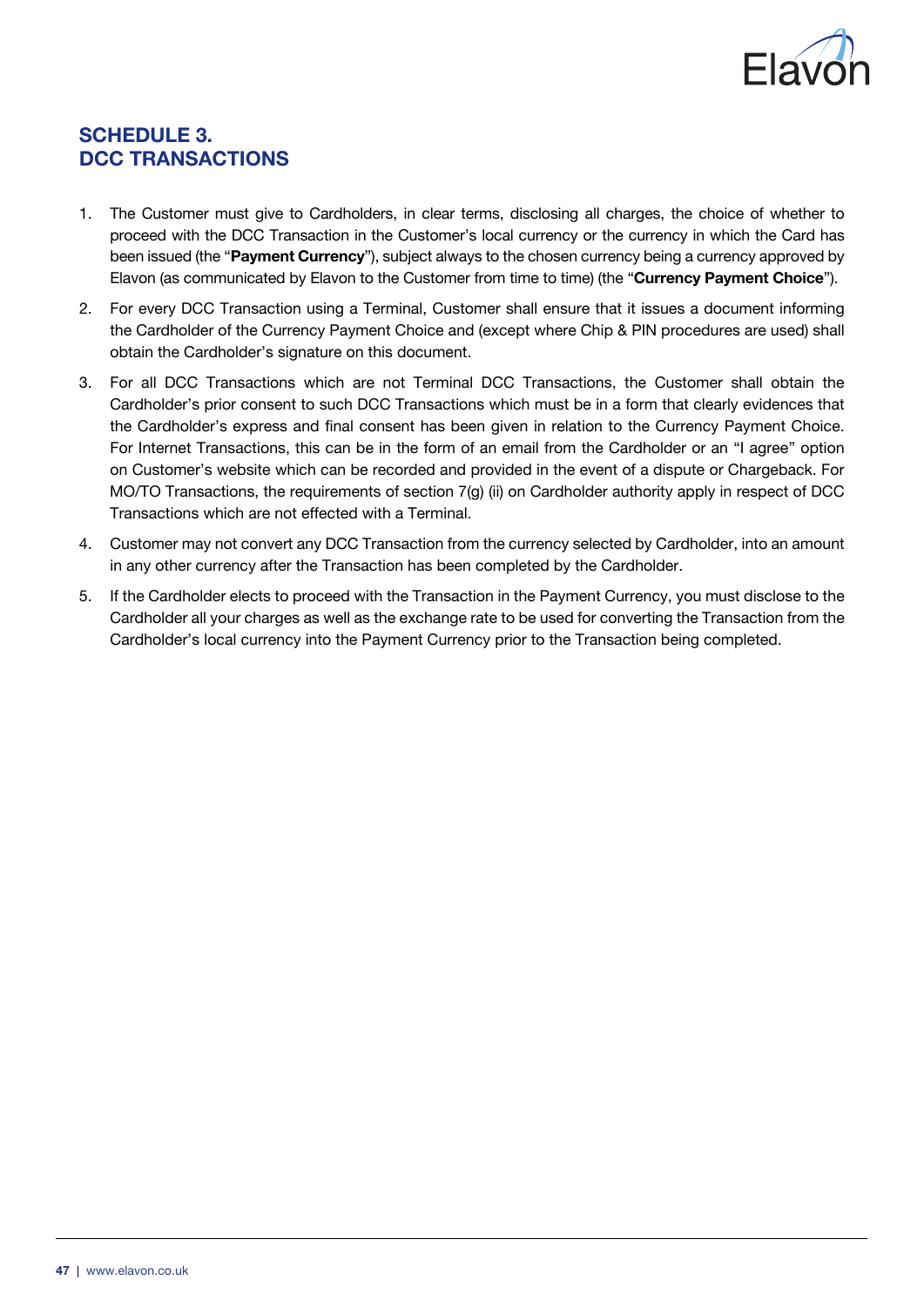

# SCHEDULE 4. ELECTRONIC GIFT CARDS

## 1. SERVICE

- Elavon will provide electronic processing services of EGC Transactions (except where these are lost or stolen) and facilitate:
- (a) electronic confirmation that the Cardholder activating the EGC Transaction through the Customer has an active account on the relevant processing system which is credited with sufficient funds to meet the cost of the Transaction; and
- (b) debiting of the Cardholder's account with the value of the purchase and the crediting of the Cardholder's account if value is added to the EGC;
- (c) maintenance of an accessible electronic record of an EGC Transaction for the lifetime of an EGC with a balance and for a period of sixty (60) days after the balance of the EGC Card has fully depleted.

## 2. CUSTOMER RESPONSIBILITIES

You shall:

- (a) maintain all Transaction Receipts and any other receipts as required by the Laws, the EGC Rules and these TOS;
- (b) maintain sufficient back-up information and data whether in paper or electronic form with respect to EGCs previously sold, to reconstruct any loss of information or data due to any malfunction of Customer's systems;
- (c) in a timely manner when required by Elavon and/or Elavon's approved provider(s), execute all such agreements and do all such acts or things to enable Elavon to provide EGC processing services to Customer, including, entering into additional agreements for the supply of EGCs, for stationery and other related materials and for promptly settling accounts for such supply; and
- (d) only use materials (including stationary and marketing materials) to enable the acceptance and processing of EGCs supplied by Elavon or Elavon's designated provider.

## 3. SYSTEM DOWNTIME

Customer shall not process EGC Transactions if the EGC processing system is down and is unable to verify the validity of an EGC and any available balance.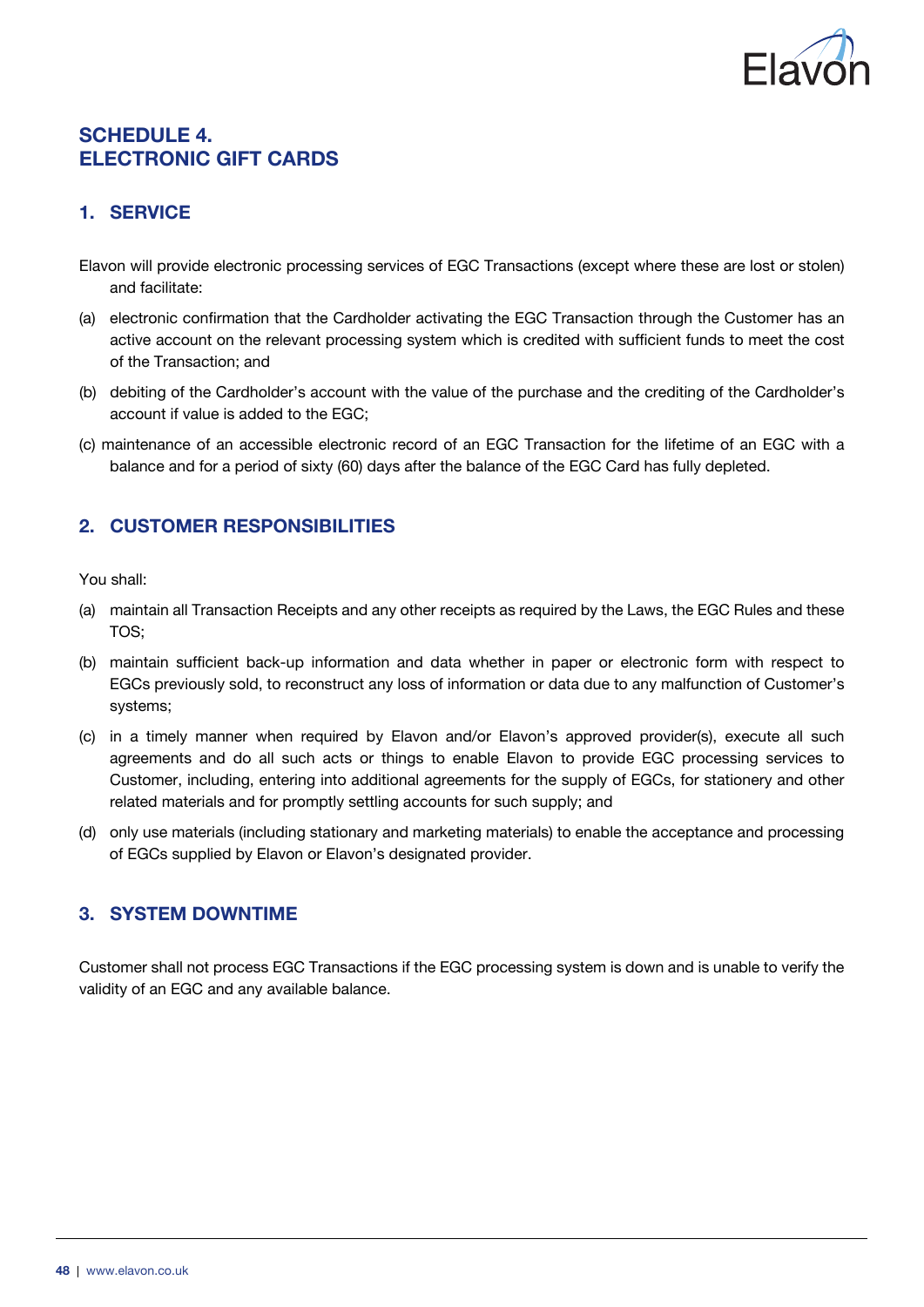

# SCHEDULE 5. PURCHASE WITH CASHBACK

When providing Purchase with Cashback, you shall:

- (a) only provide such facility in relation to Debit Card Sales Transactions where the Cardholder receives goods and/or services in addition to cash and only on Terminals approved for such use by Elavon;
- (b) transmit in the Purchase with Cashback Sales Transaction message, the amount of cash given to the Cardholder (if permitted by Elavon's systems and/or the relevant Card Scheme);
- (c) where a request for Authorisation of a Purchase with Cashback is refused solely because the cash requested exceeds the Debit Card Issuer's limit for cash withdrawals, inform the Cardholder of the reason for the refusal and that a new Sales Transaction in the amount of the purchase alone might be approved;
- (d) not, where the amount of cash available to a Cardholder in a Purchase with Cashback Sales Transaction is limited by the relevant Card Scheme or Issuer, carry out a Purchase with Cashback Sales Transaction in excess of such limit, as notified to you from time to time;
- (e) not offer Purchase with Cashback in respect of Sales Transactions carried out under paragraph 4 of Schedule 1.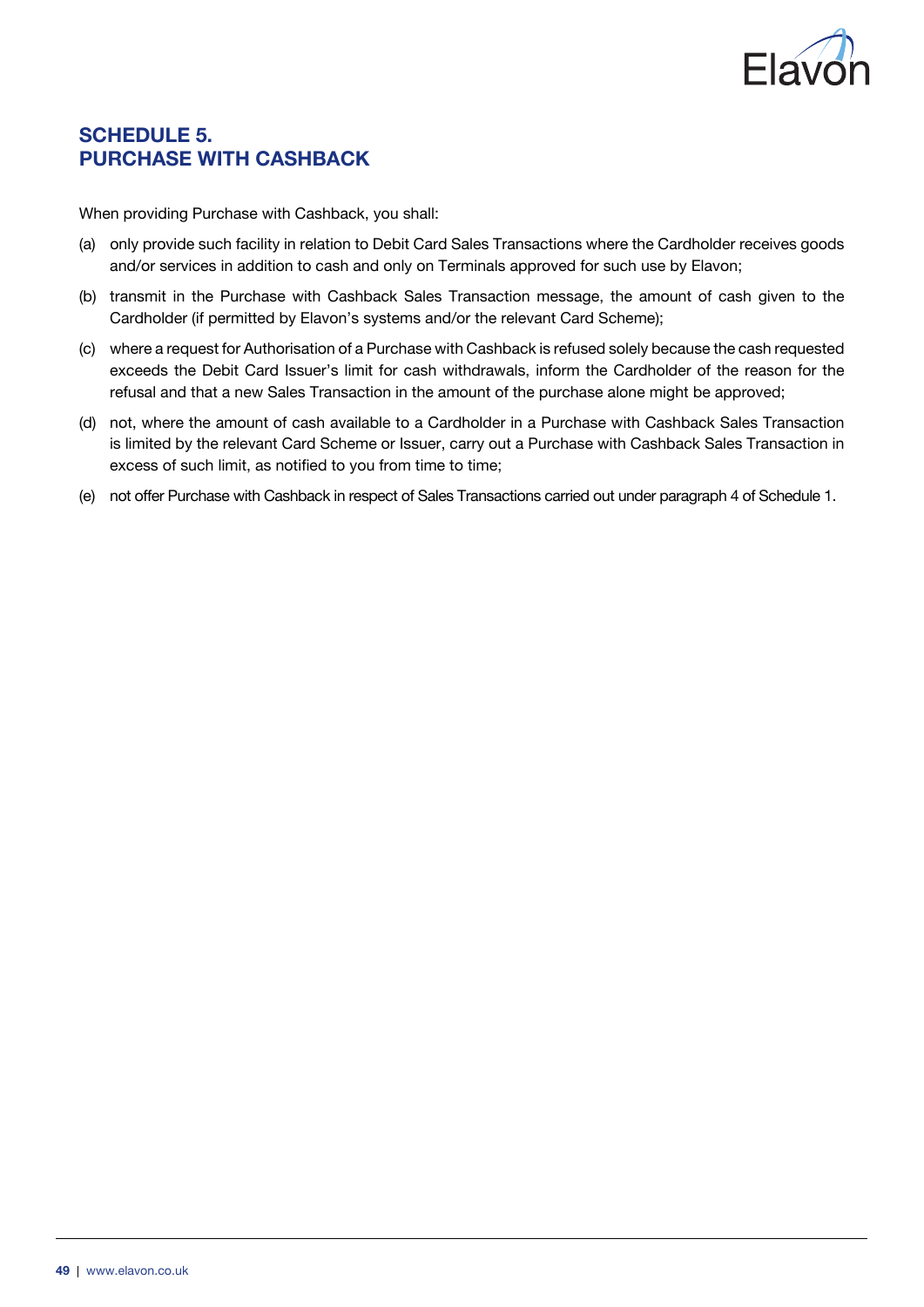

## SCHEDULE 6. SOLUTIONS AND PCI WAIVER PLAN

## 1. DEFINITIONS AND INTERPRETATION

In this Schedule 6 the following definitions shall have the meaning set out below. Any capitalized terms not defined below shall have the meaning given to them in the Glossary.

- (a) "Device" has the following meaning, which shall depend on the Solution you have subscribed to:
	- (i) for the purposes of the Secured Pro, the "Device" means any computer, laptop, mobile device, tablet or other computing system running on an operating system which is listed on the Website in the product information section relating to that Solution; and
	- (ii) for the purposes of Secured Encrypt, the "Device" means each Terminal (excluding always Third Party Terminals) which is Secured Encrypt enabled and provided under your Agreement.

In each case, references to "Devices" shall be construed accordingly.

- (b) "Initial Subscription Period" means in relation to either Secured Pro or Secured Encrypt, a period of twelve (12) months beginning on the date we accept and confirm your pricing for that particular Solution in your Schedule of Fees.
- (c) "PCI Non-Compliance Fee" has the meaning given to it in paragraph  $7(c)$  of this Schedule 6.
- (d) "Renewal Period" has the meaning given to it in paragraph  $5(a)$  of this Schedule 6.
- (e) "Secured PCI" means the product available to PCI Level 3 or Level 4 Customers, which includes the following services:
	- access to an online certification portal with Elavon's approved third party provider of PCI DSS;
	- specialist assistance in self-validation and maintenance of self-reported compliance;
	- access to downloadable Attestation of Compliance (for the purposes of PCI DSS) and certification of compliance documentation; and
	- the ability to run required quarterly scans performed by ASV at no additional cost through Elavon's approved third party provider of PCI DSS for customers who require such scans to complete PCI compliance validation
- (f) "Secured Pro" means the product available to PCI Level 3 or Level 4 Customers provided by us or our third party representatives through or via the Website, over the telephone, by email, live chat or otherwise in connection with the Website, as more particularly described in Annex B of this Schedule 6 below and comprising of the following Services and/or Software:
	- access to an online certification portal with Elavon's approved third party provider of PCI DSS;
	- outbound phone call from a PCI specialist;
	- management of PCI compliance validation over the phone;
	- access to downloadable Attestation of Compliance (for the purposes of PCI DSS) and certification of compliance documentation;
	- ability to run required quarterly scans performed by an ASV scans at no additional cost through Elavon's approved third party provider of PCI DSS for customers who require such scans to complete PCI compliance validation;
	- remote installation of relevant security tools as listed in Annex B of Schedule 6;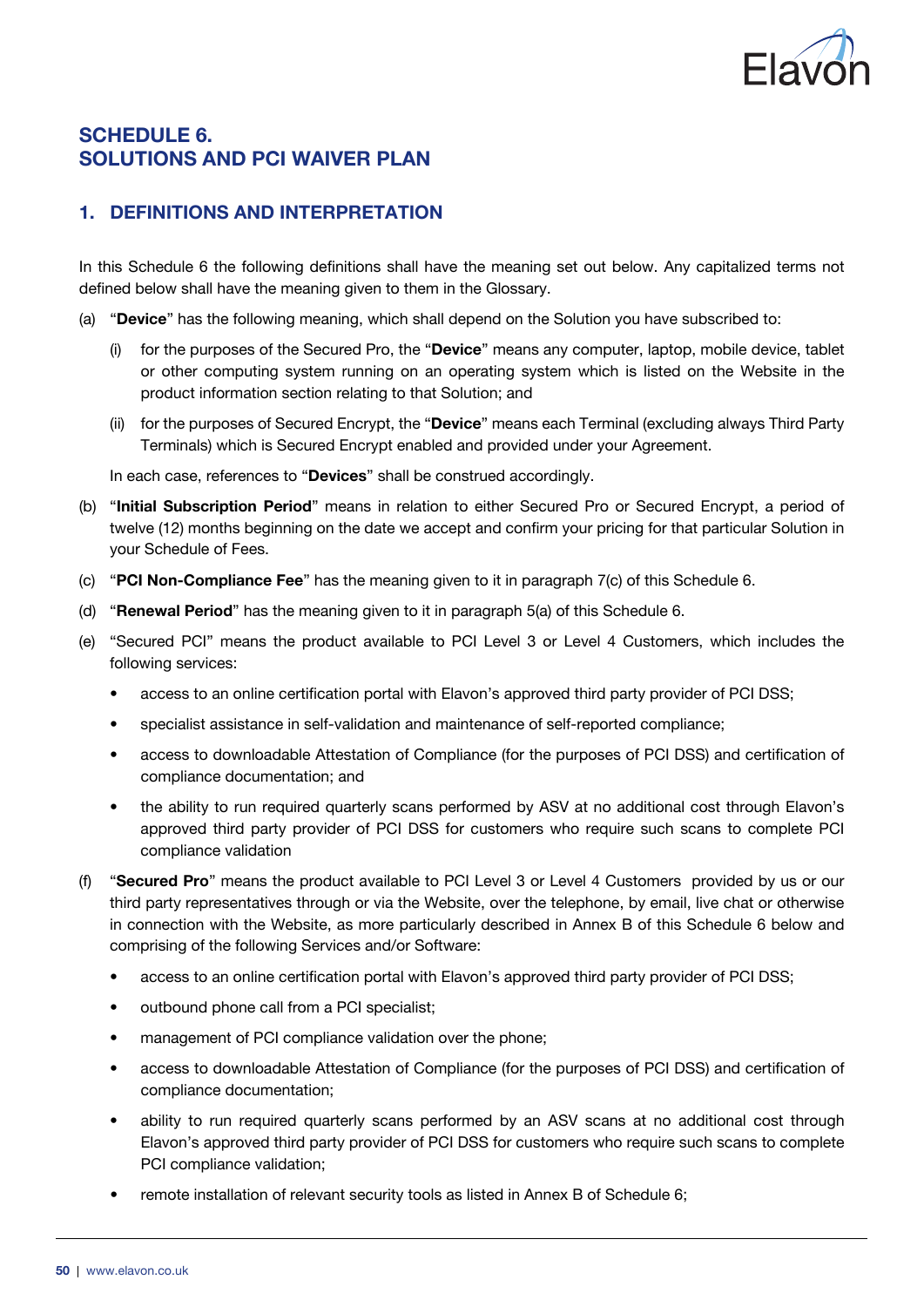

- outbound call when remediation is needed as indicated as a result of a scan performed by an ASV; and
- access to security tools as listed in Annex B of Schedule 6 below: network perimeter scan, device security scan, cardholder data discovery scan, antivirus license, POS application discovery scan.
- (g) "Secured Encrypt" means the product available to PCI Level 3 or 4 Customers and provided by us or our third party representatives through or via the Website, over the telephone, by email, live chat or otherwise in connection with the Website, and comprising of the following Services and Software:
	- access to an online certification portal with Elavon's approved third party provider of PCI DSS;
	- outbound phone call from a PCI specialist;
	- management of PCI compliance validation over the phone; and
	- access to downloadable Attestation of Compliance (for the purposes of PCI DSS) and certification of compliance documentation.
- (h) "Service" means the services delivered under a particular Solution.
- (i) "Software" means software intended to be installed on a Device and shall include any Updates.
- (j) "Solution" means one of the following: (i) Secured PCI; (ii) Secured Pro; or (iii) Secured Encrypt (as applicable).
- (k) "Subscription Period" means with respect to the relevant Solution subscribed to, the Initial Subscription Period together with all Renewal Periods.
- (I) "Update" means content or code we deploy to update the Solution (in whole or part) including revisions, additions, replacements, new releases or versions of Software and any available update provided by us from time to time in connection with the Solution.
- (m) "Website" means https://elavonsecuritymanager.com.

#### 2. PCI WAIVER PLAN

#### (A) Indemnity waiver

Subject to the terms of this Schedule 6, a PCI Level 3 or Level 4 Customer who subscribes to any Solution may benefit from certain waivers from Elavon of Elavon's rights under this Agreement regarding indemnification by the Customer as follows (each of the following paragraphs  $(2)(a)$  (i) – (iv) (inclusive) an "Indemnification Item"):

- (i) certain fines imposed on Elavon by the Card Schemes arising directly from a Data Breach;
- (ii) any Audit Costs incurred by Elavon in investigating any Data Breach (or where the Customer is obliged by this Agreement and/or the Card Scheme Rules to arrange a certified third party to carry out such Audit;
- (iii) following a Data Breach Elavon shall waive any rights it has against the Customer under this Agreement to recover those investigation costs (if they fall due to be paid by Elavon) provided always that the third party is approved by the involved Card Scheme for the purpose of conducting such an Audit; and
- (iv) any fees Elavon is obliged to pay to Issuers to replace any Cards issued by Visa or MasterCard®, which such Issuers must cancel following a Data Breach, provided always that such waiver shall only be available if you use Elayon's approved third party of PCI DSS assessment services pursuant to this Agreement.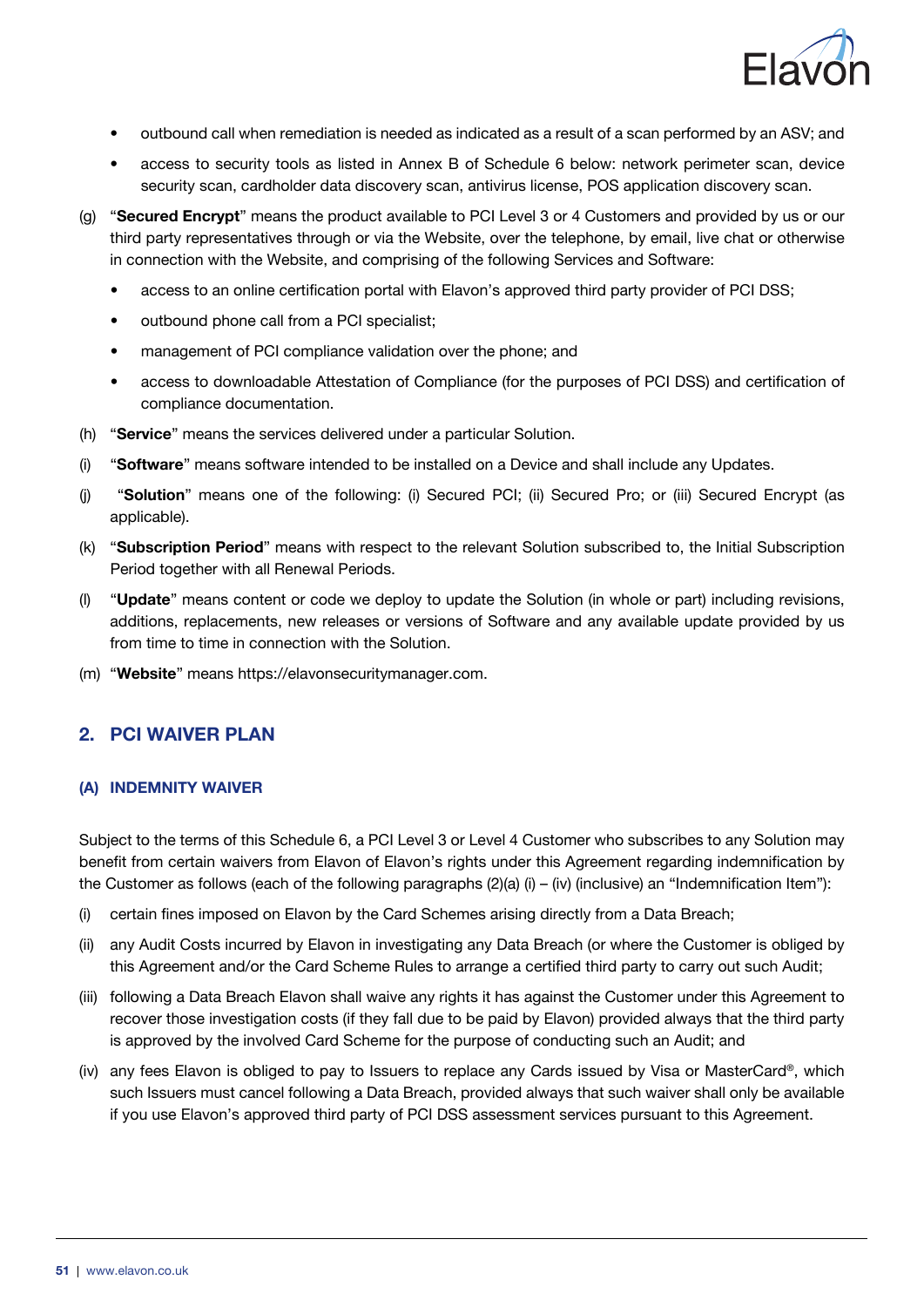

#### (B) LIMITATIONS

There shall be a maximum cap on the Customer's right to enjoy a waiver pursuant to this Schedule 6 for each Data Breach depending on the Customer's PCI DSS compliance status according to Elavon's records. These caps shall be as follows:

- any Customer who is certified as PCI DSS compliant by Elavon's approved third party provider of PCI DSS assessment services from time to time and is paying the applicable Fee relating to that MID for the Solution – £60,000 per Data Breach;
- (ii) any Customer who is certified as PCI DSS compliant through a third party who is not Elavon's approved third party provider of PCI DSS assessment services from time to time and is paying the applicable Fee relating to that MID for the Solution – £30,000 per Data Breach;
- (iii) any Customer who has not notified Elavon of its compliance status (deemed by Elavon to be non-compliant) (but has paid the applicable Fee relating to that MID for the Solution) – £6,000 per Data Breach.

Elavon reserves the right to amend the foregoing caps from time to time on notice to the Customer.

#### (C) ELIGIBILITY

In order to be eligible for the waiver under the PCI Waiver Plan, the Customer must:

- (i) subscribe to a Solution in accordance with this Schedule 6;
- (ii) be either a PCI Level 3 or Level 4 Customer;
- (iii) within seven (7) days of its discovery, advise Elavon in writing of any failure of security within its business or its card acceptance systems that gives rise to or could give rise to a Data Breach;
- (iv) comply with PCI DSS at the time of the Data Breach;
- (v) retain business records, logs and electronic evidence relating to a Data Breach;
- (iv) provide audit reports of the Customer's computer systems to identify the source of the Data Breach or allow Elavon to conduct such an audit;
- (vii) co-operate with Elavon and the involved Card Scheme in all investigations relating to any Data Breach; and
- (viii) have paid all Fees due and payable to Elavon for the Solution.

#### (D) INELIGIBILITY

If the Customer fails to comply with the steps set out in paragraph 2(c) of this Schedule 6, the waiver under the PCI Waiver Plan shall not be available and Elavon (and/or any party with rights of subrogation such as Elavon's insurers and/or underwriters) shall reserve the right to recover from the Customer all amounts which it would otherwise be able to claim under this Agreement including without limitation any fines assessed by the Card Scheme against Elavon and Audit Costs for which the Customer is liable.

- (i) In addition to the foregoing the Customer shall have no right to enjoy a waiver pursuant to this Schedule 6 if any of the following circumstances arise:
	- the Data Breach arises prior to the payment of the Fees for the Solution by the Customer;
	- the Data Breach arises out of any willful default, or criminal act or omission of the Customer;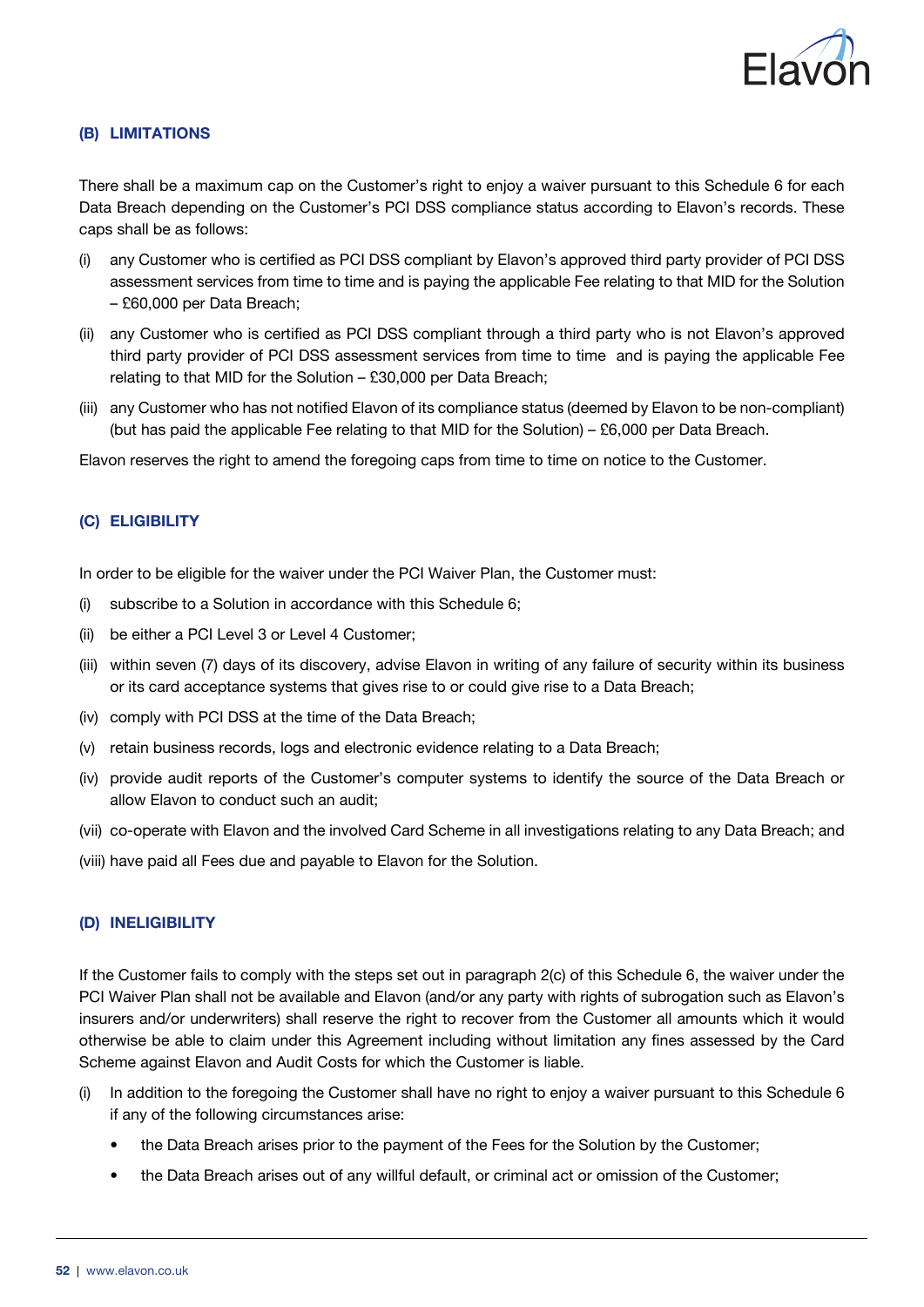

- this Agreement is terminated (for any reason); or
- the Customer's claim under this Schedule 6 does not relate to an Indemnification Item or is otherwise a Customer obligation under the TOS governing the services rendered by Elavon.

#### (E) WITHDRAWAL OR SUSPENSION

Without prejudice to the accrued rights and liabilities of the Customer, the Customer further acknowledges that the PCI Waiver Plan may be withdrawn or suspended by Elavon on reasonable written notice.

#### 3. SOLUTIONS

- (a) The terms of this Schedule 6 shall apply to your subscription of your Solution. For the avoidance of doubt, the terms of this Schedule 6 are intended to supplement and be read in conjunction with the rest of your Agreement. In addition, depending on the Solution you have subscribed to, the following terms shall also apply where:
	- (i) you subscribe for Secured Pro, the licence terms at Part A of Annex A and the "Set-up, Description and Technical Details" at Annex B shall apply; and
	- (ii) you subscribe for Secured Encrypt, the licence terms at Part B of Annex A shall apply.

#### 4. EXCLUSION OF LIABILITY

- (a) We do not warrant that the operation of Secured Encrypt or Secured Pro will be uninterrupted or error free, that Secured Encrypt or Secured Pro will work properly on any given Device or with any particular configuration of hardware and/or software, that Secured Encrypt or Secured Pro will provide complete protection for the integrity of any Device or against all possible threats, or that Secured Encrypt or Secured Pro will meet your requirements. We make no warranty as to the results that may be obtained from the use of Secured Encrypt or Secured Pro or as to the accuracy or reliability of any information obtained through Secured Encrypt or Secured Pro. No recommendation or information, whether oral or written, obtained by you from us or through or in connection with Secured Encrypt or Secured Pro shall create any warranty not contained herein. We disclaim any liability that may arise as a result of unused or incorrectly used recommendations provided by us or improper installation or removal of software or amendment or deletion of data. We shall have no liability for any damage caused by the implementation of or arising from any errors or omissions in any information, recommendation or script provided in connection with Secured Encrypt or Secured Pro or any actions taken by you at our recommendation.
- (b) You acknowledge and agree that any material, update, patch and/or data downloaded, installed, amended, deleted or otherwise used in connection with Secured Encrypt or Secured Pro is at your sole discretion and risk and that you will be solely responsible for: the results obtained from the use of either Secured Encrypt / Secured Pro; for any conclusions drawn from such use; any damage to your Devices or any loss of data that results from such downloading or installation of that Solution.
- (c) You acknowledge that we may rely upon information provided by you in order to provide you with a Solution and accordingly you agree that we shall not be liable to you in any way to the extent such liability arises from the material inaccuracy of any such information or any material failure by you to provide information reasonably requested by us in relation to a Solution.
- (d) Nothing in this Schedule 6 shall exclude or limit any liability that cannot, as a matter of law, be limited or excluded.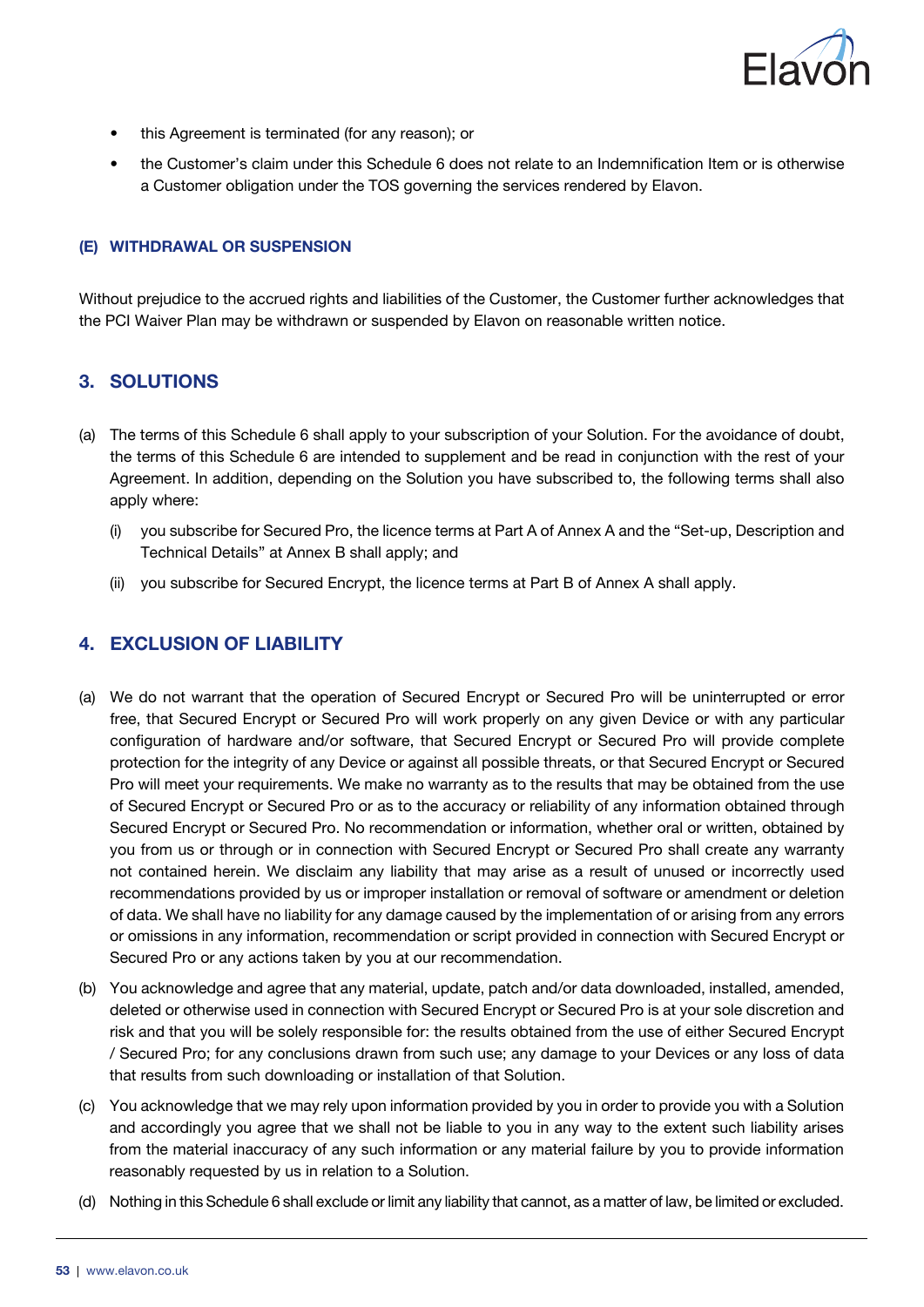

## 5. YOUR SUBSCRIPTION

- (a) At the end of any Initial Subscription Period, your subscription for the Secured Encrypt or Secured Pro will automatically extend for an additional twelve (12) month period (each a "Renewal Period") at the end of the Initial Subscription Period or any Renewal Period (as applicable), unless you cancel your subscription by giving us notice (in accordance with the requirements of your Agreement) at least one (1) month before the end of the Initial Subscription Period or any Renewal Period (as applicable).
- (b) You may also cancel your subscription by giving notice at any time during the Subscription Period and any such cancellation will take effect at the end of the Initial Subscription Period or Renewal Period (as applicable) and will result in your subscription not being extended. You will remain liable for any Fees due in relation to the remainder of your Subscription Period and will retain access to your Solution until the end of the then-current Subscription Period.
- (c) Should we terminate your Agreement prior to the end of any Subscription Period for convenience, as set out in paragraph 6 of this Schedule 6 below, you shall only be liable for any Fees due in relation to the supply of the Solution up to and including the date of such termination.

## 6. TERMINATION BY ELAVON

Without prejudice to any other rights and remedies set out in your Agreement, the Card Scheme Rules or at Law, we may and at our convenience:

- (a) At any time without cause during the Initial Subscription Period or any Renewal Period terminate your subscription to the Secured Encrypt or Secured Pro, subject to giving you two (2) months prior written notice; and
- (b) Suspend or terminate any part of our obligations for any Solution , with immediate effect, in the event of a material breach of this Schedule 6, and, where any such breach is capable of remedy, we have first provided you with written notice of the alleged breach and such breach remains un-remedied for a period of thirty (30) days following receipt of the written notice by you.
- (c) For the avoidance of doubt, both Parties' rights and conditions to terminate your Agreement also apply to the terms of this Schedule 6 for any Solution. Notwithstanding the foregoing, the Parties hereby acknowledge that termination of the terms for any Solution shall not result in the automatic termination of your Agreement, and that your Agreement can only be terminated in accordance with the terms set out in your Agreement.

## 7. PAYMENT OF FEES

- (a) In consideration for the provision of the Solution you will pay us the relevant Fee for the Solution by direct debit or by other payment method, as set out in your Schedule of Fees. The Fees are payable per MID, per month including the month in which your Initial Subscription Period commences, no matter when in such month it commences, but not the month in which your then current Subscription Period (whether it is your Initial Subscription Period or Renewal Period, as applicable) ends.
- (b) We will collect the Fees from you, in arrears, as per the terms of your Agreement.
- (c) PCI Non-Compliance Fee
	- (i) The PCI Non-Compliance Fee is set out in your Schedule of Fees. You will be charged the PCI Non-Compliance Fee:
		- If you are a PCI Level 3 or Level 4 Customer that subscribes to Secured PCI;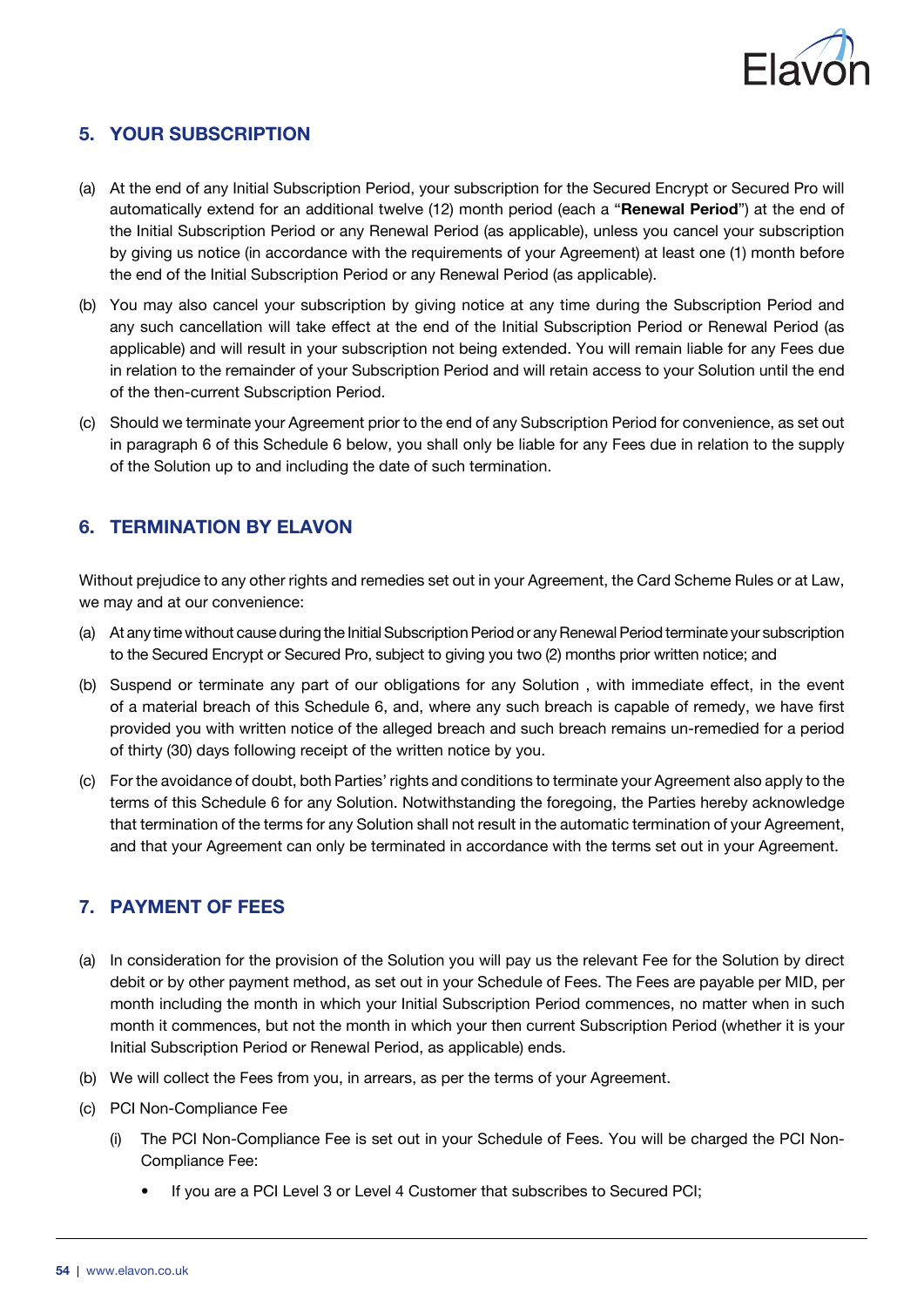

- If you do not certify your compliance with PCI DSS in accordance with paragraph 7(c) (ii) of this Schedule 6 within 90 days of completion of your boarding to Secured PCI. You will also be charged the PCI Non-Compliance Fee on a monthly basis thereafter, until you certify your compliance with PCI DSS in accordance with paragraph 7(c) (ii) of this Schedule 6; or
- In the event you do not provide a renewed PCI DSS certification to Elavon in accordance with paragraph 7(c) (ii) of this Schedule 6. In this case, the PCI Non-Compliance Fee shall become payable again 30 days after the first anniversary of the last PCI DSS certification date you provided to Elavon.
- (ii) The PCI Non-Compliance Fee will cease to become payable on Elavon's receipt of your PCI DSS certification. You should report your compliance with PCI DSS by providing details of your PCI DSS certification through the online portal available via your Secured PCI on the Website, or as otherwise advised by Elavon.
- (iii) If a valid PCI DSS certification date is updated by the 25th of a given month in accordance with paragraph 7(c) (ii) of this Schedule 6, the PCI Non-Compliance Fee will not accrue for that month. If it is uploaded after the 25th of a given month, you will be liable for the PCI Non-Compliance Fee for that month.
- (d) We may from time to time vary the Fees and charges for the Solution and/or introduce new additional charges in accordance with your Agreement.

## ANNEX A TO SCHEDULE 6: LICENCE TERMS

#### A) SECURED PRO LICENCE TERMS

- 1. We, subject to the terms of this Schedule 6, grant you a non-assignable, non-exclusive, revocable, limited and non-transferable licence to use the Solution during the Subscription Period.
- 2. You may use the Solution on up to 2 (two) Devices or up to 2 (two) IP addresses (as applicable, as specified in Annex B) for each licence purchased as specified in your Schedule of Fees under "Quantity" (save for the Antivirus Protection, as set out in Annex B, which is limited to 1 Device).
- 3. You will not, and will not permit any third party to:
	- (a) Use any licence or other authorisation number provided by us in connection with the Solution on more than the number of Devices or against more than the number of IP addresses specified in this Schedule 6;
	- (b) Disclose any licence or authorisation number for the Solution to any party other than to us or our authorised representatives;
	- (c) Circumvent or attempt to circumvent controls on the installation or use of the Solution;
	- (d) Copy, modify, change, alter, duplicate, create derivative works from, frame, mirror, republish, download, display, transmit, or distribute all or any portion of the Solution in any form or media or by any means nor attempt to do any such thing;
	- (e) Reverse compile, disassemble, translate, reconstruct, transform, extract, reverse engineer or otherwise reduce to human-perceivable form all or any part of the Software and/or the Solution nor attempt to do any such thing except to the extent that (by virtue of sections 50B and 296A of the Copyright, Designs and Patents Act 1988) such actions cannot be prohibited because they are necessary to decompile the Software and/or the Solution to obtain the information necessary to create an independent program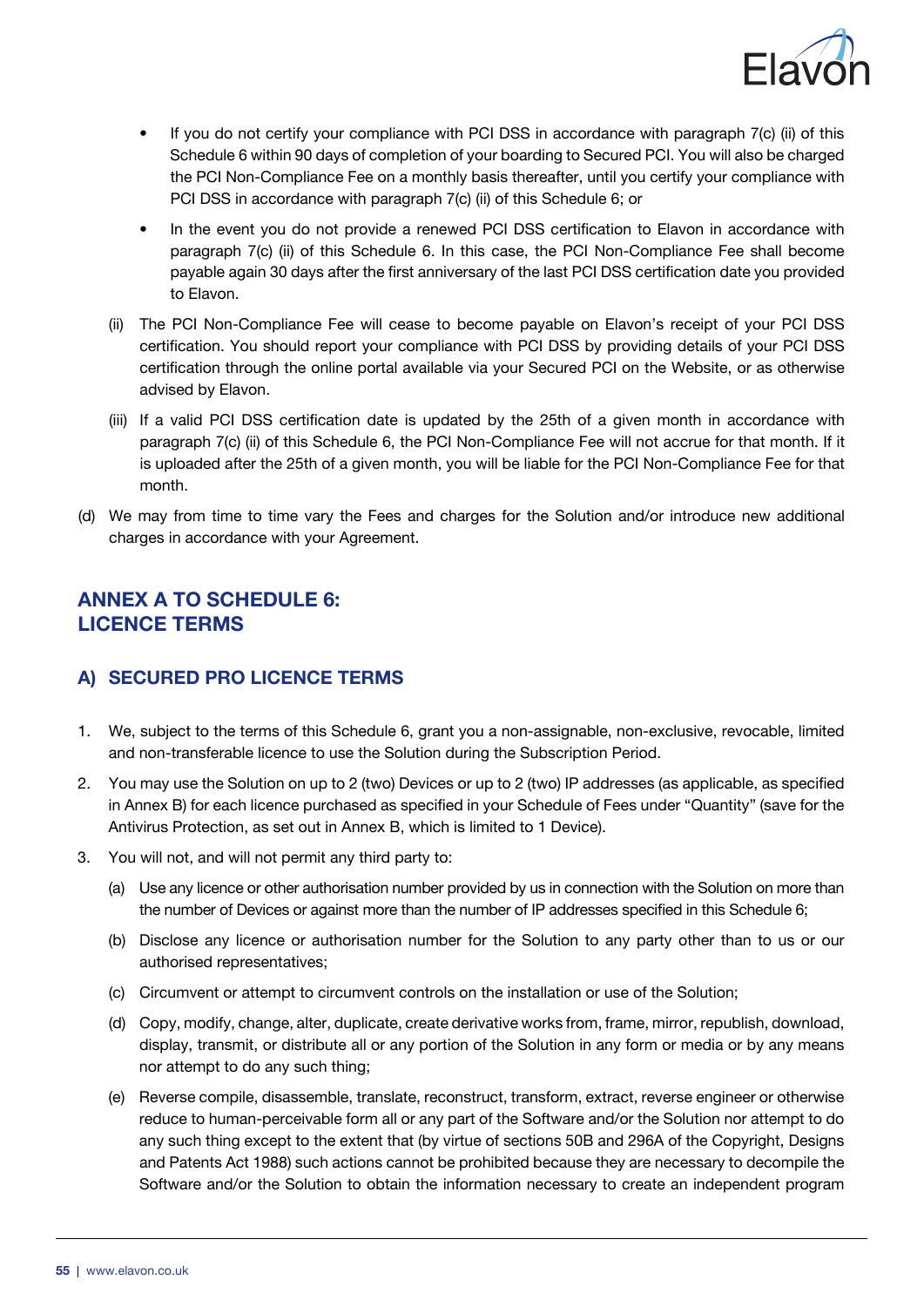

that can be operated with the Software, the Solution or with another program ("Permitted Objective"), and provided that the information obtained by you during such activities:

- is not disclosed or communicated without our prior written consent to any third party to whom it is not necessary to disclose or communicate it in order to achieve the Permitted Objective;
- is not used to create any software that is substantially similar in its expression to the Software;
- is kept secure; and
- is used only for the Permitted Objective
- (f) Publish, sell, distribute, broadcast, transmit, communicate, transfer, rent, lease, assign, display, disclose, pledge, share, licence or otherwise commercially exploit the Solution;
- (g) Grant any third party access to or use of the Solution;
- (h) Access or use the Solution other than in accordance with this Schedule 6, the other terms of your Agreement or any terms of use set out on the Website or otherwise made available to you;
- (i) Install any Software on any operating system not supported by us; and/or
- (j) Remove any copyright, trademark or other proprietary notices from the Software.
- 4. By using the Solution you:
	- (a) Agree and acknowledge that it is your responsibility at all times to back-up any data, software, information or other files stored on any Device;
	- (b) Confirm that the Solution may include recommendations in relation to: software installation, configuration or updates; operating system updates or configuration; amendments to Device, router, firewall or security settings or configuration; password reset or amendment; or removal, amendment or alteration of data stored on your Devices;
	- (c) Confirm that we may remove and install software, change Device settings and otherwise configure your Devices;
	- (d) Acknowledge and agree that we may run security scans against your Devices;
	- (e) Acknowledge and agree that we may from time to time provide Updates without requesting or obtaining your separate consent;
	- (f) Acknowledge and agree that you may not be able to use the Solution or part of the Solution unless you use the latest Updates we have provided;
	- (g) Authorise us to download and install on your Devices software programs that enable us to access and control your Devices remotely; and
	- (h) Acknowledge and agree that we shall not be liable under any circumstances for any damage, loss, alteration or corruption of any data, information, software, files or any Device resulting from your use of the Solution.
- 5. For the avoidance of doubt, the Solution does not affect your responsibility to comply with PCI DSS.

#### B) LICENCE TERMS FOR SECURED ENCRYPT

- 1. We, subject to the terms of this Schedule 6, grant you a non-assignable, non-exclusive, revocable, limited and non-transferable licence to use the Solution on your Device(s) during the Subscription Period.
- 2. You will not, and will not permit any third party to: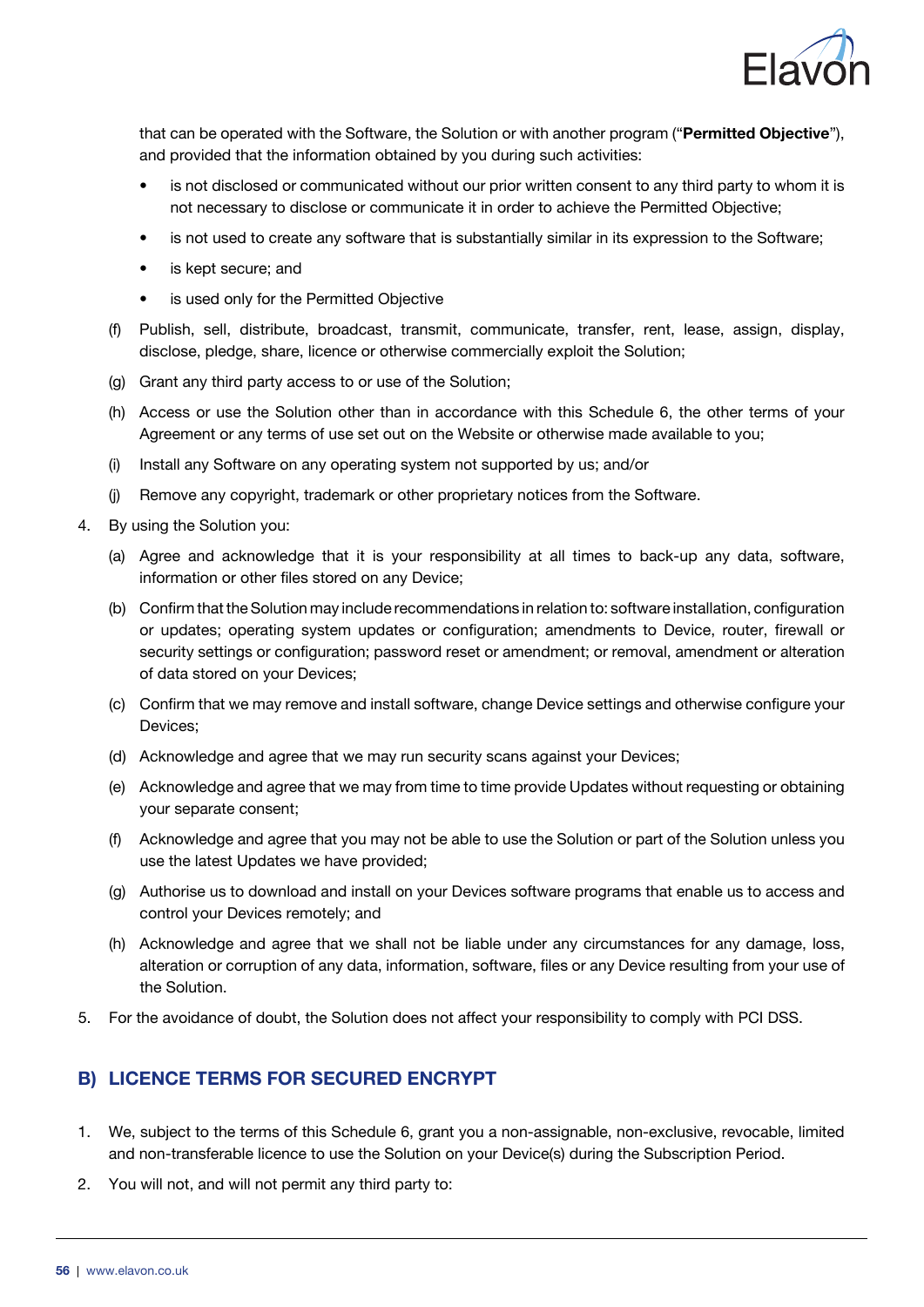

- (a) Disclose any licence or authorisation number for Solution to any party other than to us or our authorised representatives;
- (b) Circumvent or attempt to circumvent controls on the installation or use of the Solution;
- (c) Copy, modify, change, alter, duplicate, create derivative works from, frame, mirror, republish, download, display, transmit, or distribute all or any portion of the Solution in any form or media or by any means nor attempt to do any such thing;
- (d) Reverse compile, disassemble, translate, reconstruct, transform, extract, reverse engineer or otherwise reduce to human-perceivable form all or any part of the Software and/or Solution nor attempt to do any such thing except to the extent that (by virtue of sections 50B and 296A of the Copyright, Designs and Patents Act 1988) such actions cannot be prohibited because they are necessary to decompile the Software and/or Solution to obtain the information necessary to create an independent program that can be operated with the Software and/or Solution or with another program ("Permitted Objective"), and provided that the information obtained by you during such activities:
	- is not disclosed or communicated without our prior written consent to any third party to whom it is not necessary to disclose or communicate it in order to achieve the Permitted Objective;
	- is not used to create any software that is substantially similar in its expression to the Solution;
	- is kept secure; and
	- is used only for the Permitted Objective;
- (e) Publish, sell, distribute, broadcast, transmit, communicate, transfer, rent, lease, assign, display, disclose, pledge, share, licence or otherwise commercially exploit the Solution;
- (f) Grant any third party access to or use of the Solution; and/or
- (g) Access or use Secured Encrypt other than in accordance with this Schedule 6, the other terms of your Agreement or any terms of use set out on the Website or otherwise made available to you.
- 3. By using the Solution you:
	- (a) Confirm that the Solution may include recommendations in relation to: software installation, configuration or updates; operating system updates or configuration; amendments to Device, router, firewall or security settings or configuration; password reset or amendment; or removal, amendment or alteration of data stored on your Devices;
	- (b) Confirm that we may remove and install software, change Device settings and otherwise configure your Devices;
	- (c) Acknowledge and agree that we may run security scans against your Devices;
	- (d) Acknowledge and agree that we may from time to time provide Updates without requesting or obtaining your separate consent;
	- (e) Acknowledge and agree that you may not be able to use Secured Encrypt or part of this Solution unless you use the latest Updates we have provided;
	- (f) Authorise us to download and install on your Devices software programs that enable us to access and control your Devices remotely; and
	- (g) Acknowledge and agree that we shall not be liable under any circumstances for any damage, loss, alteration or corruption of any data, information, software, files or any Device resulting from your use of the Solution.
- 4. For the avoidance of doubt, the Solution does not affect your responsibility to comply with PCI DSS.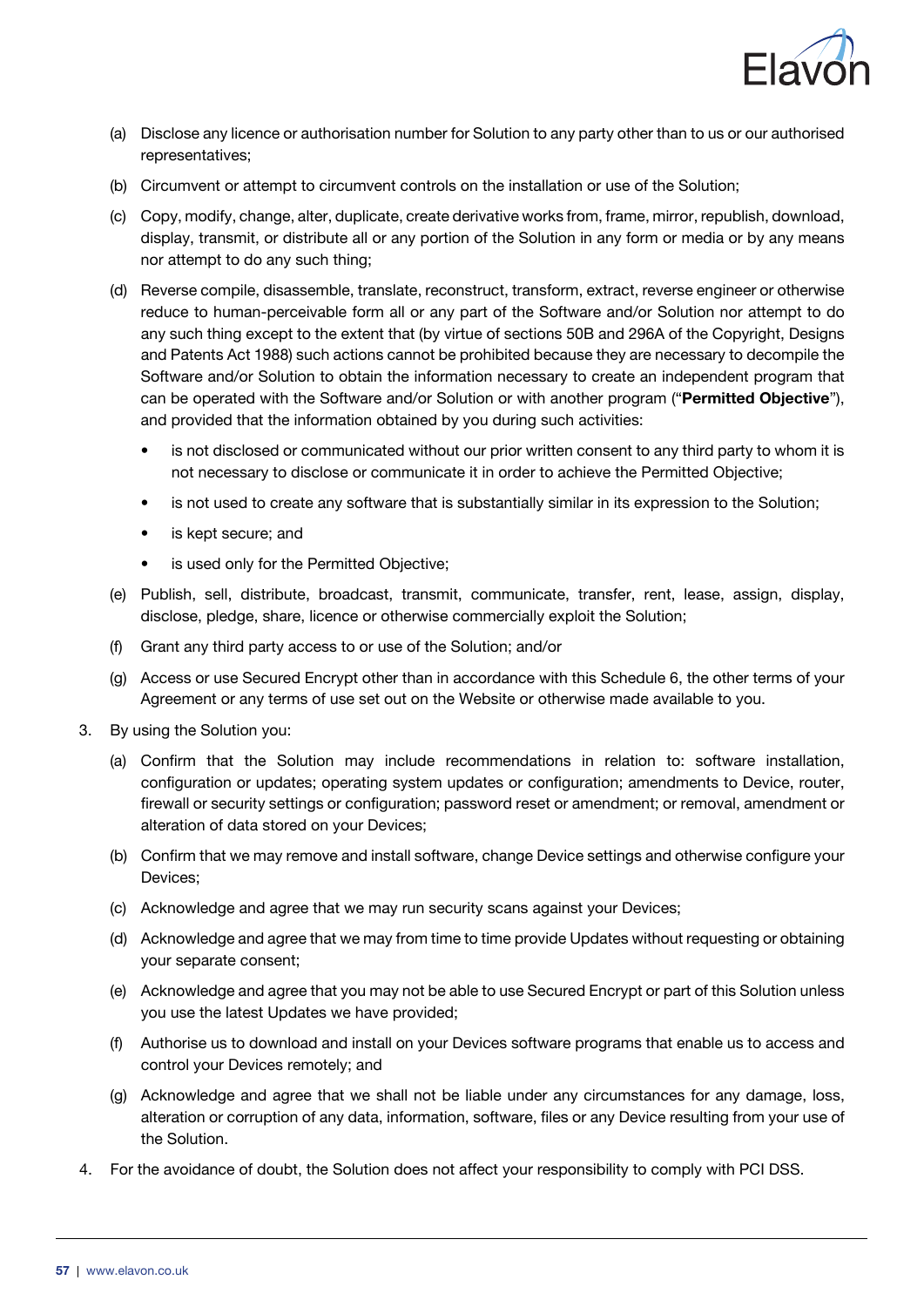

# ANNEX B: SET UP, DESCRIPTION AND TECHNICAL DETAILS

| <b>Elavon</b><br><b>Secured Pro</b>          | <b>Set Up</b>                                                                                               | <b>Description</b>                                                                                                                                                                                                                                                                                                                                                                                                                                                                            | <b>Technical Details</b>                                                                                                                                                                                                                                                                                                                                                                                                                                                                                                                                                                                                                                                                                                                                                                                                                                                        |
|----------------------------------------------|-------------------------------------------------------------------------------------------------------------|-----------------------------------------------------------------------------------------------------------------------------------------------------------------------------------------------------------------------------------------------------------------------------------------------------------------------------------------------------------------------------------------------------------------------------------------------------------------------------------------------|---------------------------------------------------------------------------------------------------------------------------------------------------------------------------------------------------------------------------------------------------------------------------------------------------------------------------------------------------------------------------------------------------------------------------------------------------------------------------------------------------------------------------------------------------------------------------------------------------------------------------------------------------------------------------------------------------------------------------------------------------------------------------------------------------------------------------------------------------------------------------------|
| PCI DSS<br>External<br>Vulnerability<br>Scan | Outbound<br>call* made<br>by Elavon<br>to configure<br>the scan with<br>customer and<br>walk through<br>SAQ | The purpose of this scan is to<br>identify if there are vulnerable<br>entry points to your business<br>network by scanning all<br>possible points of entry.                                                                                                                                                                                                                                                                                                                                   | • Scans against two (2) IP addresses<br>per MID only<br>• Unlimited scanning on those two IPs<br>• Required on a quarterly basis for PCI<br>DSS compliance<br>• Scan report compliance remediation<br>recommendations                                                                                                                                                                                                                                                                                                                                                                                                                                                                                                                                                                                                                                                           |
| Network<br>Perimeter<br>Scan                 | Outbound<br>call* made<br>by Elavon to<br>configure the<br>scan with the<br>customer                        | The Network Perimeter<br>Scan checks for possible<br>entry points in your business<br>network that could allow<br>hackers to gain access to<br>your businesses, potentially<br>stealing your customers'<br>payment card information<br>and other sensitive data.                                                                                                                                                                                                                              | • No software install is required<br>• An Assurance badge will be available<br>to display on your website<br>• Scans against two (2) IP addresses<br>per MID only                                                                                                                                                                                                                                                                                                                                                                                                                                                                                                                                                                                                                                                                                                               |
| <b>POS</b><br>Application<br>Discovery       | Outbound<br>call* made<br>by Elavon to<br>configure with<br>the customer                                    | When run on a regular<br>reoccurrence, this scan cross<br>checks and verifies your<br>POS Application against the<br>PCI Security Council list of<br>approved POS Applications<br>to ensure your compliance<br>for requirements 6.1 and<br>11.2.1.                                                                                                                                                                                                                                            | • Delivered via Sysnet Protect App<br>- this needs to be downloaded<br>to the device<br>• Runs on Windows<br>• Scans against two (2) Devices<br>per MID only                                                                                                                                                                                                                                                                                                                                                                                                                                                                                                                                                                                                                                                                                                                    |
| Device<br>Security<br>Scan                   | Outbound<br>call* made<br>by Elavon to<br>configure with<br>the customer                                    | The Device Security Scan<br>can be used across PCs and<br>laptops running Windows<br>or OS/X operating systems<br>and mobile devices running<br>iOS or Android operating<br>systems. The scan detects<br>any stored customer card<br>information and it also<br>analyses the system for any<br>current cyber-threats, viruses<br>and malware. The scan<br>will also check the overall<br>computer security patch<br>levels within the operating<br>system and major software<br>applications. | • Device Security Scan is delivered via<br>the Sysnet Protect App the desktop<br>version will be emailed to you and the<br>mobile version can be downloaded<br>from iTunes or Google Play Store<br>• Scans your devices for vulnerabilities<br>• Assess threats and vulnerabilities for<br>operating system (OS) versions as well<br>as other applications on your Device<br>• Scans the following for unencrypted<br>cardholder data to greatly reduce the<br>risk of a data breach: Device and local<br>memory, file contents<br>• Scans many file types, including .xls(x),<br>$.doc(x)$ , $.$ $ppt(x)$ , $.$ $pst$ , $.$ $pdf$ , $.$ $zip$ , $.$ $txt$ , $.$ $csv$ ,<br>.html, .xml, .rtf, .odt, .sxw, .sql. and .pdf<br>. Windows, Mac OS X and Linux<br>• Mobile Device Security Scan is iOS and<br>Android compatible<br>• Scans against two (2) Devices per<br>MID only |

\*Outbound calls will be made approximately 15 days from Elavon's acceptance of your Application.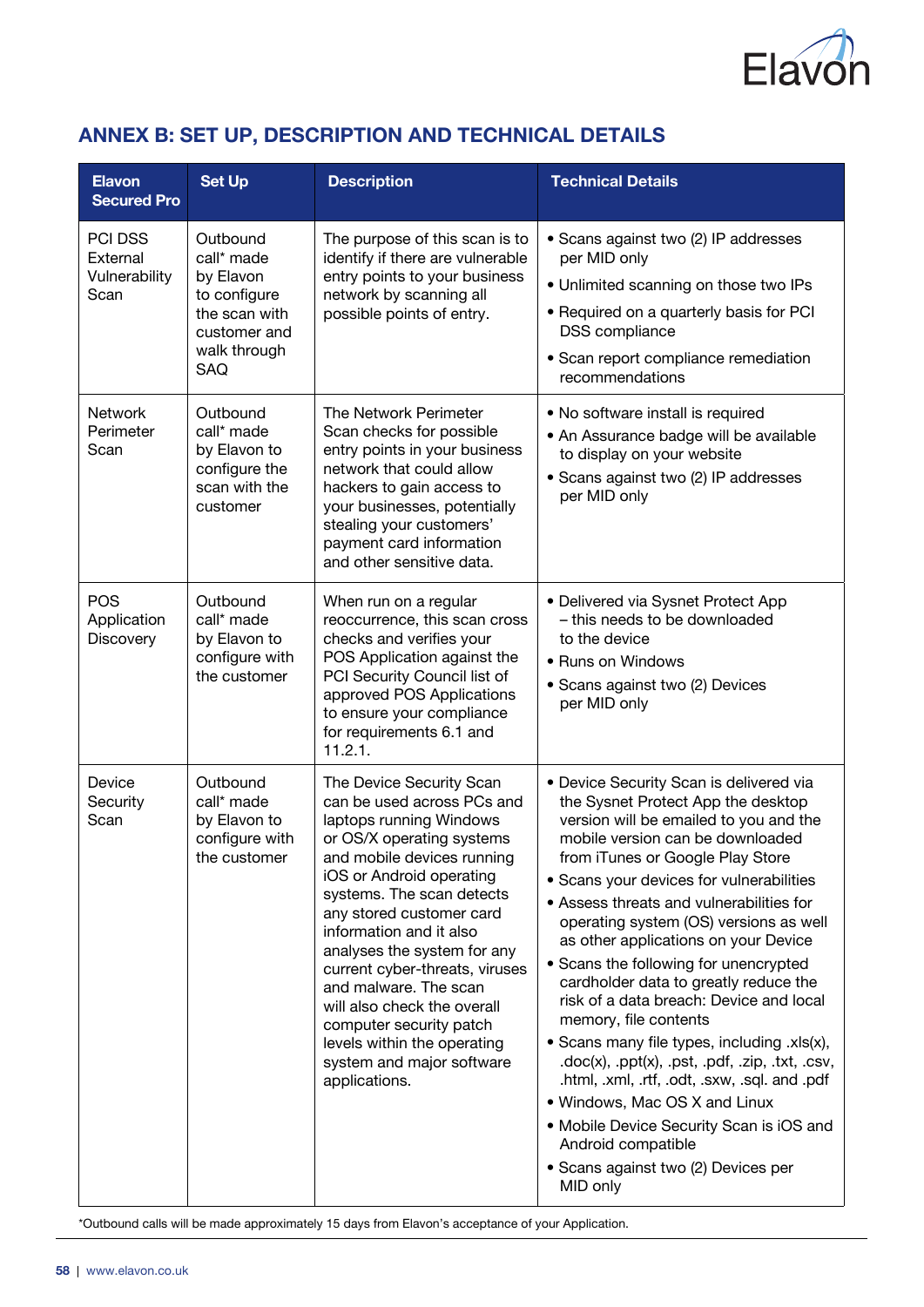

# **ANNEX B (CONTINUED)**

| <b>Elavon</b><br><b>Secured Pro</b> | <b>Set Up</b>                                                            | <b>Description</b>                                                                                                                                                                                                                                                                                                                                                                          | <b>Technical Details</b>                                                                                                                                                                                                                                                                                                                                                                                                        |
|-------------------------------------|--------------------------------------------------------------------------|---------------------------------------------------------------------------------------------------------------------------------------------------------------------------------------------------------------------------------------------------------------------------------------------------------------------------------------------------------------------------------------------|---------------------------------------------------------------------------------------------------------------------------------------------------------------------------------------------------------------------------------------------------------------------------------------------------------------------------------------------------------------------------------------------------------------------------------|
| Cardholder<br>Data Scan             | Outbound<br>call* made<br>by Elavon to<br>configure with<br>the customer | The Cardholder Data<br>Scan, will help you find<br>unencrypted credit card<br>numbers (also known as<br><b>Primary Account Numbers</b><br>'PAN') on computers,<br>laptops and tablets and<br>other connected devices.<br>This dramatically reduces<br>the scope of your PCI DSS<br>assessment by identifying<br>where you store payment<br>card data so that you can<br>securely remove it. | • Delivered via Sysnet Protect App -<br>needs to be downloaded to device<br>• Low system impact<br>• Displays files and folders containing<br>suspected PAN data<br>• Scans a wide variety of file types,<br>including $xls(x)$ , $doc(x)$ , $ppt(x)$ , $pst$ ,<br>.pdf, .zip, .txt, .csv, .html, .xml, .rtf,<br>.odt, .sxw, .sql. and .pdf<br>. Windows, Mac OS X and Linux<br>• Scans against two (2) Devices<br>per MID only |
| Antivirus<br>Protection             | Outbound<br>call* made<br>by Elavon to<br>configure with<br>the customer | Ensure your devices are<br>not infected with viruses<br>and other malware which<br>can disrupt and potentially<br>damage your business.<br>Protect against a range of<br>problems from inconvenient<br>malware which can slow<br>systems to preventing<br>against hackers and phishing<br>of your devices.                                                                                  | • Installed from a link that will be<br>emailed to you<br>• Support for one Device per MID only<br>• Windows (all versions, Mac OS<br>(all versions), Linux or Android<br>operating systems                                                                                                                                                                                                                                     |

\*Outbound calls will be made approximately 15 days from Elavon's acceptance of your Application.